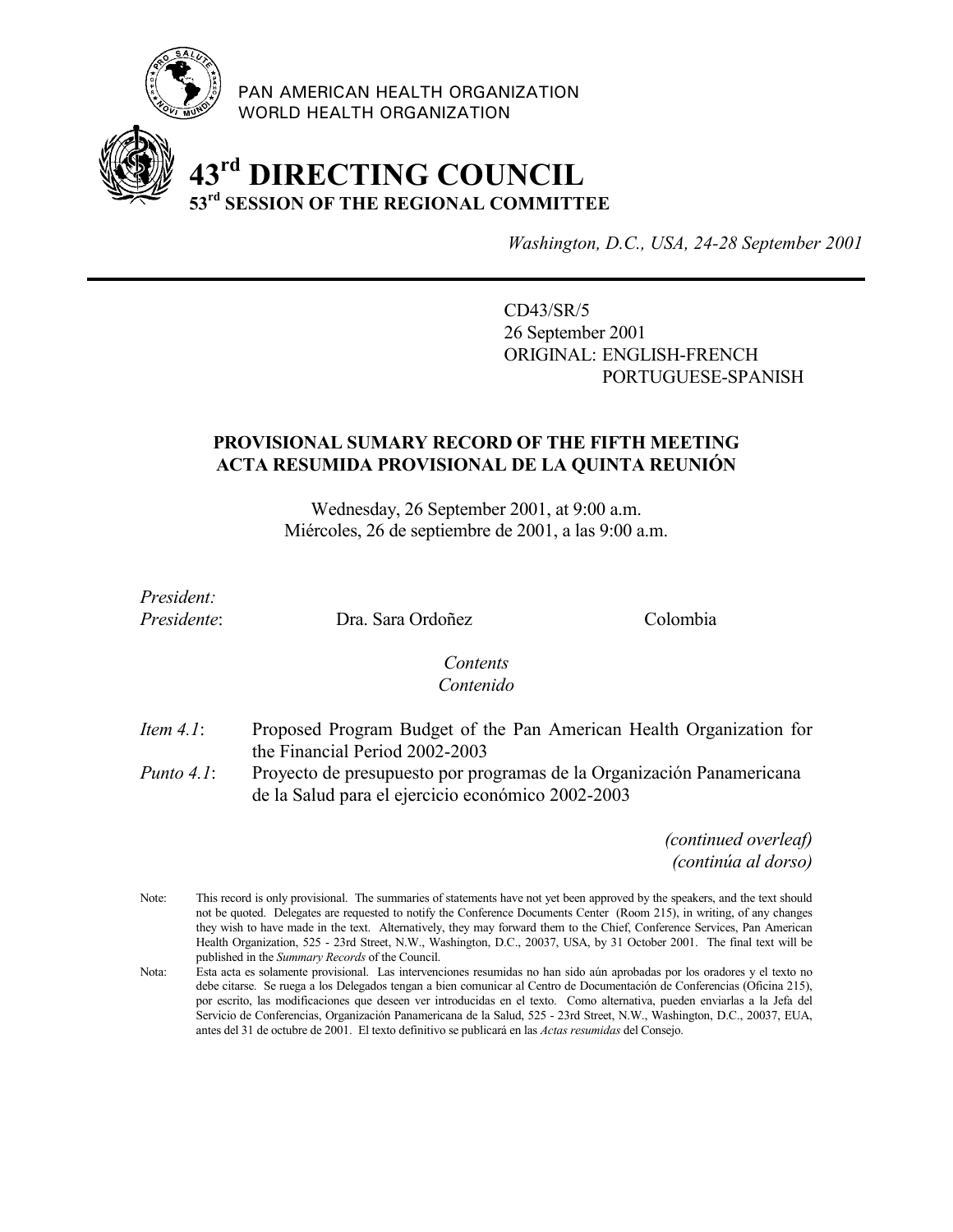### **CONTENTS** (*cont*.) **CONTENIDO** (*cont*.)

|              | <i>Item 4.8:</i> Dengue Prevention and Control<br><i>Punto 4.8:</i> Prevención y control del dengue |
|--------------|-----------------------------------------------------------------------------------------------------|
| Item $4.4$ : | Report on the XII Inter-American Meeting, at the Ministerial Level, on                              |
|              | Health and Agriculture                                                                              |
|              | <i>Punto 4.4:</i> Informe sobre la XII Reunión Interamericana a Nivel Ministerial en Salud y        |
|              | Agricultura                                                                                         |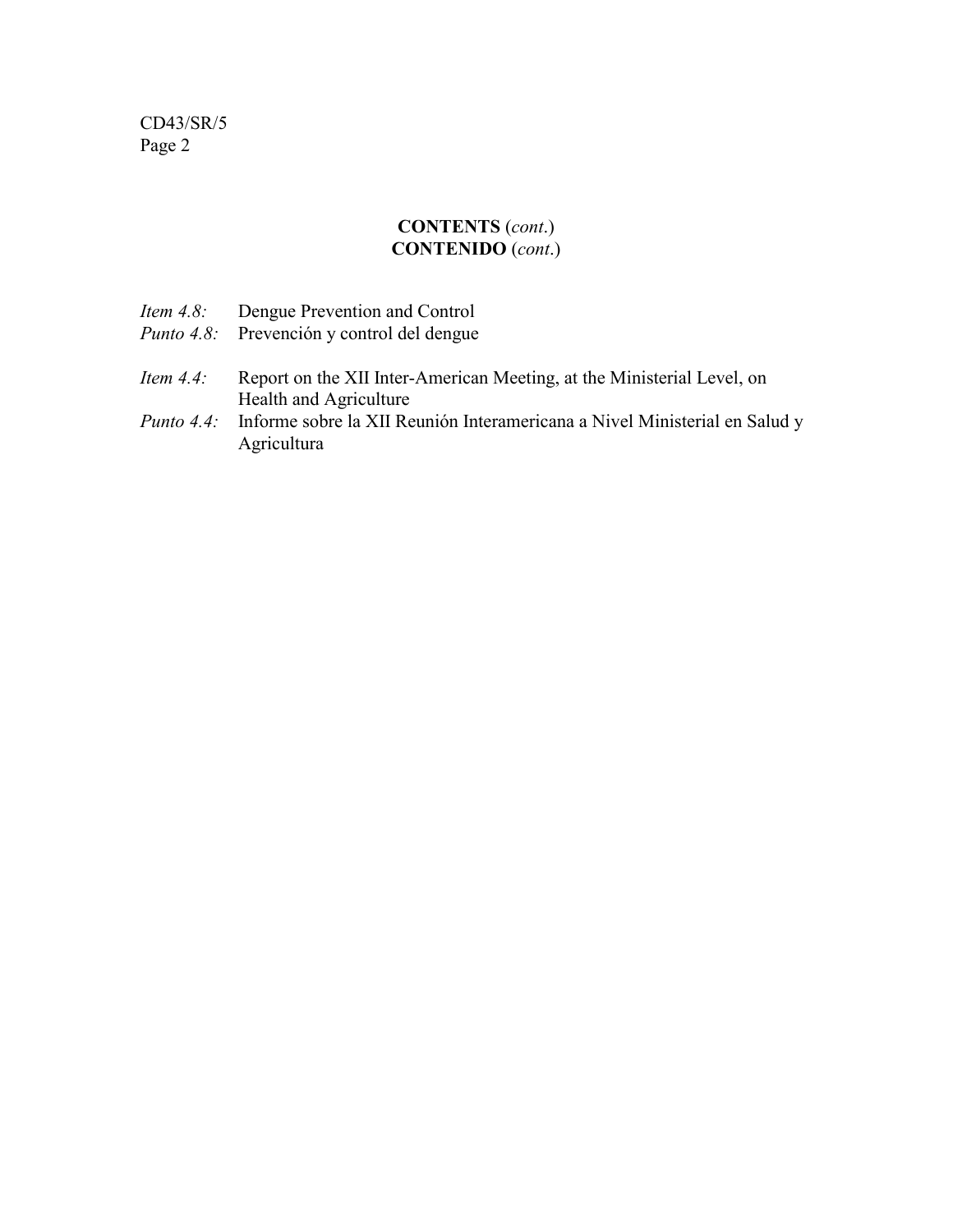*The meeting was called to order at 9:10 a.m. Se abre la reunión a las 9.10 a.m.*

ITEM 4.1: PROPOSED PROGRAM BUDGET OF THE PAN AMERICAN HEALTH ORGANIZATION FOR THE FINANCIAL PERIOD 2002-2003 PUNTO 4.1: PROYECTO DE PRESUPUESTO POR PROGRAMAS DE LA ORGANIZACIÓN PANAMERICANA DE LA SALUD PARA EL EJERCICIO ECONÓMICO 2002-2003

La PRESIDENTA pide al Representante del Comité Ejecutivo que presente el punto.

El Representante del COMITÉ EJECUTIVO dice que el Comité Ejecutivo examinó el proyecto de presupuesto por programas para el bienio 2002-2003 en su 128.<sup>a</sup> sesión, celebrada en junio de este año. El Comité aplaudió los esfuerzos de la Oficina para presentar un presupuesto transparente y orientado a conseguir resultados. También encomió a la OPS por la calidad de su cooperación técnica y elogió al Director por su liderazgo y su administración sensata de los recursos de la Organización. De igual manera, reconoció que la Organización había adoptado varios nuevos mandatos por orden de los Estados Miembros, lo cual requería recursos suficientes para permitirle llevarlos a cabo y, al mismo tiempo, seguir atendiendo las necesidades sanitarias críticas en la Región. Por otra parte, subrayó la necesidad de priorizar rigurosamente, procurar obtener ahorros mediante una mayor eficiencia, e identificar y eliminar las actividades obsolescentes.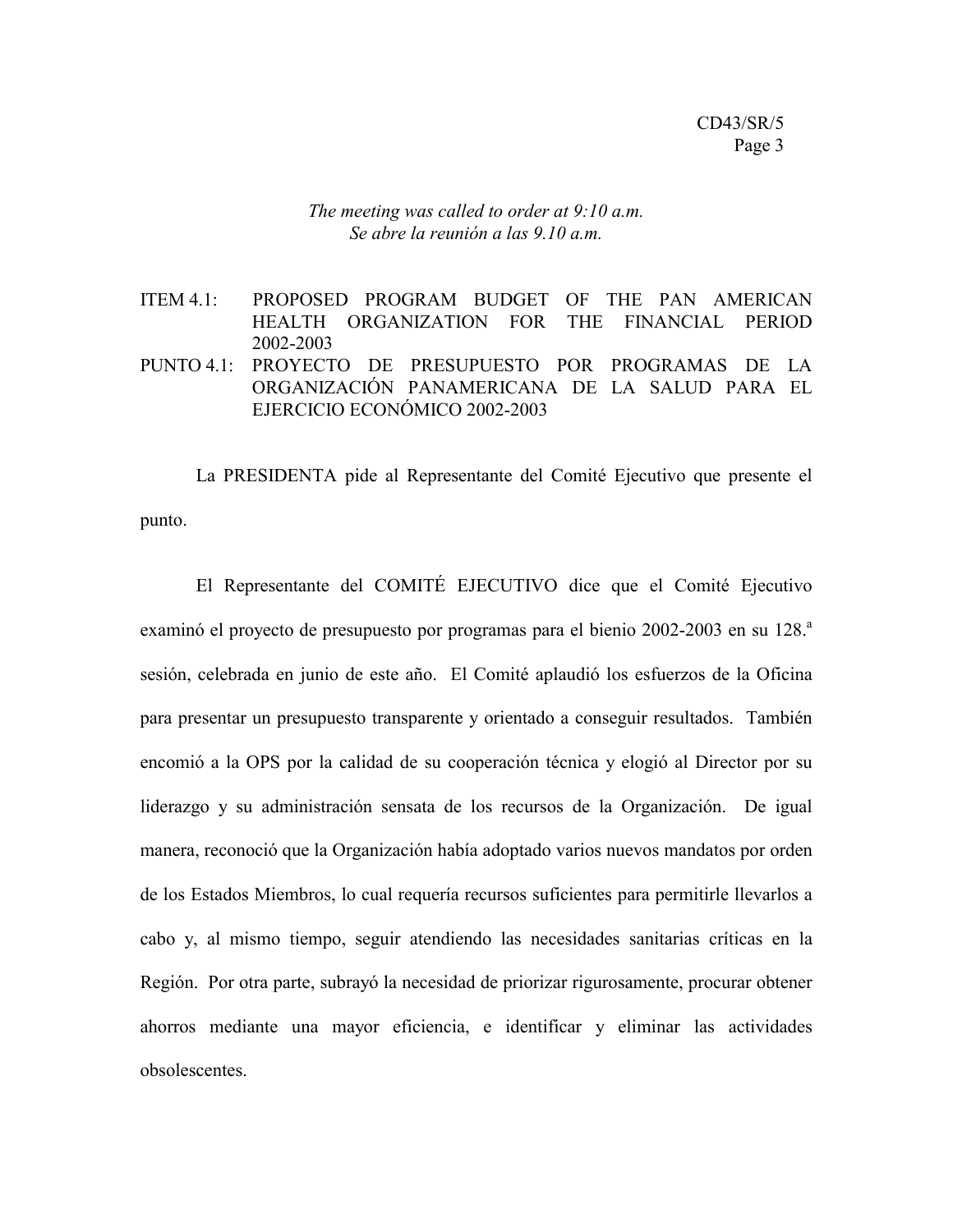La mayoría de las delegaciones presentes en la mencionada sesión expresaron su apoyo irrestricto al programa y el presupuesto propuestos, aunque varios delegados dejaron constancia de su inquietud por el aumento propuesto de las cuotas, observando que los países que ya tenían dificultades para pagar las cuotas vigentes tendrían aún mayor dificultad para cumplir compromisos más grandes. Dos delegaciones se opusieron a cualquier aumento del presupuesto.

Mr. SOTELA (PAHO): introduced *Official Document 296*, containing the PAHO/WHO Regular Budget Proposal for the Biennium 2002-2003. While the document included information both on the regular proposal and information on extrabudgetary resources, he proposed to focus in his presentation, which would be illustrated by slides, on the regular budget proposal.

He began with a summary of the budget from a programmatic point of view, listing the major appropriation sections: Health in Human Development, which included publications and BIREME; Health Promotion and Protection, which includes CFNI, Latin American Center for Perinatology and INCAP; Environmental Protection and Development, which included CEPIS; Health Systems and Services Development, which included the disaster preparedness program; Disease Prevention and Control, which included the areas of vaccines and immunization and the Centers of CAREC, PANATOFSA and INPPAZ.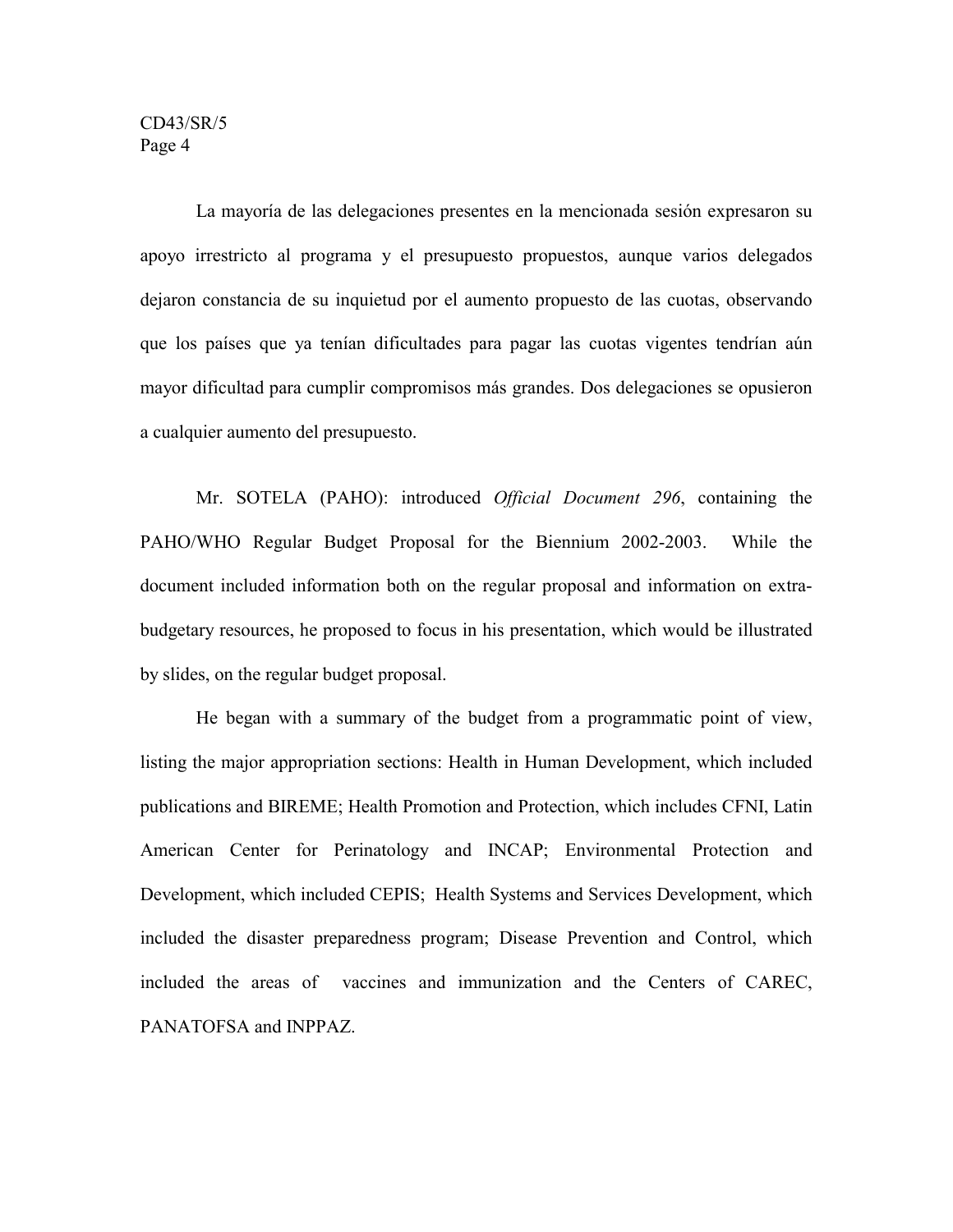Those first five appropriation sections were in line with the Strategic and Programmatic Orientations of the Organization. The remaining appropriation sections were Governing Bodies and Coordination, the primary component of which was technical cooperation among countries; General Direction, essentially the Director's office, plus some staff functions; and finally Administration, which included the work of Budget and Finance, Personnel and General Services.

The total proposal for the regular PAHO/WHO budget was \$261,482,000. In explaining how that figure had been reached, he started with the current biennium's approved budget of \$256,245,000. It was expected that there would be a program reduction from WHO of \$4.427 million. 15 posts had been reduced, but as that represented a net transfer to non-post, the net adjustment was 0. The budget allowed for an increase in mandatory post costs of \$9.6 million, which resulted in the proposed level of \$261,482,000. That represented a 2.0% increase over the current biennium.

In order to arrive at the PAHO share of the total, it was necessary to deduct the WHO share, which was expected to be \$74.682 million, as approved at the Health Assembly the previous May. That gave \$186.8 million as the PAHO share.

How would that PAHO share be funded? In addition to the net assessments, some miscellaneous income would be generated, estimated at \$16.5 million in the next biennium. The Department of Budget and Finance recognized that the \$16.5 million would be a challenge, but every possible effort would be made, and there were high hopes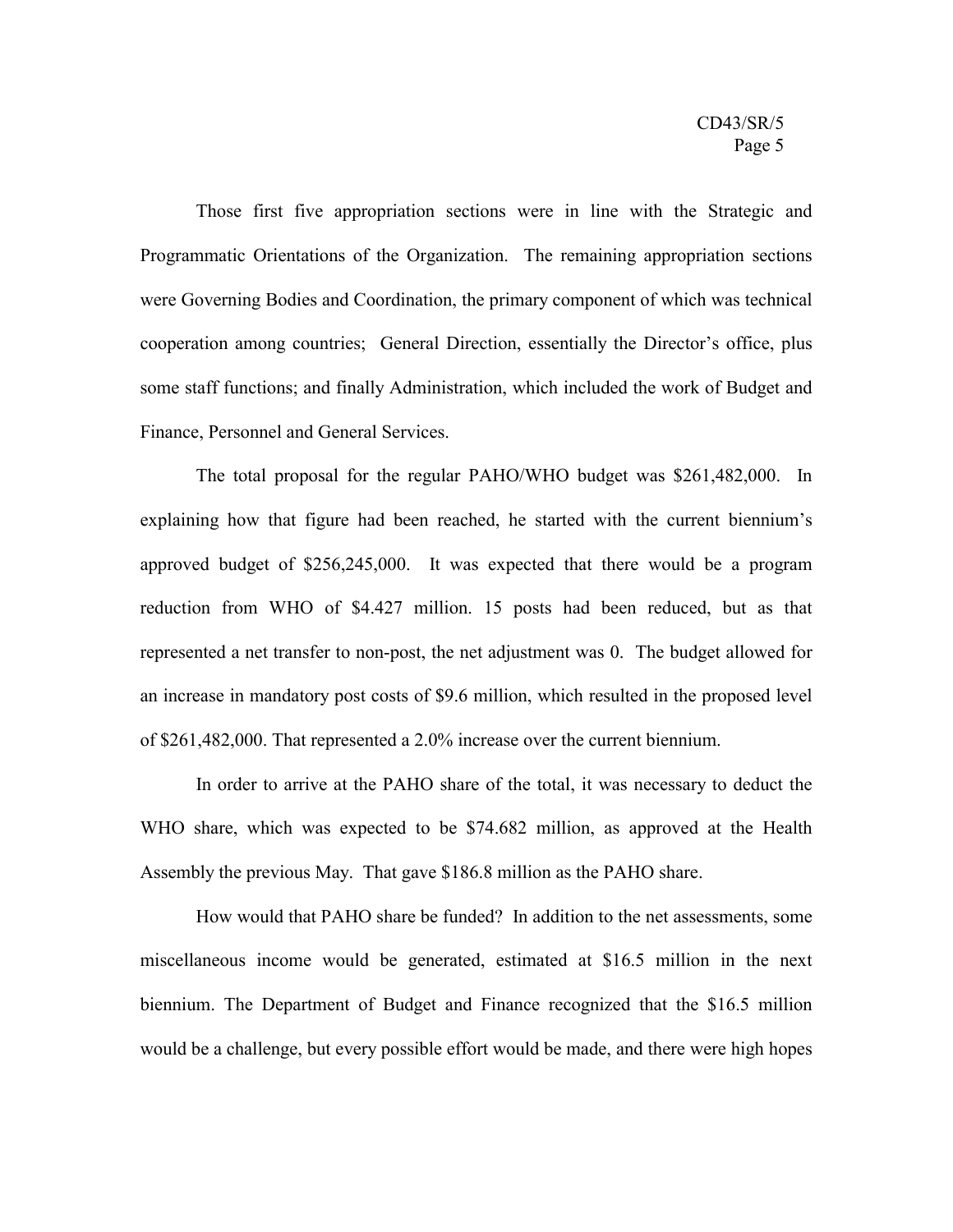of achieving that level in the next biennium. That would leave \$170.3 million to be funded by net assessments, which represented an increase of 4.5% in assessments.

He next gave another view of the budget, showing the distribution of all the program work by organizational level, and stressing that 85% of the total budget represented technical support to countries, with the remaining 15% being used for executive management, administration and Governing Body work.

An alternative view of the proposed budget was by major expenditure type. A distinction was made between the post budget and the non-post budget. It was proposed that the post budget would be increased by the \$9.6 million mentioned earlier. On the other hand, the non-post budget would go down from \$108 million to \$103 million dollars. The final outcome was the proposed \$261,482 million, representing an increase of 2.0% over the current biennium.

The increase in the post budget amounted to 6.5%. That figure was the result of applying four different methodologies to general services posts and professional posts, both in Headquarters and in the field, using different criteria, considering local inflation factors, post-adjustment trends, etc., and applying those factors to actual posts in real locations.

It might be noted that the non-post budget level of \$103.9 million was in nominal terms at very much the same level as 10 years previously, in the 92-93 biennium.

In summary, the proposal took the current biennium's figure, deducted the program reduction of \$4.4 million, and added the mandatory post cost increases of \$9.6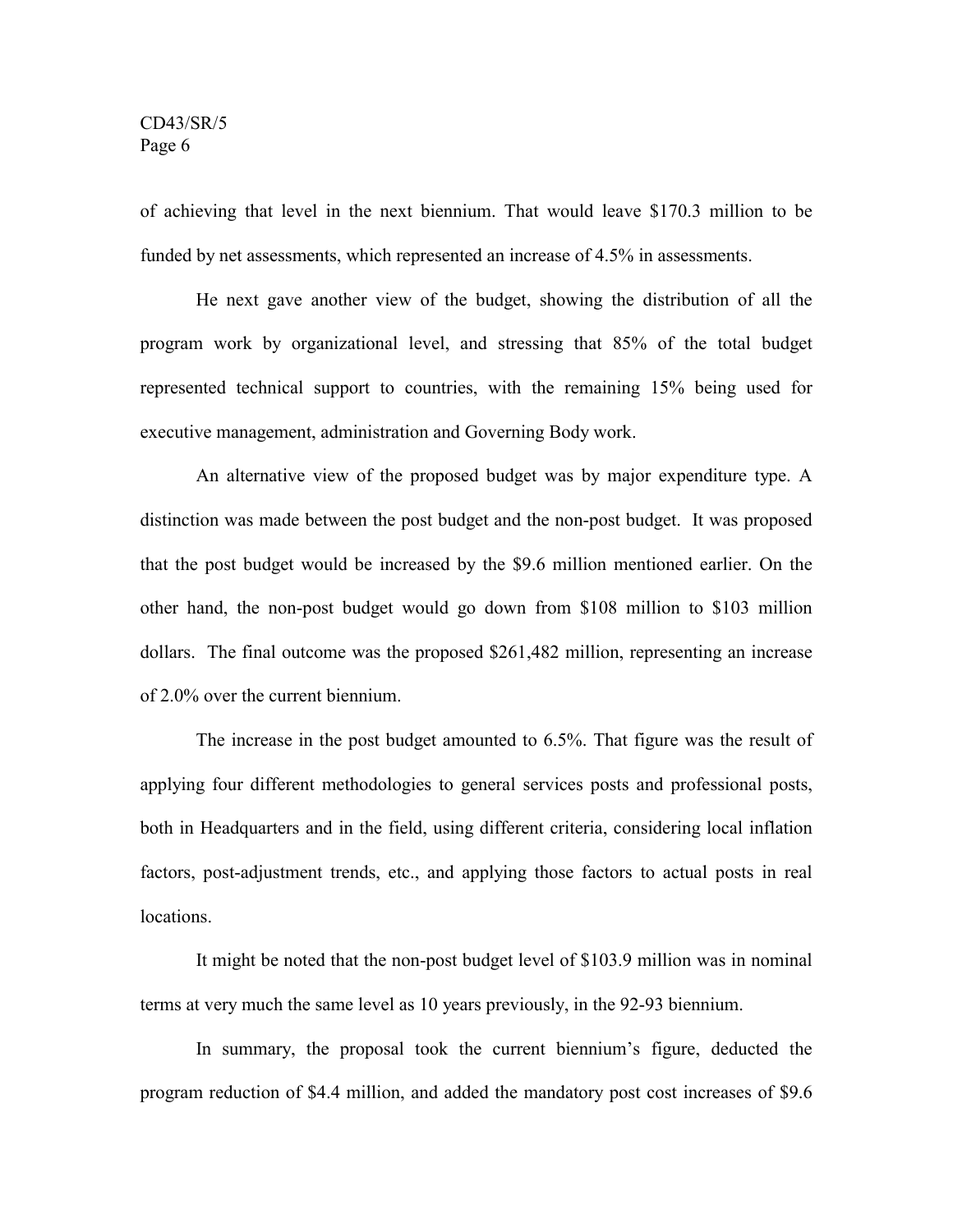million. Estimated inflationary costs were not being applied to the non-post portion of the budget. That figure was an estimated additional \$4.2 million, which was not being requested in the proposal, thus making the proposal less than zero real growth.

The DIRECTOR said that he would refer to some of the programmatic aspects of the budget, rather than talking about it in financial terms, because it was, indeed, a program budget.

He pointed out that the budget being presented for the next biennium was in accordance with the program in five main areas. All of the regional projects to be found in the document took into consideration the strategic directions of the World Health Organization's policy framework and more specifically the objectives set by WHO and the global expected results within the WHO program budget for 2002-2003. He wished to stress that point because he always found it advantageous to emphasize the closeness and compatibility of PAHO's work with what was being done at the global level.

Two years previously, he had identified eight flagship projects for the Organization. They involved saving an additional 100,000 children's lives in the hemisphere during the quadrennium; keeping the region polio-free; achieving and maintaining measles elimination throughout the region; controlling and reducing tobacco use; reducing maternal mortality, making the blood supply safe, improving mental health through the improvement in mental health services; and mighty efforts to control and reduce the burden of HIV/AIDS.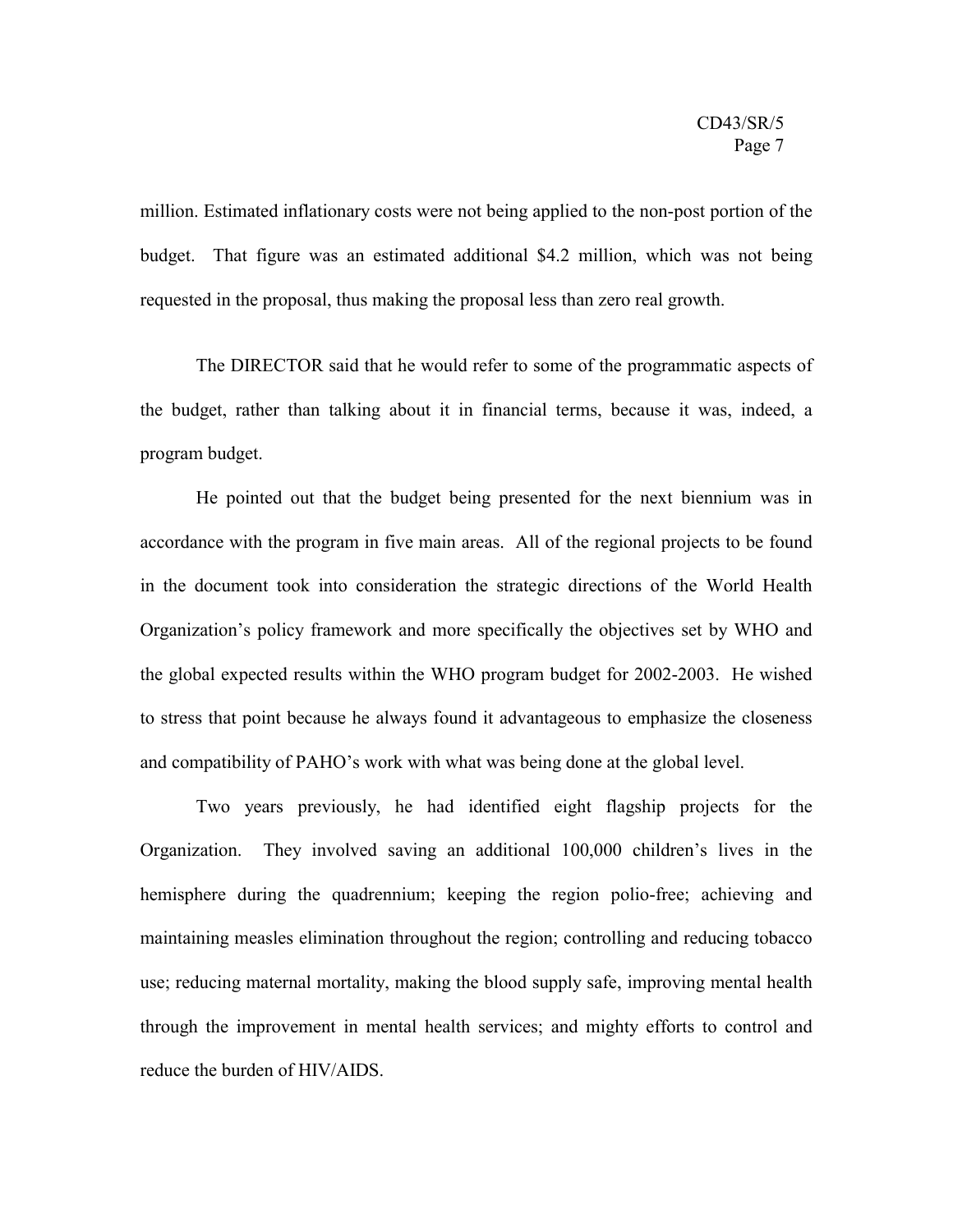During the course of the next two years the effort to identify partners in health would continue, since what PAHO proposed to do, what the Council wished it to do, could not be done by PAHO alone. Consequently, technical cooperation among countries would remain an important part of the Organization's activities during the biennium to come.

At the beginning of the last biennium, he had promised to present an evaluation of what had been done. He had not presented a formal document because the biennium was not yet over, but a partial evaluation of the 2000-2001 program budget as of the end of August had been circulated. It was the first time that such an evaluation had been done, whether in PAHO or in the many other organizations with which he had been involved, the first time that the organization had come back to its Governing Body and said: "This is the program budget that you asked us to execute - this is what we have done." On the basis of the partial analysis until the end of August, and projections of what was likely to happen in the months ahead, the expectation was that 91% of all the technical cooperation projects would achieve their expected impact by the end of the biennium.

A more formal accounting of what had transpired in the biennium 2000-2001 would be presented in the year 2002, because it was important that the Governing Bodies should know what had happened with the funds that they had allocated and the programs that they had approved.

The structure of the program budget for 2000-2003 had been modified in an effort to increase programmatic transparency. Eight appropriation sections had been established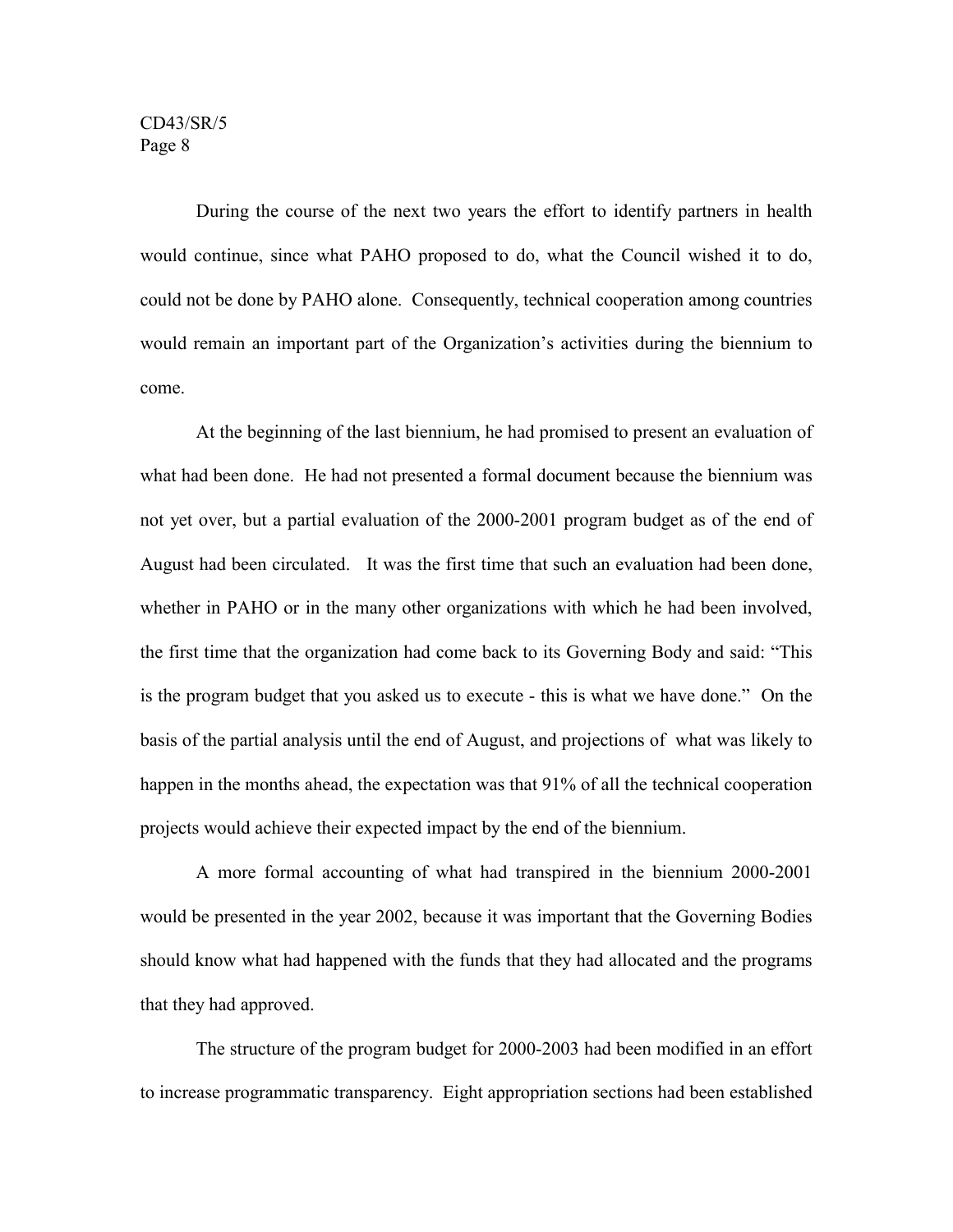in place of the former seven, in order to improve congruence between the strategic and programmatic orientations that had been approved in the Sanitary Conference and also to reflect more accurately the work that was done in the Organization.

It might be asked why an increase – even a modest increase – was being requested in the budget, in the light of countries' difficult financial situation. There were three reasons for seeking to have such a budget approved. Firstly, since it seemed that countries approved of and valued the work of the Organization, their approval of the budget would be a manifestation that declarations of support could be transmuted into concrete and objective evidence of such support. Secondly, the Organization was proud of its programmatic transparency, with every inspection having demonstrated that financial prudence had been its watchword over the years. Such highly-praised financial prudence seemed to him to merit the confidence of the Council that the modest increase in the budget was justified. Thirdly, the present budget was the last one that he would present, and he wished to leave PAHO in a healthy situation, deeply convinced as he was of the usefulness of what the Organization did.

El Delegado de URUGUAY indica que el gobierno de su país respalda en todo el proyecto de presupuesto por parecerle que está plenamente fundamentado y que la Organización ha venido trabajando con dedicación y eficacia en beneficio de la salud de los habitantes de la Región. Destaca la transparencia y prudencia de la acción programática de la Organización, subrayando que estas características no se encuentran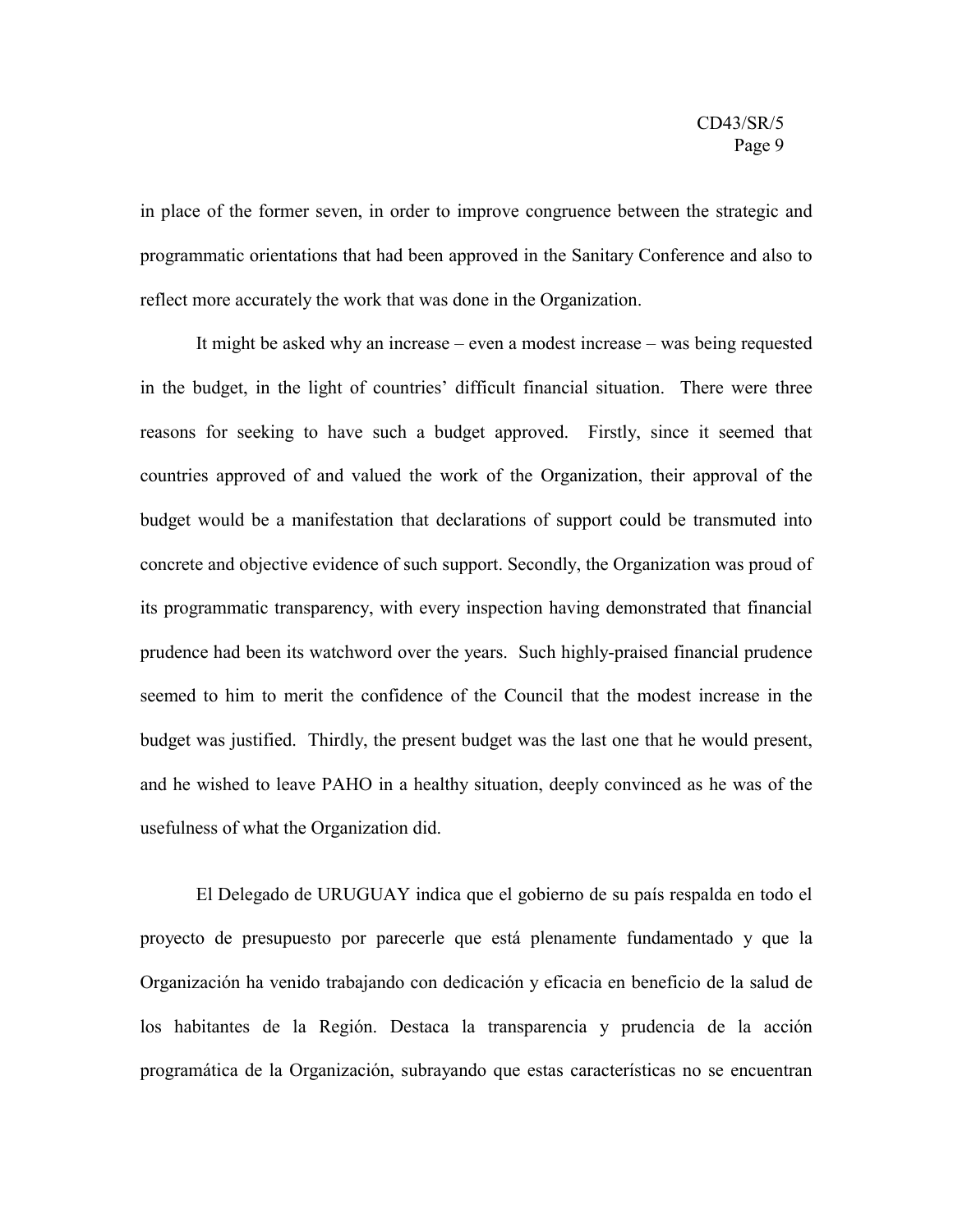con frecuencia en otras organizaciones internacionales. Por último, el orador expresa el voto de confianza de su delegación por la excelente gestión del Dr. Alleyne.

The Delegate of JAMAICA, speaking on behalf of the countries of the Caribbean Community [Antigua and Barbuda, Bahamas, Barbados, Belize, Dominica, Grenada, Guyana, Jamaica, St. Kitts and Nevis, Saint Lucia, St. Vincent and the Grenadines, Suriname and Trinidad and Tobago], wished to put on record those countries' recognition of the good work of PAHO. All of them benefited from the work currently being undertaken by PAHO. Not only did they have to face new health challenges: AIDS, emerging infections, chronic diseases, mental health; but at the same time they had to ensure that the gains already made: gains in polio eradication, measles elimination, and so on, were sustained. PAHO's work and the technical assistance that it offered to countries were among the finest of the many international institutions that he had had the pleasure to deal with. Consequently, the countries of the Caribbean community were prepared to support the request of the Director for the 4.5% increase in quota contributions. That was not a decision that they made lightly: their economies were highly vulnerable, the more so in the light of recent events as they were very dependent on tourism and travel. Nevertheless, they felt that they did receive value for money and that the continued investment in health was something that they all needed to ensure.

El Delegado de HONDURAS manifiesta que su delegación respalda el proyecto de presupuesto y apoya el proyecto de resolución correspondiente. Señala que en la XVI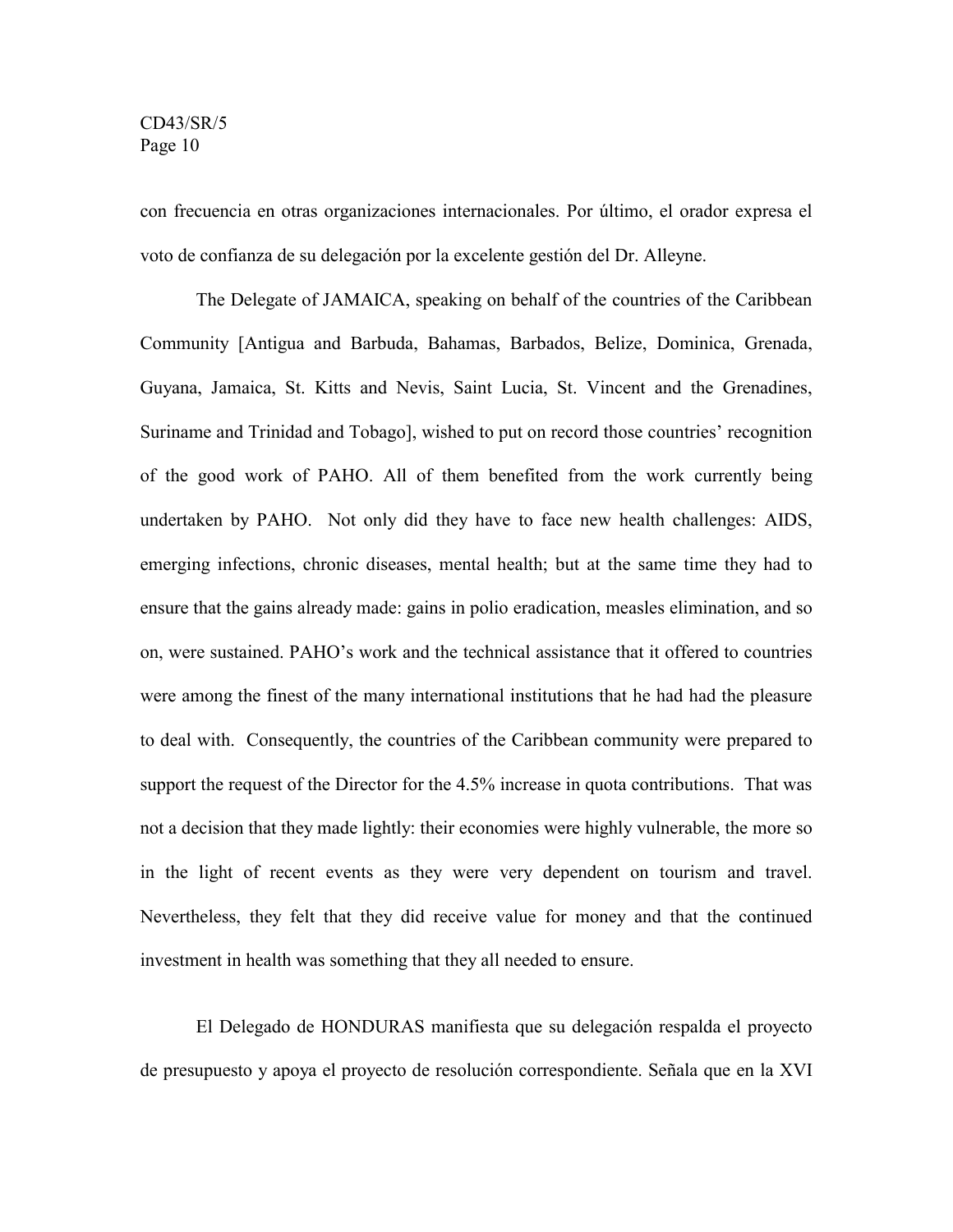Reunión Especial del Sector Salud de Centroamérica, celebrada recientemente en Managua, los ministros de salud de dicha subregión analizaron el anteproyecto de presupuesto por programas de la OPS para el próximo bienio y decidieron apoyarlo.

El Delegado de CUBA expresa la decisión de su gobierno de apoyar el proyecto de presupuesto tal como se ha presentado y formula algunos comentarios en relación con el documento. Destaca en primer término que los cambios en la configuración y la estructura del presupuesto por programas facilitarán la labor posterior de evaluación y control de lo que se espera de la programación presupuestaria. Opina que no se ha hecho suficiente hincapié en algunos problemas acuciantes que afligen a la Región, como los trastornos de salud mental y la pobreza. Hay 18 países de la Región que reciben asignaciones presupuestarias mucho mayores que el suyo, a pesar de que, atendiendo al monto de las contribuciones, Cuba ocupa el octavo lugar, precedido por Canadá, Argentina, Brasil, Colombia, México, Venezuela y Estados Unidos. Añade, asimismo, que la asignación presupuestaria de este año para Cuba acusa una disminución de 0,1% por comparación con el bienio anterior, y una reducción de \$112.000 en otros fondos. A juicio del orador, el aumento en las cuotas que exigirá el nuevo presupuesto está determinado sobre todo por la reducción de los fondos que la OMS asigna a la Región de las Américas y por la mengua de los fondos extrapresupuestarios.

The Delegate of the UNITED STATES said that his country had taken a consistent position in PAHO's Subcommittee on Planning and Programming and at the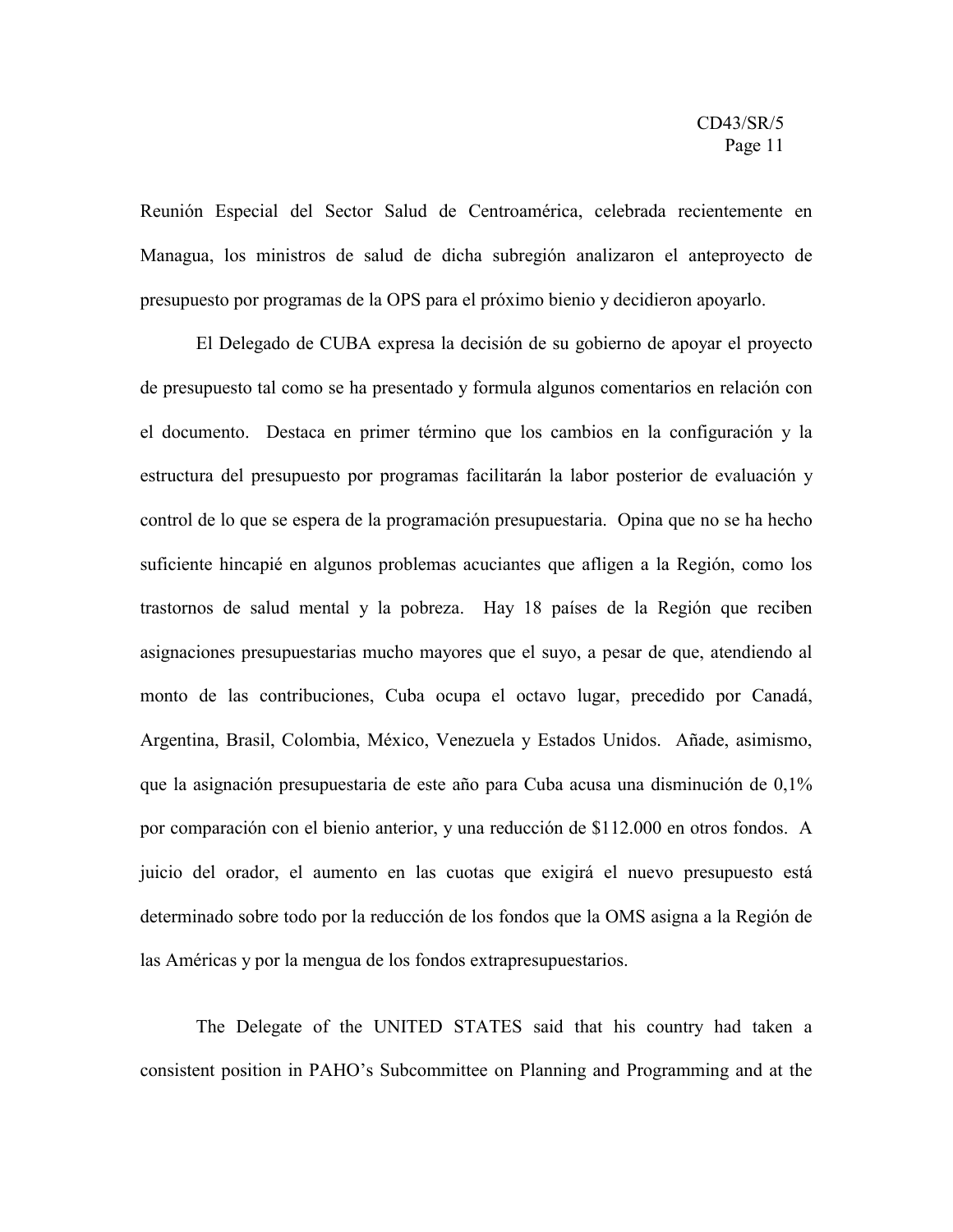meetings of the Executive Committee on the 2002-2003 budget, namely that PAHO should adopt a zero nominal growth budget. Consequently, the United States did not support the proposed increase in the PAHO budget. However it would not block consensus by opposing its approval and adoption.

Noting that the present days were extraordinary times, he recalled that the Council had shared the grief which had directly affected so many nations in the Americas. The Council had expressed its solidarity by condemning terrorism. For that and many other reasons, the United States felt that the adoption of the budget was a time for the Council to be together. Nonetheless, it also believed that PAHO, like the Member States, had a continuing need to make adjustments and tough decisions. Many members faced budget constraints and the world economy was slowing down. It was a concern to the United States that some countries already having difficulty paying current assessments would have even more difficulty in the next biennium.

Accordingly, he hoped that future budgets would be developed with the collective concerns of all Member States more fully reflected.

However, he believed that PAHO had developed a close linkage between its programs and its budget, with the incorporation of results-based budgeting, and expressed confidence that the Organization would stay on course in the prudent use of all resources at its disposal. He also expressed satisfaction with PAHO's high management standards and with its use of Member States' resources, which were very important factors for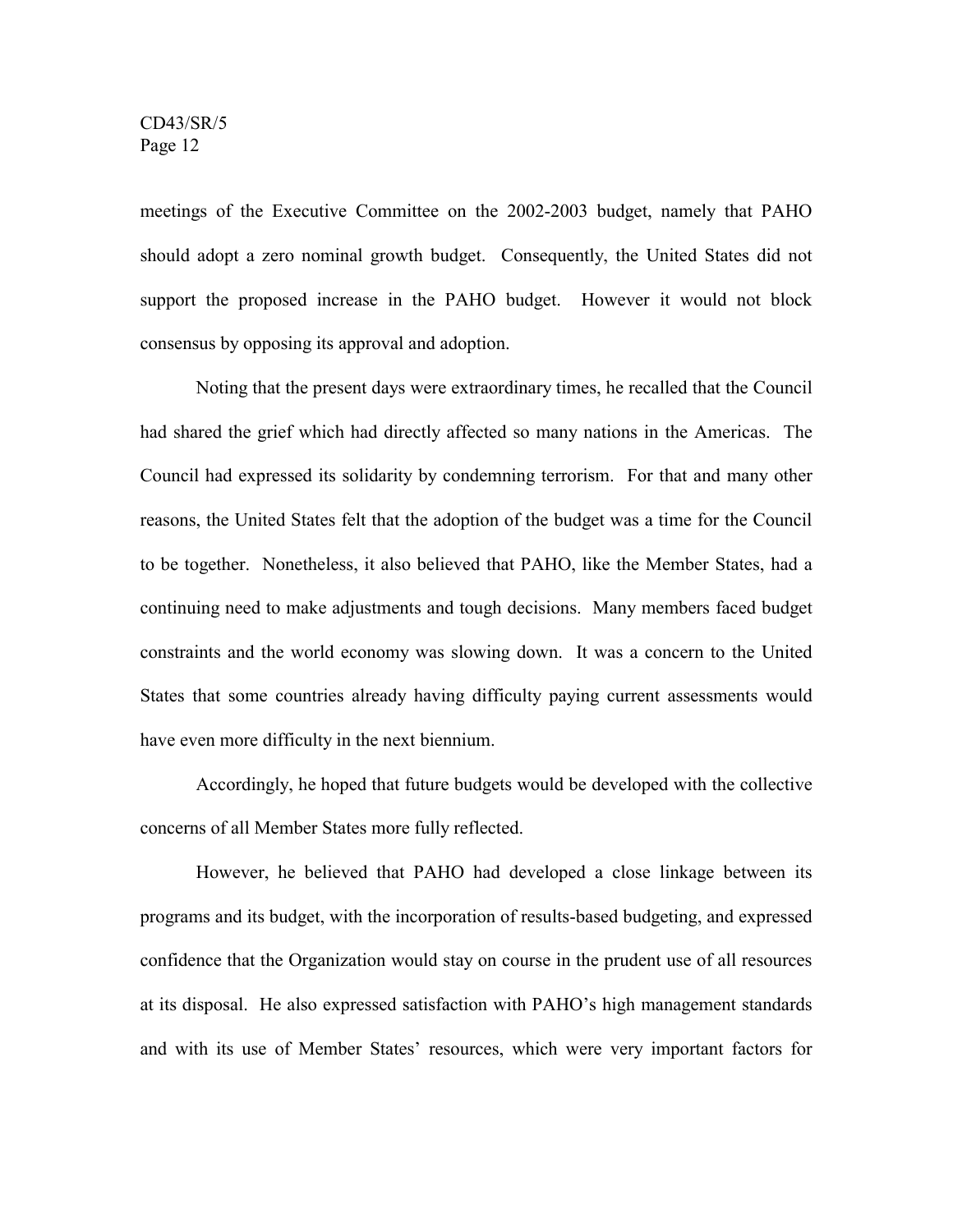Member States' confidence, and for the integrity and effectiveness of PAHO programs in the hemisphere.

El Delegado de COSTA RICA apoya el proyecto de presupuesto y comenta que los programas y la ayuda técnica que la OPS presta a los países van mucho más allá del valor económico. Le parece que el incremento es moderado y ve con interés el fortalecimiento de programas en Centroamérica, donde los países afrontan dificultades precisamente en el área de la salud.

El Delegado de BOLIVIA también apoya el proyecto de presupuesto, no obstante que el país atraviesa una situación económica muy difícil. A su parecer, la protección del gasto social implica fortalecer el presupuesto de la Organización para alcanzar los niveles de salud que todos desean. Reconoce que el Director ha trabajado denodadamente para ayudar a Bolivia a mejorar su situación de salud pública. Considera que el aumento de 4,5% es moderado, pero va a servir para aumentar los mecanismos de información, la movilización de los recursos, la promoción de la investigación y la creación de alianzas entre los países.

El Delegado de GUATEMALA se suma a las manifestaciones de apoyo al proyecto de presupuesto. Comenta que, gracias a la cooperación técnica y la asistencia global recibida de la OPS, su país ha fortalecido su capacidad técnica, sobre todo en el campo de la promoción de la salud y la prevención de enfermedades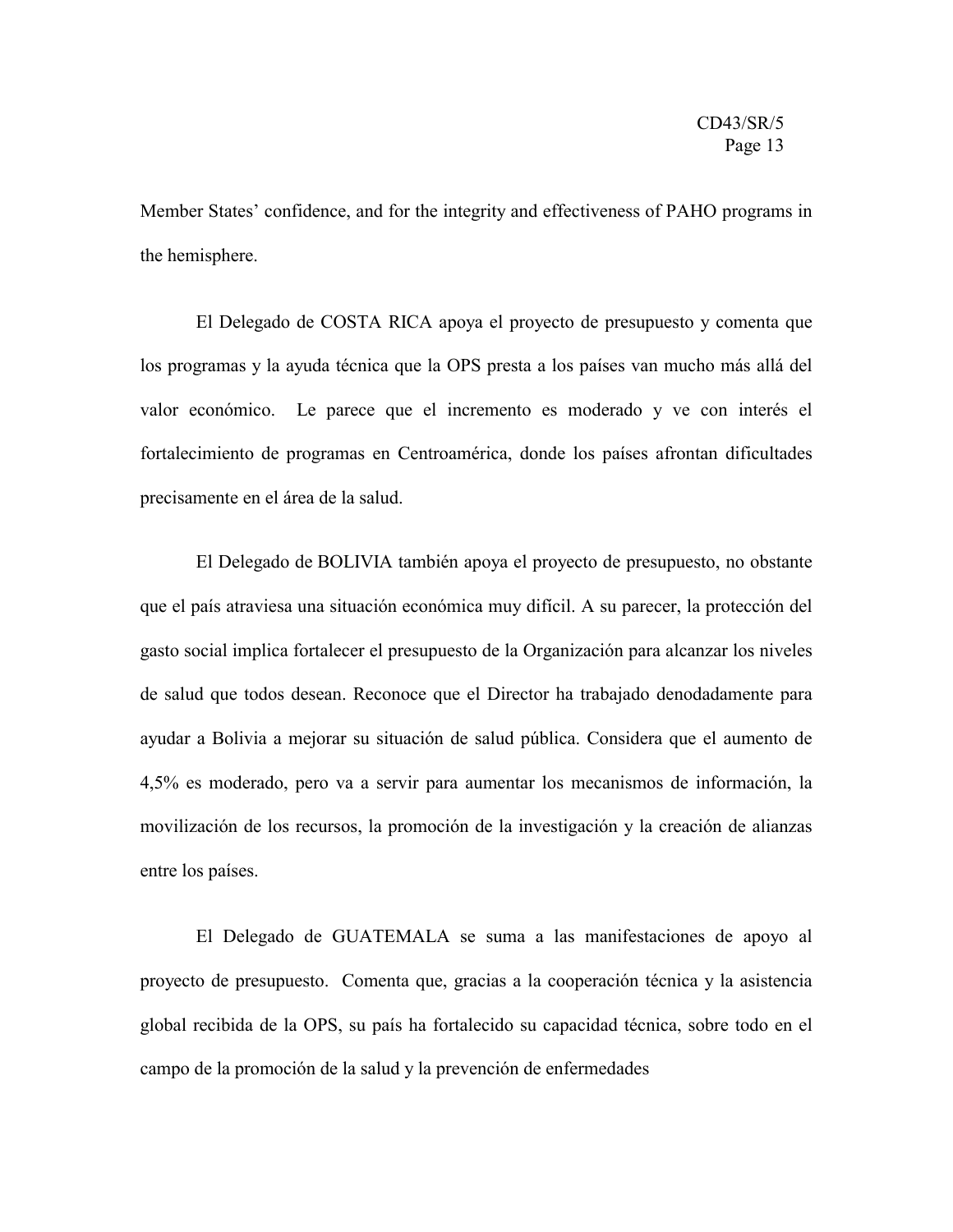The Delegate of CANADA said that his Government had an official policy of zero nominal growth in budgets, not only in relation to PAHO but across the multilateral system. Canada took that policy extremely seriously. Canada believed it to be imperative that the overall budget of PAHO and other international organizations be consistent with and premised upon budgetary discipline and value for money. Canada supported efforts to improve efficiency, accountability and transparency in the administration of the Organization, and did appreciate the efforts that had been made in those areas, in PAHO's ongoing interest in strategic planning, and in the need to prioritize initiatives. To make the most effective use of PAHO's resources, therefore, Canada encouraged the present Director and the future leadership of the Organization to ensure that programs and activities were prioritized and funded within the budget. That would be one of the criteria that Canada would use in developing its views on the future leadership of the Organization.

Canada believed that the Organization had to continue to insist on the timely payment of country contributions, and continue to alert Members to the potential effects of late payment. Canada took a strong stand on the payment of assessed contributions on time and without conditions. Payment was a condition of membership to the Organization, and was based on the capacity to pay; it was not a random formula. Canada was concerned about the ability of some Member States to pay their contributions. There were numerous signs that the short economic spring might be over, and some of the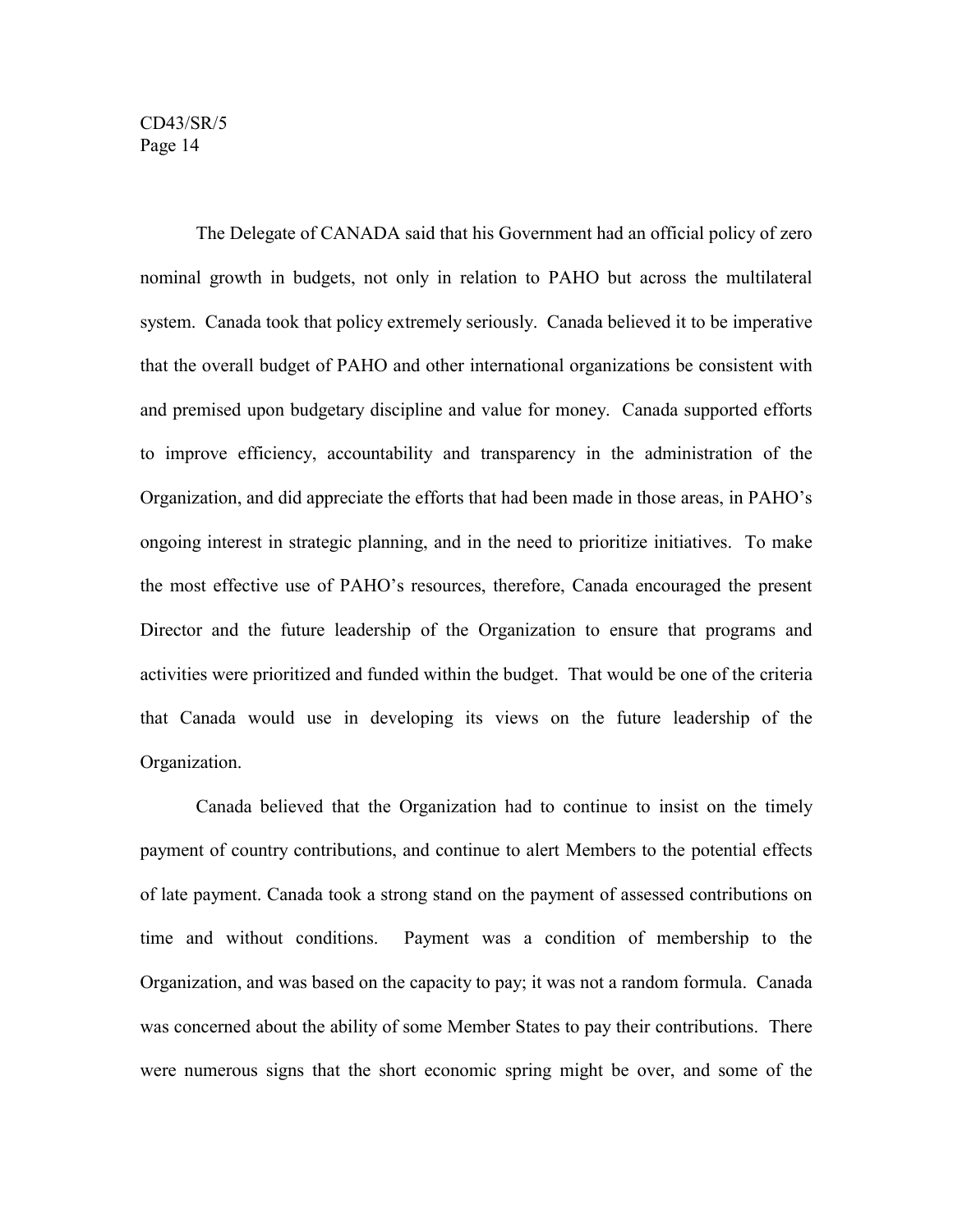economies in the region were already in difficulty. There was a need to be extremely circumspect in imposing new demands on national treasuries, even for something as worthy as the programming of PAHO. However, as a reflection of its continuing solidarity with the region, Canada would not block the consensus on the budget.

El Delegado de PARAGUAY también apoya el proyecto de presupuesto presentado y señala que la cooperación técnica prestada por la OPS a su país en el presente bienio ha sido muy fructífera, sobre todo en las esferas de la salud reproductiva y la lucha contra el dengue.

El Delegado de ECUADOR dice que la actual situación económica de su país es catastrófica. En los últimos veinte años, agrega, el presupuesto destinado a la salud descendió de 12% a 2,9% del producto interno bruto, lo cual imposibilitó la realización de muchísimos programas. A pesar de todo, este año, por primera vez en la historia ecuatoriana, el presupuesto de salud aumentó 5,27%. El orador considera que la ayuda de la OPS a su país es importante para llevar adelante programas como los de atención primaria, enfermedades transmitidas por vectores y vacunas, así como proyectos de tremenda importancia como el de descentralización. Por todo lo anterior, su delegación apoya el proyecto de presupuesto.

El Delegado de ARGENTINA declara que, a pesar de las dificultades económicas transitorias que afronta su país, su delegación apoya el proyecto de presupuesto. Añade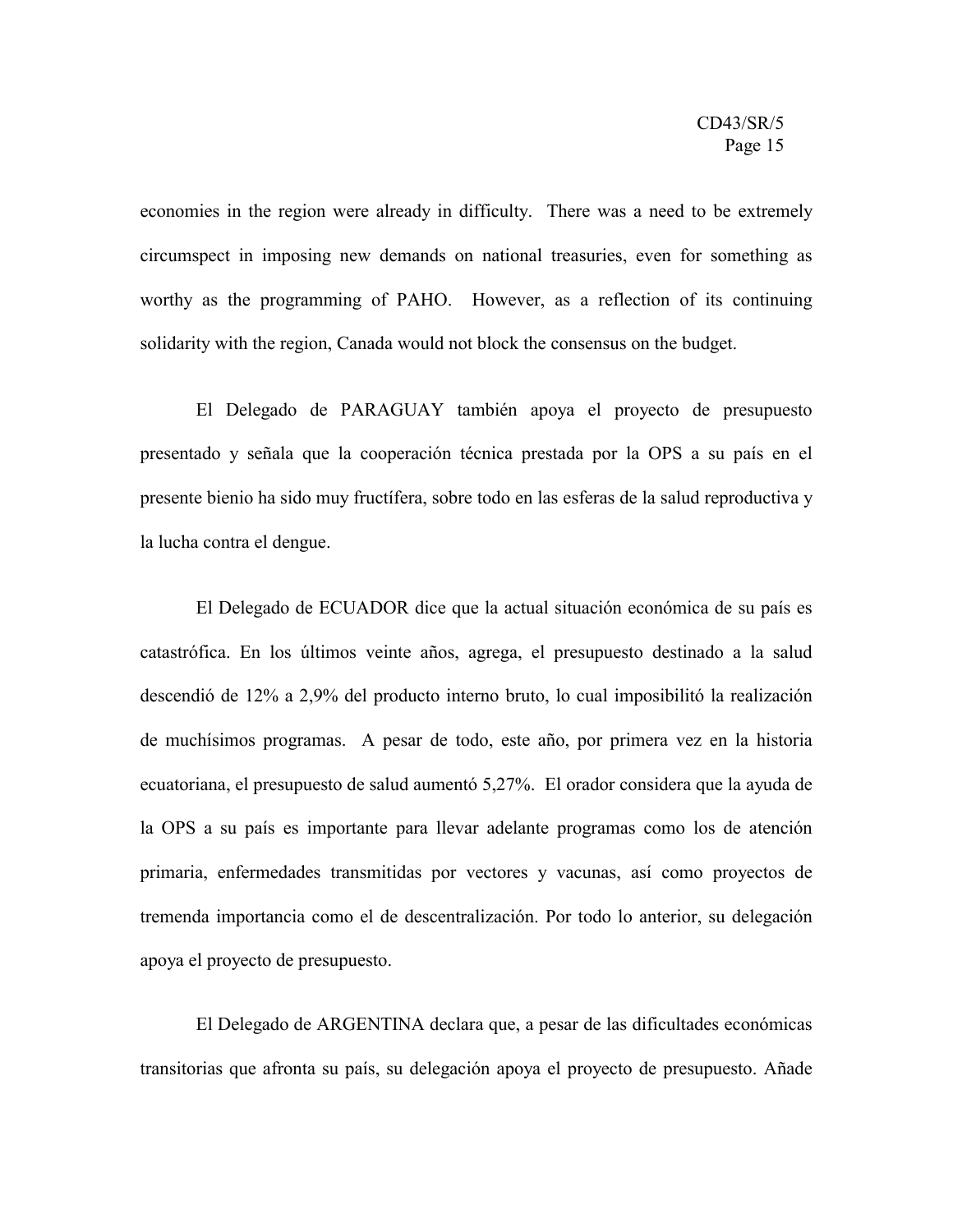que la OPS ayuda a los países a mejorar la salud de su población, de manera que los aportes al presupuesto de aquella representan incluso la posibilidad de recuperar la inversión.

The DIRECTOR said that he had only one comment: "Thank you," but the brevity of his words was in inverse proportion to the depth of feeling that went with them. He really wished to thank the meeting very much.

### ITEM 4.8: DENGUE PREVENTION AND CONTROL PUNTO 4.8: PREVENCIÓN Y CONTROL DEL DENGUE

El Representante del COMITÉ EJECUTIVO dice que en su sesión de junio de 2001, el Comité estuvo de acuerdo en que el dengue es un grave problema que merece cada vez más la atención de los países y de la Organización e instó a la Oficina a incorporar la prevención y el control del dengue como campo de actividad de la mayor importancia en su plan estratégico para el próximo cuadrienio. El Comité apoyó el plan de acción detallado en el documento, recalcando la necesidad de un enfoque integral orientado a reducir las fuentes de infección, fomentar el uso apropiado de insecticidas, estimular la participación comunitaria, promover la educación y comunicación en materia de salud y, sobre todo, fomentar la acción intersectorial. El Comité también subrayó la necesidad de movilizar los recursos proporcionados por entidades donantes para controlar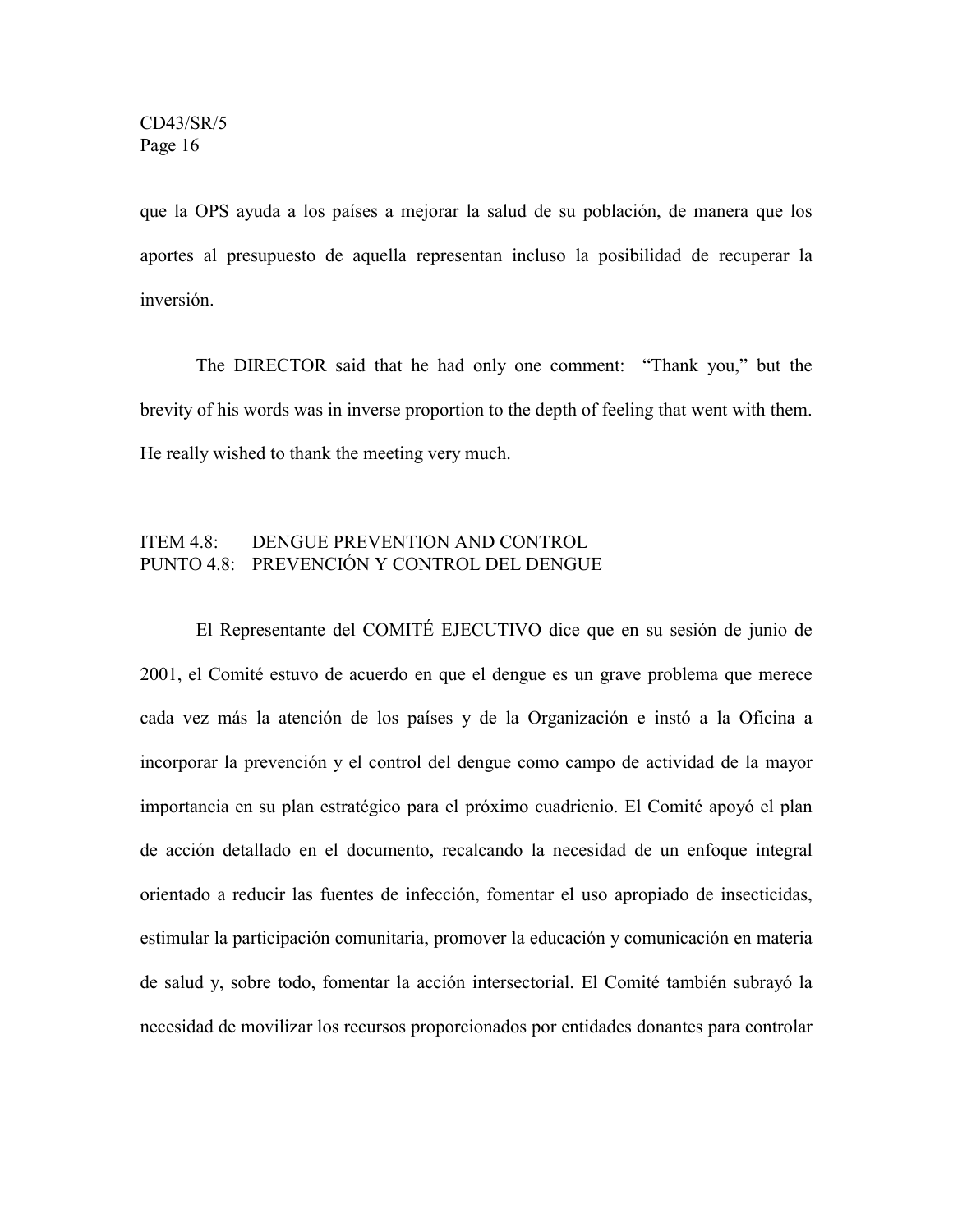el dengue, y de evaluar la eficiencia y eficacia de las medidas de control adoptadas a fin de poder mostrarles a los donantes los frutos de su inversión.

El Comité recomendó que el Consejo Directivo aprobara una resolución instando a los Estados Miembros a promover la coordinación intersectorial; establecer asociaciones y apoyar las redes creadas para fortalecer los programas de control y prevención del dengue; estimular la adopción de medidas ambientales sostenibles; promover la participación de la comunidad mediante cambios de conducta encaminados a reducir la presencia de *Aedes aegypti*; normalizar la notificación de casos de dengue en toda la Región, y examinar la función de los insecticidas en los programas de prevención y control del dengue con miras a incorporarlos de la mejor forma posible en un programa integral.

En el proyecto de resolución se exhorta al Director a seguir preconizando la necesidad de afrontar la amenaza del dengue y del dengue hemorrágico en los Estados Miembros por medio de alianzas intersectoriales, a ayudar a los Estados a fortalecer sus programas de prevención y control del dengue y, en la medida en que lo permitan los recursos, a asignar recursos dentro de la Oficina y brindar cooperación técnica a los países.

El Dr. ARIAS (OPS) explica que en los años treinta *Aedes aegypti* se encontraba distribuido por todas las Américas. En ese momento la OPS recomendó su erradicación y para los años setenta muchos países ya se había logrado esa meta. Lamentablemente, la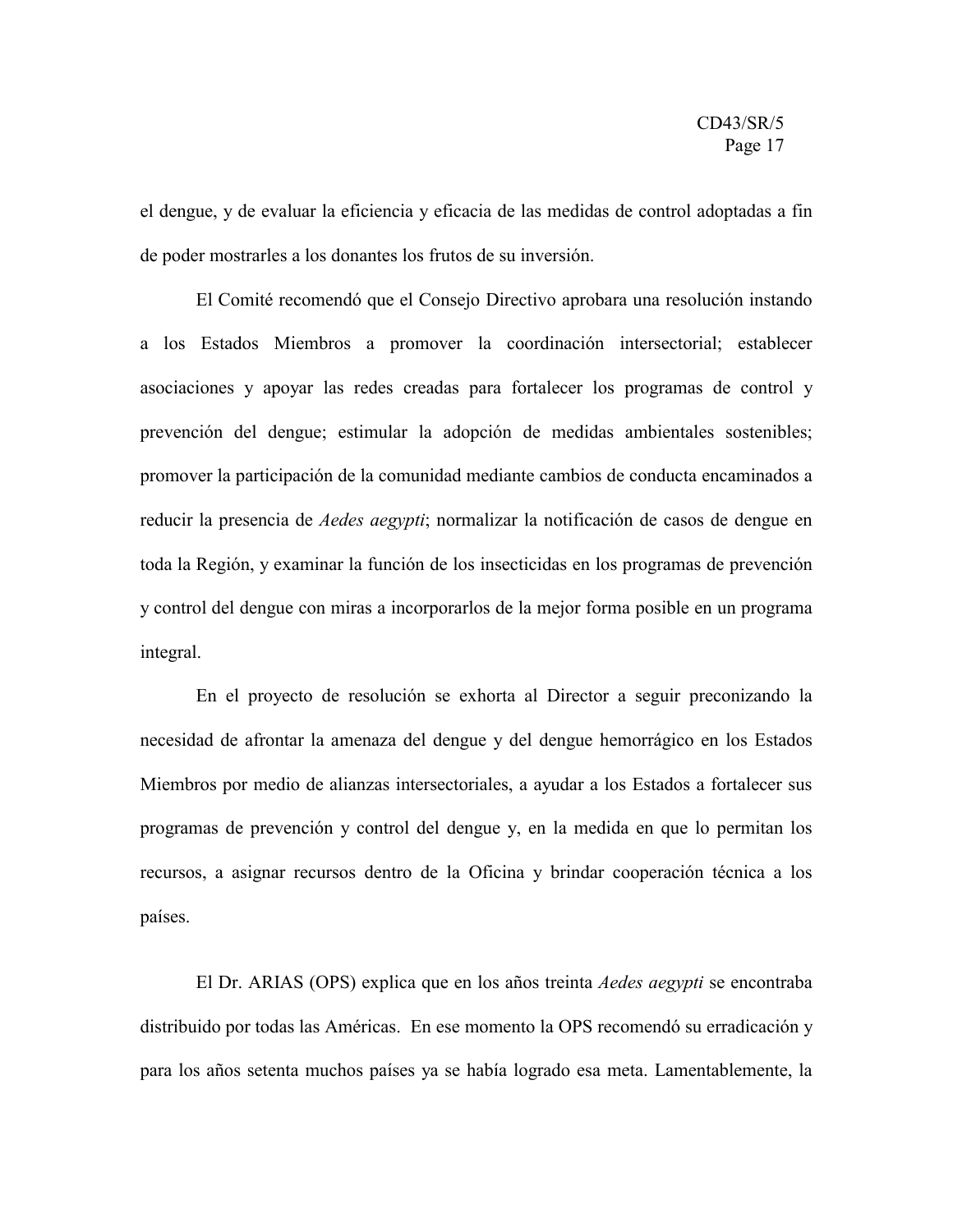reinfestación por *A. aegypti* se ha extendido y ha alcanzado índices muy altos, con más de 50% de las casas infestadas en algunos lugares. En 2000, la incidencia del dengue por 100.000 habitantes fue de 100 casos o más en 10 países; de 10 a 99 casos en 17 países, de 1 a 9 casos en 8 países; y de menos de 1 caso en 2 países. Siete países no notificaron ninguna transmisión.

Con la ayuda de diapositivas, el orador muestra el aumento del número de casos de dengue desde 1980 hasta 2001 y el pico que se produjo en 1998, cuando hubo una pandemia mundial. Para el año 2000, el número de casos en la Región había ascendido a más de 700.000 y el 1 de septiembre de 2001 ya la cifra superaba la notificada en el año 2000. Se han producido 13 epidemias desde el año 2000; las primeras se registraron en Paraguay y Suriname, y la más reciente, en Venezuela.

Por otra parte, la fiebre hemorrágica del dengue es una enfermedad mucho más seria y mortal que en las Américas empezó a diseminarse alrededor de 1969 y que en 1988 llegó a una cifra máxima de 12.369 casos. Aunque se produjo un pico en 1981, durante la gran epidemia de Cuba, la mayoría de los casos de fiebre hemorrágica del dengue se presentaron en 1989 y 1990.

Agrega el orador que en el Asia los casos ascienden a casi 600.000 por año, tendencia observada desde principios de los años sesenta. En esta Región la misma tendencia se ha producido en un lapso de 30 años por lo que si no se adoptan medidas, se corre el riesgo de que la situación del Asia se repita en las Américas.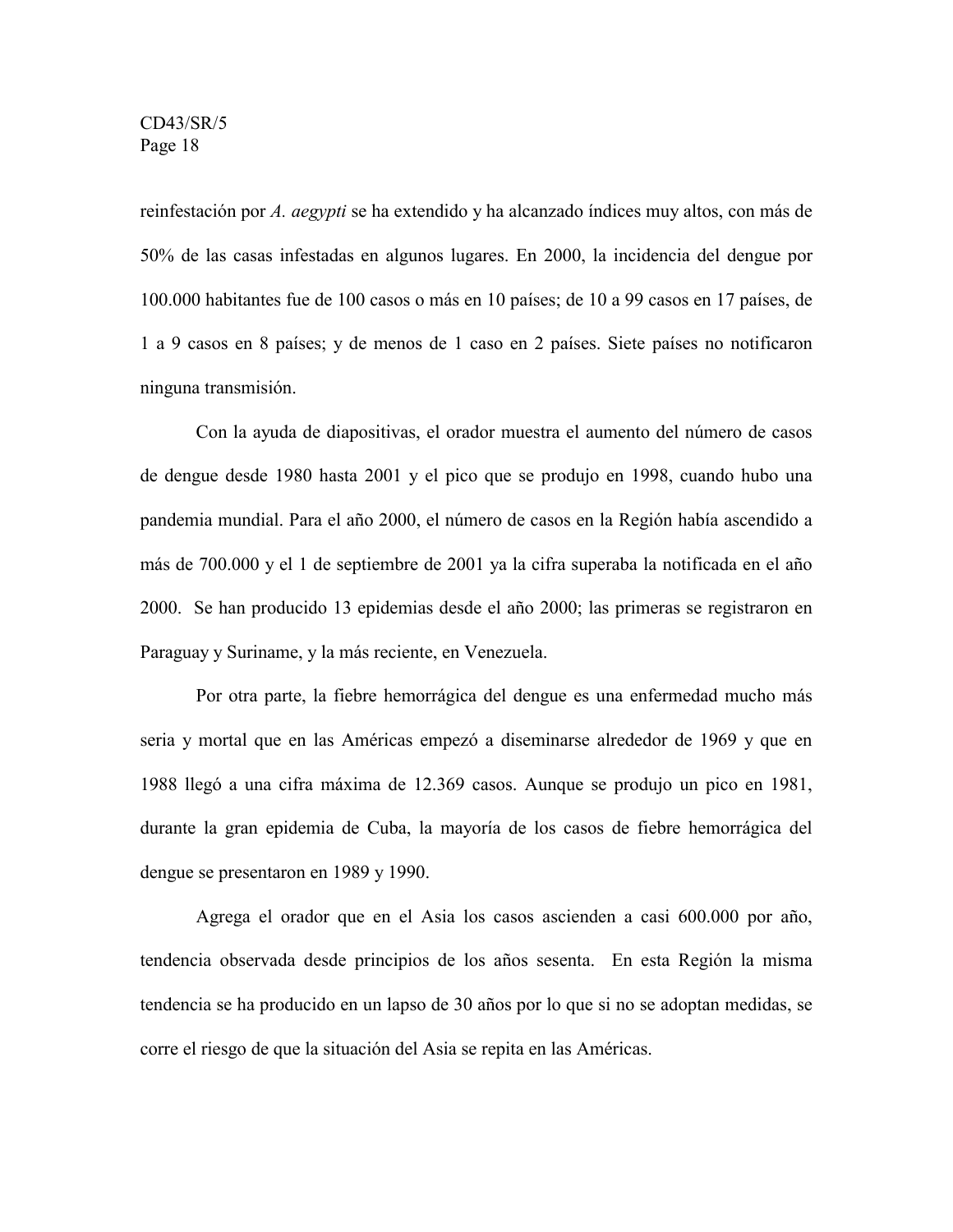Este año, hay nuevas epidemias en Perú y son pocos los países que no tienen casos de fiebre hemorrágica del dengue. Uno de los adelantos importantes ha sido el tratamiento de casos. Cuando empezó a registrarse la enfermedad, la tasa de letalidad era muy alta, pero fue disminuyendo a medida que los países se acostumbraron a tratar los casos adecuadamente. Es esencial, por tanto, que los sectores de atención primaria conozcan bien el tratamiento de la fiebre hemorrágica del dengue, que se produce por circulación de los diversos serotipos víricos. En efecto, la enfermedad se produce cuando, al circular dos o más serotipos, una persona contrae múltiples infecciones. De ahí la importancia de conocer la distribución de estos serotipos.

Es preciso señalar que hay países con transmisión del dengue pero que no notifican ningún serotipo no porque no exista, sino porque no se ha detectado. El dengue 2 comenzó en el Caribe, se propagó por toda la Región y actualmente está presente en casi todos los países de las Américas. El dengue 3 también apareció en Centroamérica en 1994, se propagó a otros países y recientemente ha llegado a Brasil. Por primera vez en muchos años penetró en Venezuela, donde actualmente 60% de los casos notificados son de dengue 3. El dengue 4 apareció en 1981 en Centroamérica, se transmitió a México, pasó de nuevo a Centroamérica y ahora está distribuido ahí y en el extremo norte de América del Sur.

Otro gran problema es el de la posible reaparición de la fiebre amarilla en zonas urbanas debido a la presencia de *A. aegypti.* La solución, que abarca el manejo integral, las acciones intersectoriales, la participación comunitaria, la educación formal y la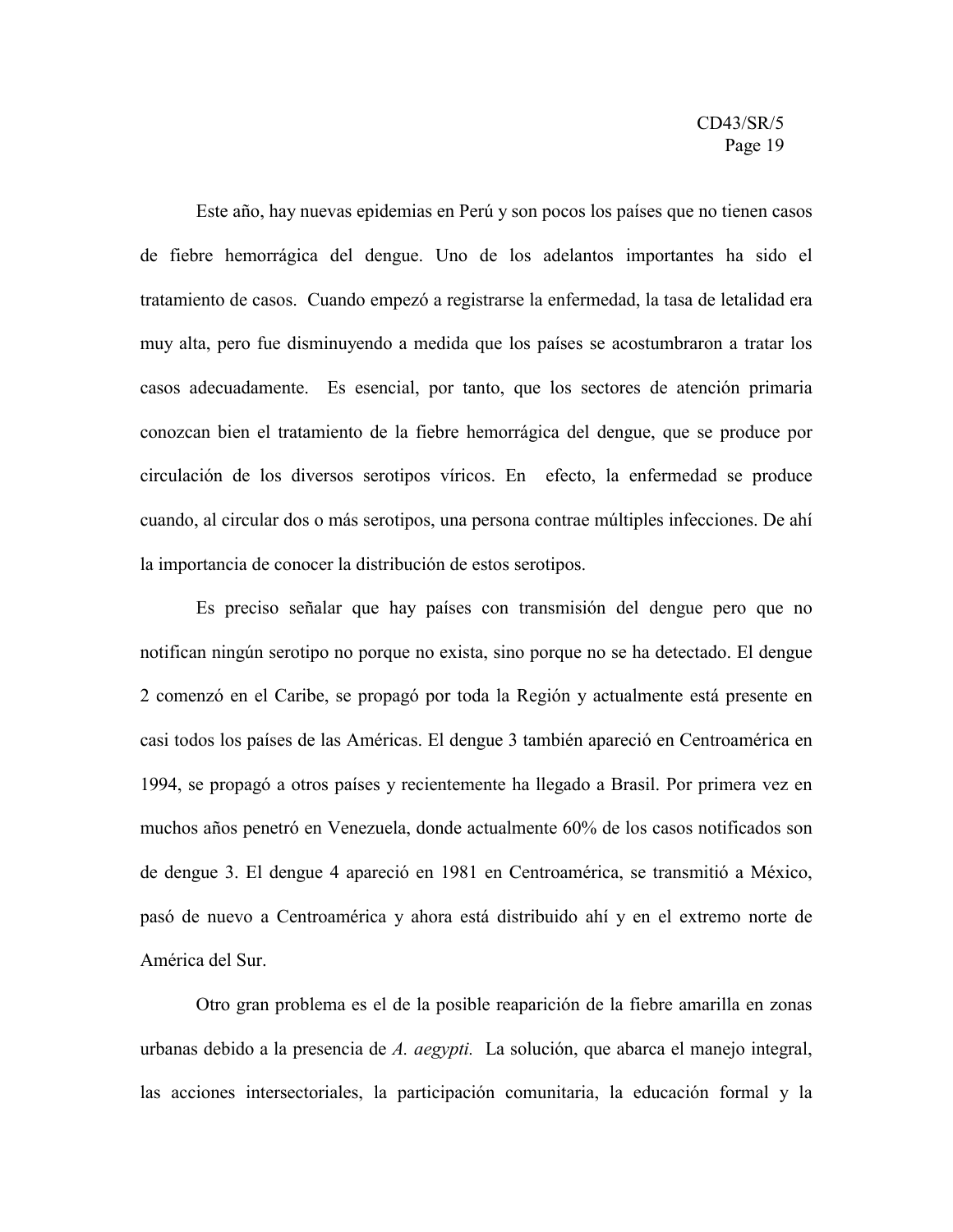atención al ambiente, exige un compromiso político y financiero. Es importante hacer un control selectivo del vector, mantener una vigilancia integral, manejar a los pacientes y contar con un liderazgo político firme y constante, con la capacidad para adoptar medidas de emergencia. En realidad lo necesario es controlar y prevenir, ya que combatir las epidemias es contraproductivo y mucho más caro.

El Delegado de CUBA dice estar de acuerdo con todo lo planteado hasta el momento. Afirma, que erradicar el dengue es una de las tareas más difíciles que enfrenta la salud pública en el continente americano. No obstante, la política de erradicación del *A. aegypti* se debe emprender, porque habrá dengue mientras exista el vector. La tarea es sumamente complicada si se tienen en cuenta la infraestructura sanitaria, el estado de las aguas, la disposición insalubre de desechos sólidos, los cambios que va sufriendo el mosquito vector, y demás.

Durante la epidemia de dengue que se produjo en Cuba en 1981, cuando más de 5% de los mosquitos *A. aegypti* estaban infestados, hubo casos de transmisión, pero ésta puede ocurrir aun con niveles de infestación de 1%. Cuba viene haciendo una gran labor y tiene la voluntad absoluta de erradicar *A. aegypti*. Aun en zonas donde la infestación es menor de 3%, el año pasado se produjo transmisión en algunas partes. El Delegado aclara que es necesaria una estratificación porque, aunque Cuba tiene un índice de infestación menor de 1%, hay provincias con un 2 ó 3% y hay municipios y manzanas donde el índice de infestación puede ser de un poco más, y es ahí donde se produce la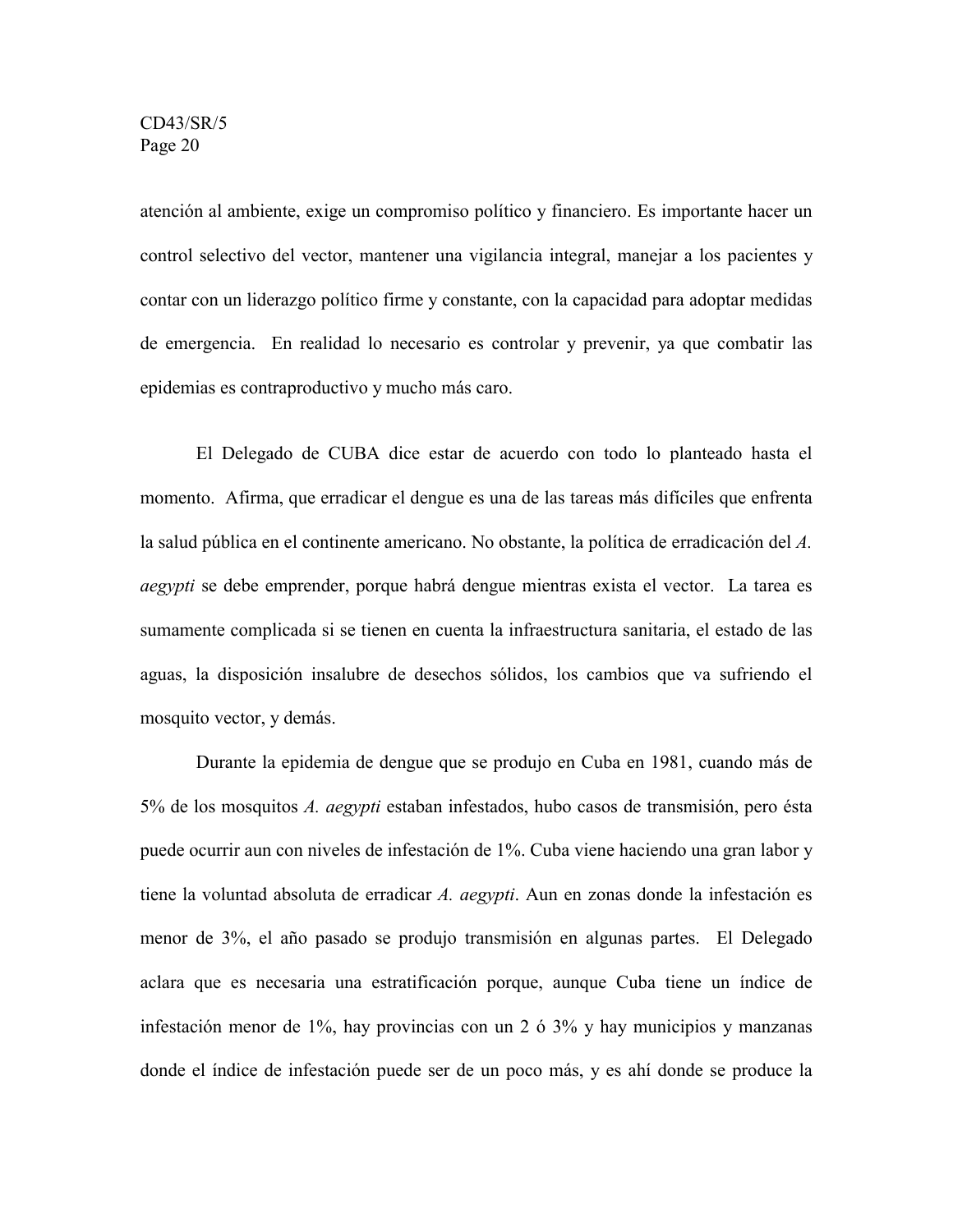transmisión. Se suma al problema la tendencia del mosquito a cambiar de hábitat para sobrevivir. Según los datos más recientes, en Cuba 42% de los focos del mosquito se encuentran en la basura.

No hay duda que es importante que los países y la Organización dediquen todos los recursos posibles a erradicar el vector.

O Delegado do BRASIL apoiou a resolução proposta e destacou a necessidade de se dar alta prioridade ao programa de controle da dengue em todo o continente. A perspectiva de repetição do perfil epidemiológico atual da Ásia, com centenas de milhares de casos de febre hemorrágica da dengue, pode significar uma sobrecarga quase insuportável para os sistemas de saúde do continente, caso não sejam tomadas medidas enérgicas com respeito a vários dos aspectos apontados na resolução. É importante examinar imediatamente os programas de controle da dengue com vistas a controlar a doença a médio e longo prazos. Infelizmente as evidências empíricas não permitem prever a erradicação do mosquito no curto prazo. Nos anos 90, pensava-se que a erradicação do mosquito poderia ser fácil e rápida, mas as condições do mundo eram diferentes. As mudanças ocorridas nas últimas duas ou três décadas – urbanização acelerada, utilização intensa de materiais descartáveis que se tornam recipientes para procriação de mosquitos, dificuldade de acesso a água e sua armazenagem inadequada pela população, aquecimento global – oferecem condições favoráveis ao mosquito. As armas para combater a infecção e o mosquito, porém, não mudaram muito nessas últimas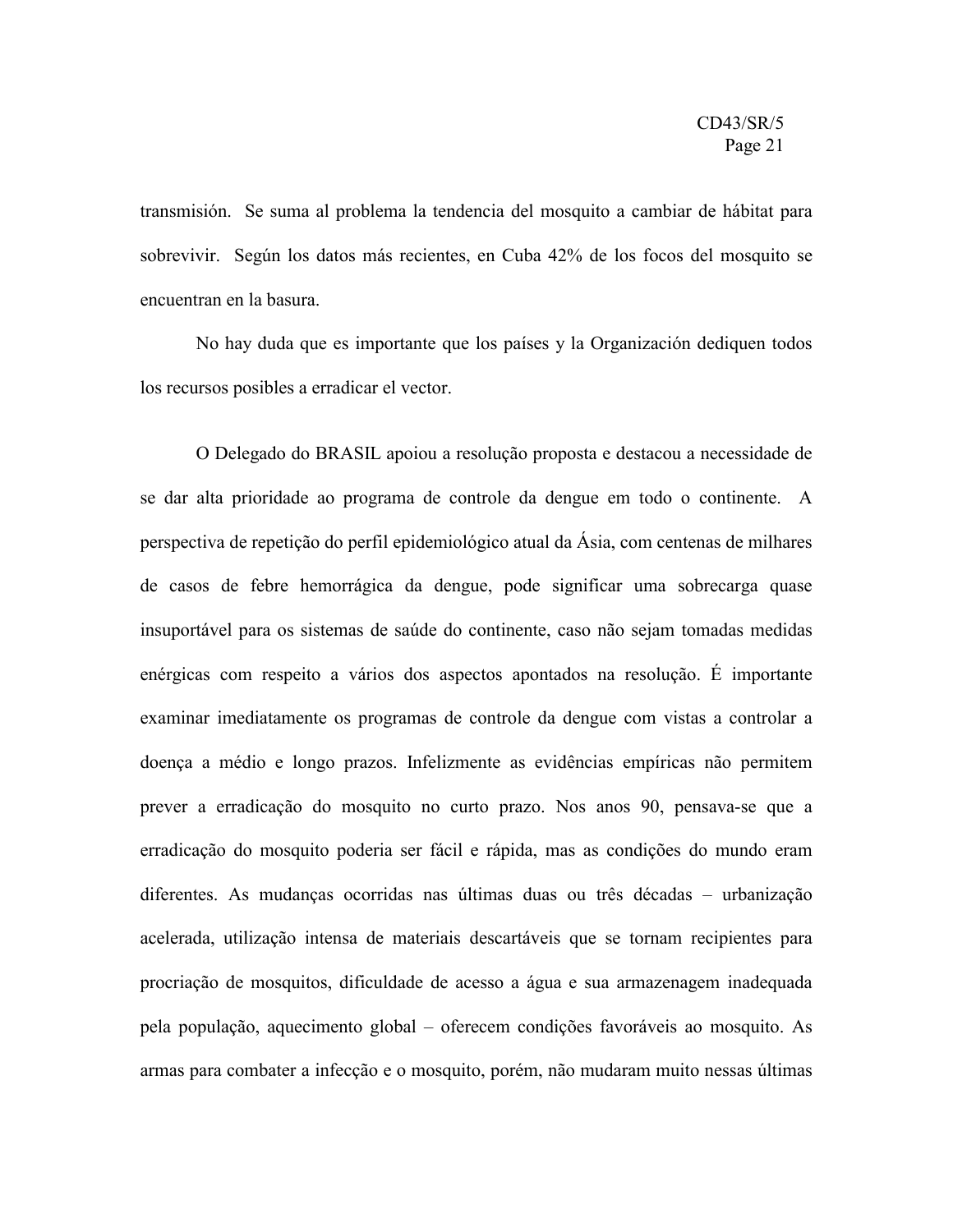décadas. É, portanto, fundamental implementar os programas de controle do mosquito conforme a resolução. O Brasil, utilizando sua rede de atendimento básico de saúde tem procurado mudar o modelo de agentes de controle do mosquito para agentes que produzam mudanças de hábito nas pessoas, por meio de intensa mobilização comunitária e ações educativas que redundem em atitude mais ativa e co-responsável dos cidadãos na eliminação de focos de mosquitos em seus domicílios e arredores. Os programas de controle de doenças transmísseis por vetores prescindiram de uma vigilância mais rigorosa nos últimos tempos porque trabalhávamos com doenças razoavelmente conhecidas e de comportamento previsível. Esse não é o caso da dengue atual. A introdução de novos sorotipos altera rapidamente o perfil epidemiológico da doença. Os próprios índices de infestação atual são decorrentes de atividades operacionais e muitas vezes ocultam variações entre microlocalidades que possibilitam a eclosão de surtos de dengue, mesmo em situações de baixa infestação aparente. A vigilância entomológica, epidemiológica e laboratorial para detecção rápida e tomada de medidas imediatas de contenção da circulação do novo sorotipo é um componente fundamental, como também o é o manejo dos pacientes acometidos de febre hemorrágica da dengue. O Ministro da Saúde do Brasil lançou recentemente um plano de intensificação que prevê várias das ações aqui referidas e o aumento da capacidade de resposta do sistema de saúde e hospitalar, para que a taxa de letalidade não ultrapasse 1%, no caso de epidemias de febre da dengue hemorrágica. Com os recursos tecnológicos hoje disponíveis é possível que uma epidemia tenha impacto mínimo sobre os já sobrecarregados sistemas de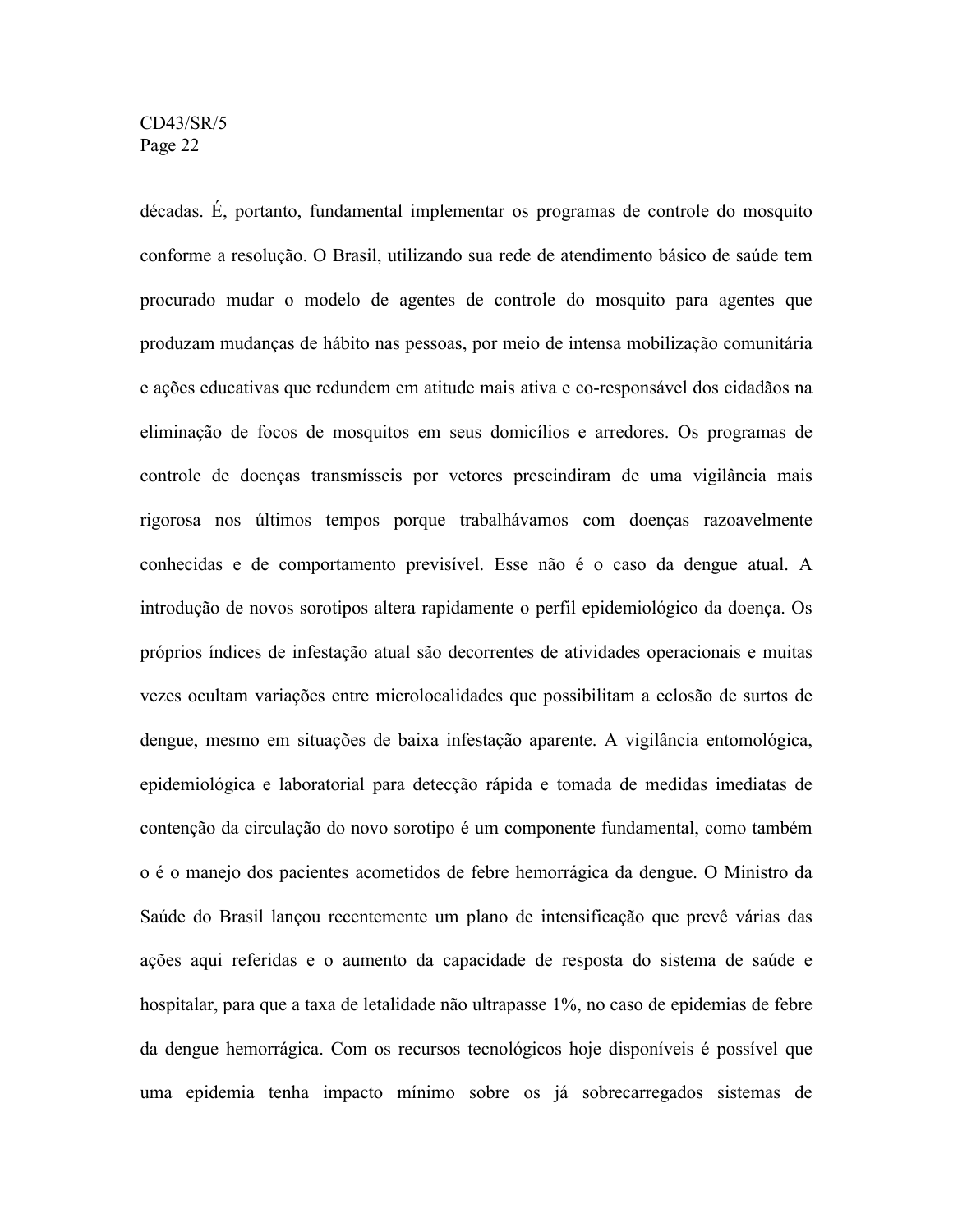atendimento hospitalar, e que seja menor a taxa de morbidade e de mortalidade da população.

The Delegate of the UNITED STATES commended PAHO for emphasizing the prevention of dengue and the need for greater community partnerships throughout its report on dengue prevention and control. His delegation concurred with PAHO's intersectoral approach to the growing problem of dengue and dengue hemorrhagic fever. As with many other public health issues, dengue could not be treated as a stand-alone issue but must be incorporated into broader prevention strategies. Community ownership could help to enable sustainable cost-effective solutions. Greater attention should be given to providing training opportunities for young vector-control personnel in countries infested with *Aedes aegypti*. The United States strongly supported the proposed resolution, which correctly targeted the issues surrounding the control of dengue in the Hemisphere.

The Delegate of DOMINICA, speaking on behalf of the Member States of the Caribbean Community (CARICOM) congratulated Dr. Arias on his report on dengue prevention and control. Several of the Caribbean countries had experienced dengue outbreaks. Considering the high level of intra- and interregional travel, the potential for an increase in the incidence of dengue and the attendant serious complications of dengue hemorrhagic fever and dengue shock syndrome represented a threat that could not be underestimated; hence the need for collaboration at the regional, national and community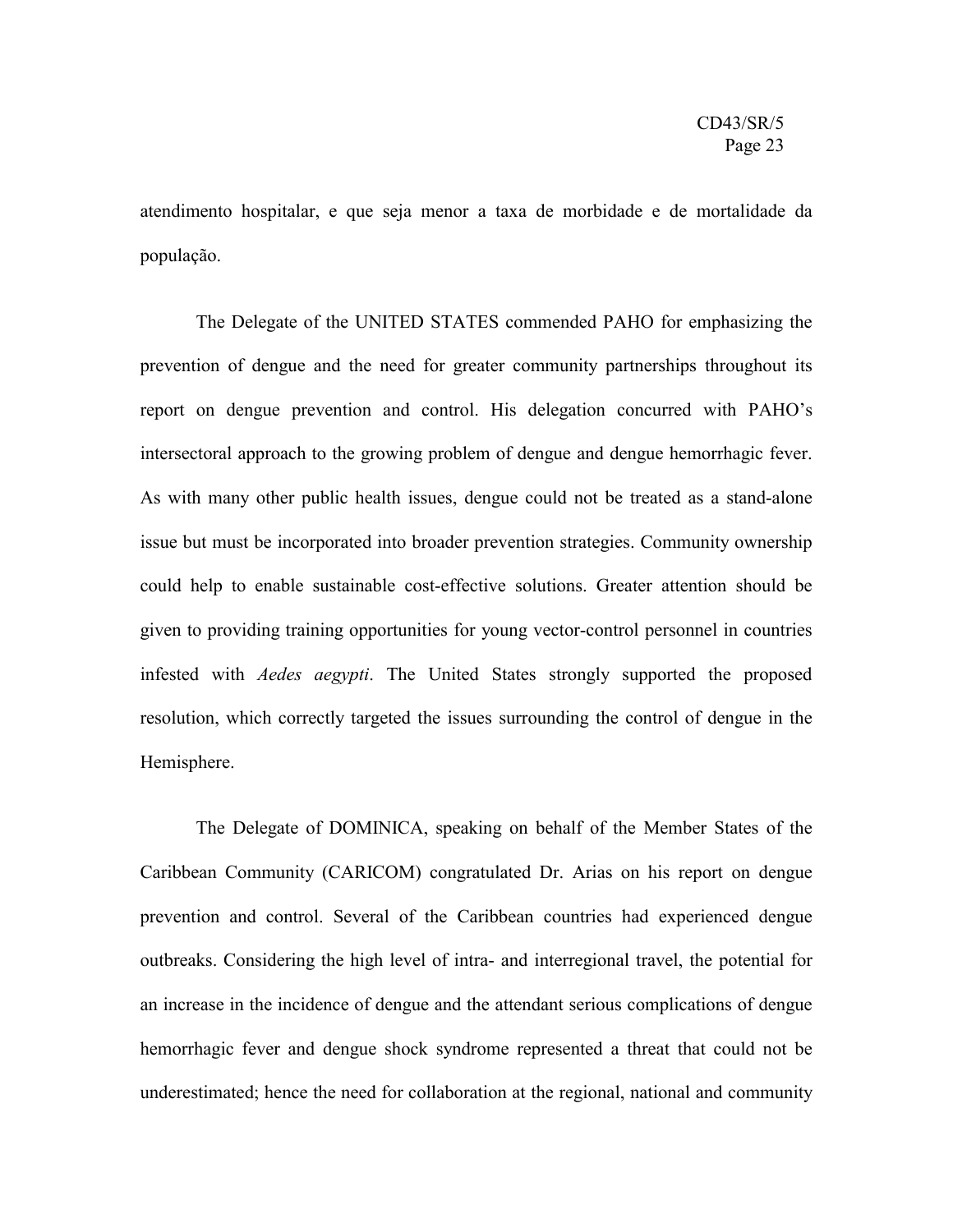levels. Considering too that the economies in the subregion, already weakened by the effects of globalization, were anticipating the fallout from the events of September 11, the countries could not afford to be complacent about the threat of dengue. Moreover, with the adverse effect that rumors of outbreaks could have on the tourism industry, the countries must act without delay.

Political commitment was a prerequisite to success in any effort to address the problem. Appropriate legislation to support the efforts of health professionals must be in place, and it must be enforced. The countries in the region had embarked upon major projects to improve the water supply and liquid waste management, as well as to introduce legislation intended, among other things, to reduce breeding sites for the *Aedes aegypti* mosquito. They had applied a variety of strategies in grappling with the problem of vector control. The Bahamas and Barbados had met with particular success in engaging school children in vector-control activities, and other countries could learn from their initiative. The countries had entered into intersectoral partnerships and partnerships with the private sector. They had tried biological control methods by giving larva-eating fish to school children in some areas. They had launched information campaigns through the media, with the emphasis on behavorial change aimed at reducing mosquito-breeding sites. However, those strategies and activities needed to be strengthened within countries and between countries.

The countries of the Caribbean community were in various stages of developing comprehensive country-specific management plans. They wished to recognize the efforts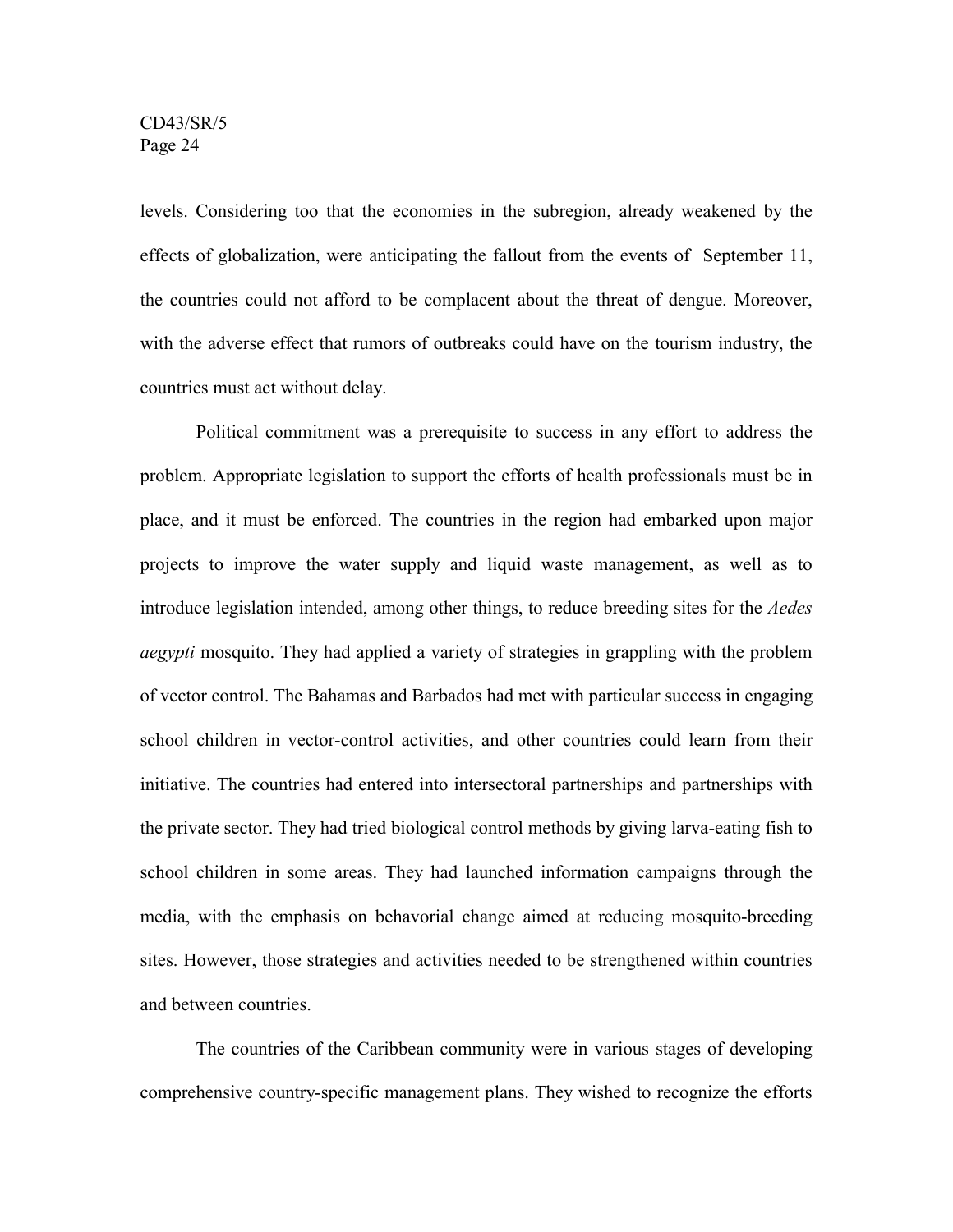of PAHO and the French Government in the effort to control dengue. They would also like to thank PAHO for providing in-country training for clinicians, as well as its effort, through the Caribbean Epidemiology Center (CAREC), to strengthen and provide services and surveillance in the subregion. The CARICOM countries wished to request that PAHO, through CAREC, should continue to provide leadership and to support training activities, particularly in surveillance.

The CARICOM countries supported the request made by the Delegate of Cuba that the Director should continue his efforts to facilitate the sharing of experience among countries and to encourage the development of partnerships within and between countries of the region. The Ecoclubs mentioned by the Director in his report were an example of a concept that could be expanded throughout the region.

El Delegado de la REPÚBLICA DOMINICANA felicita a la OPS por abordar un tema de tanta envergadura como el de prevención y control del dengue, que aumenta de tal manera el costo de la salud de los países de las Américas. A su delegación le gustaría conocer los métodos que emplean los otros países en sus programas de control. Le llamó la atención lo expresado por el Representante del Comité Ejecutivo en cuanto a la capacidad del vector *Aedes aegypti* de adaptarse para criarse no solo en el agua limpia, sino también en el agua sucia y aún en la basura.

La República Dominicana, en 1998 no se tomaron precauciones suficientes hubo una enorme epidemia de dengue. Desde entonces, sin embargo, se han tomado medidas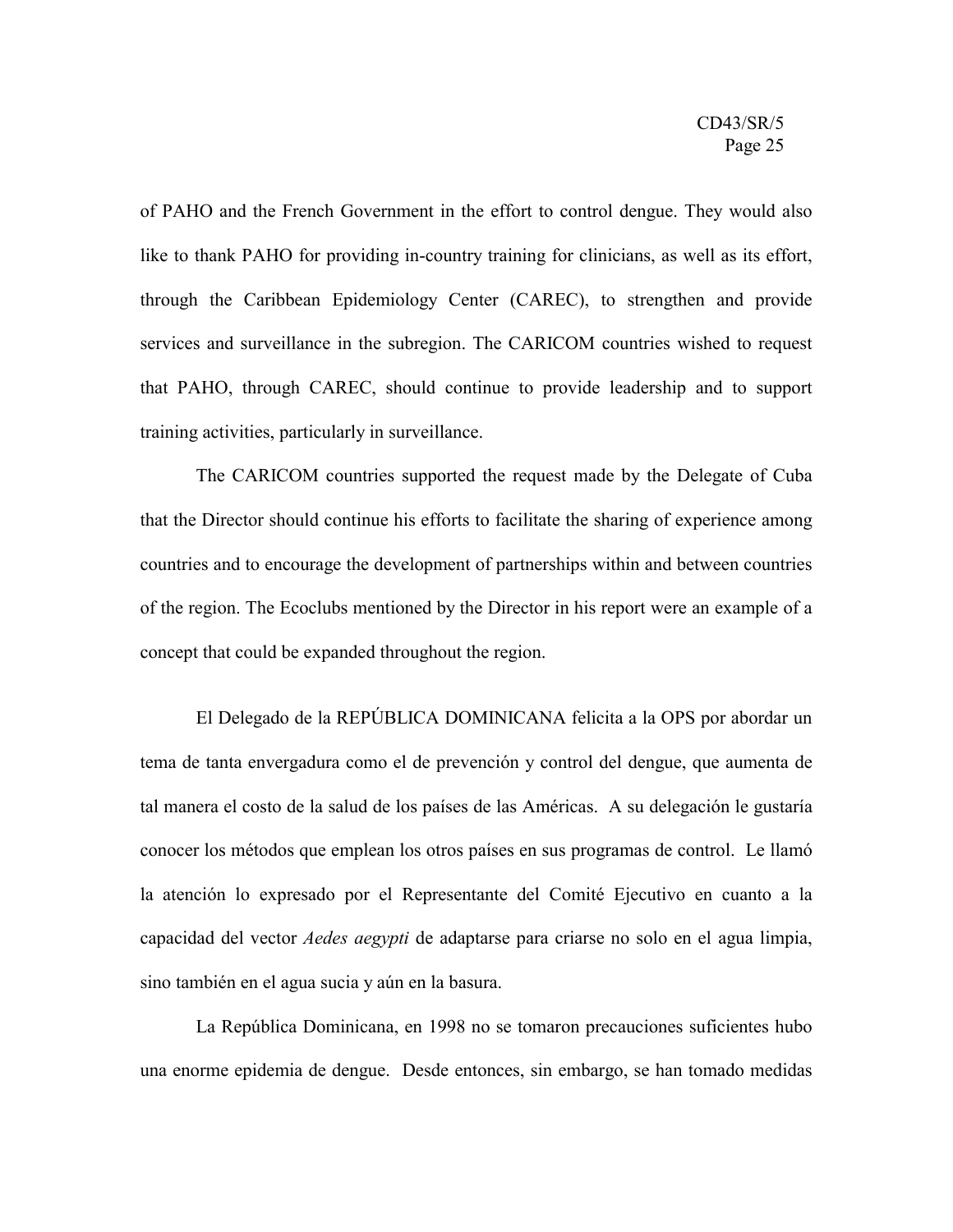para crear conciencia de la situación en las comunidades y especialmente en los escolares, quienes participan recogiendo en los hogares todos los utensilios que podrían acumular agua y servir de criaderos de mosquitos. Considerando que el mosquito suele poner los huevos en los bordes de los recipientes de agua, se ha llevado a cabo una campaña para untar cloro en los bordes de los tanques de agua, esperar 15 minutos y después terminar de llenarlos y taparlos. Los resultados han sido excelentes; en 1998 hubo 2.549 casos de dengue clásico, que se redujeron a 821 en 1999. En 2000 el número ascendió de nuevo a 2.771 casos, y hasta la semana 39 de 2001 se han contado 499 casos.

En cuanto el dengue hemorrágico, en 1998 se registraron 236 casos; 30 casos en 1999; 62 casos en 2000; y en 2001, hasta septiembre se han encontrado 8 casos. Estas cifras implican que se ha logrado en la población un cambio en cuanto a la percepción del dengue. La participación comunitaria y, sobre todo, la de los escolares ha sido fundamental. Se continuará con los programas de control para seguir reduciendo los casos de dengue, teniendo en cuenta que el mayor número de casos se suele producir en las semanas 39 a 43 del año, es decir en septiembre y octubre.

El Delegado del URUGUAY recuerda un comentario que hizo, durante la presentación del Presidente del Banco Interamericano de Desarrollo, sobre el valor de la cooperación del BID, el Banco Mundial y la OPS, especialmente la línea que promueve la OPS de articular esfuerzos. Todos en algún momento vieron con inquietud cómo parecía que los bancos, con su capacidad económica, estuviera liderando las políticas de salud y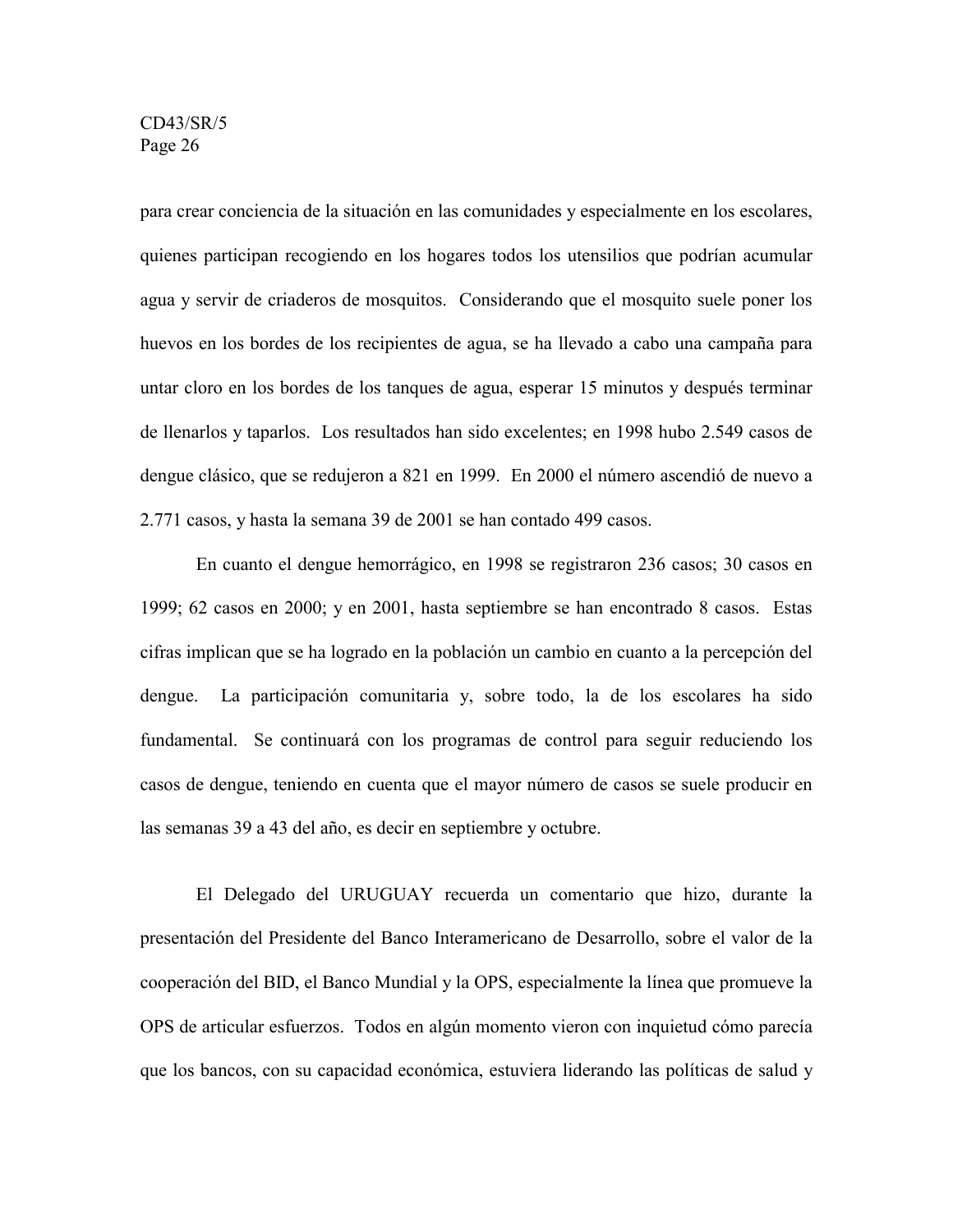que la OPS, que lidera los foros de los ministros de salud y no los de economía, estuviera perdiendo fuerza frente a esa presencia. Por eso desea resaltar firmemente, pero en sentido positivo, que es necesario que la OPS incremente sus acciones con dichos bancos, de forma que los órganos de cooperación técnica de la Región respondan más acertadamente a las necesidades reales de salud de la población.

El problema del dengue, uno de los temas planteados en la agenda conjunta con el BID, es sin duda para la Región, por lo que agradece el informe presentado. Para el Uruguay el problema es muy importante. Desde el decenio de 1950 el país había estado libre el vector, pero mantenía la vigilancia. En 1997 se descubrió *A. aegypti* en uno de los puertos, en uno de los neumáticos que se usan en los muelles para amarrar los barcos. El Ministerio de Salud Pública ha comprobado que a pesar de los esfuerzos de control el vector se ha ido extendiendo paulatinamente y en 2001 se han encontrado larvas en 10 de los 19 departamentos del Uruguay. De los nueve que aún permanecen negativos, hay tres de alto riesgo.

Se han promovido campañas en el ámbito de las comunidades y las escuelas promotoras de salud han sido un recurso muy valioso contra el vector. Pese a algunas predicciones, el país se ha mantenido libre de dengue. No obstante las encuestas domiciliarias y el sistema de larvitrampas, nada se logrará si no se establece un programa intensificado en el nivel regional. Teniendo en cuenta que todos los países dependen de la situación en los otros países limítrofes, su país ha promovido la creación en MERCOSUR de un comité regional para el control del vector.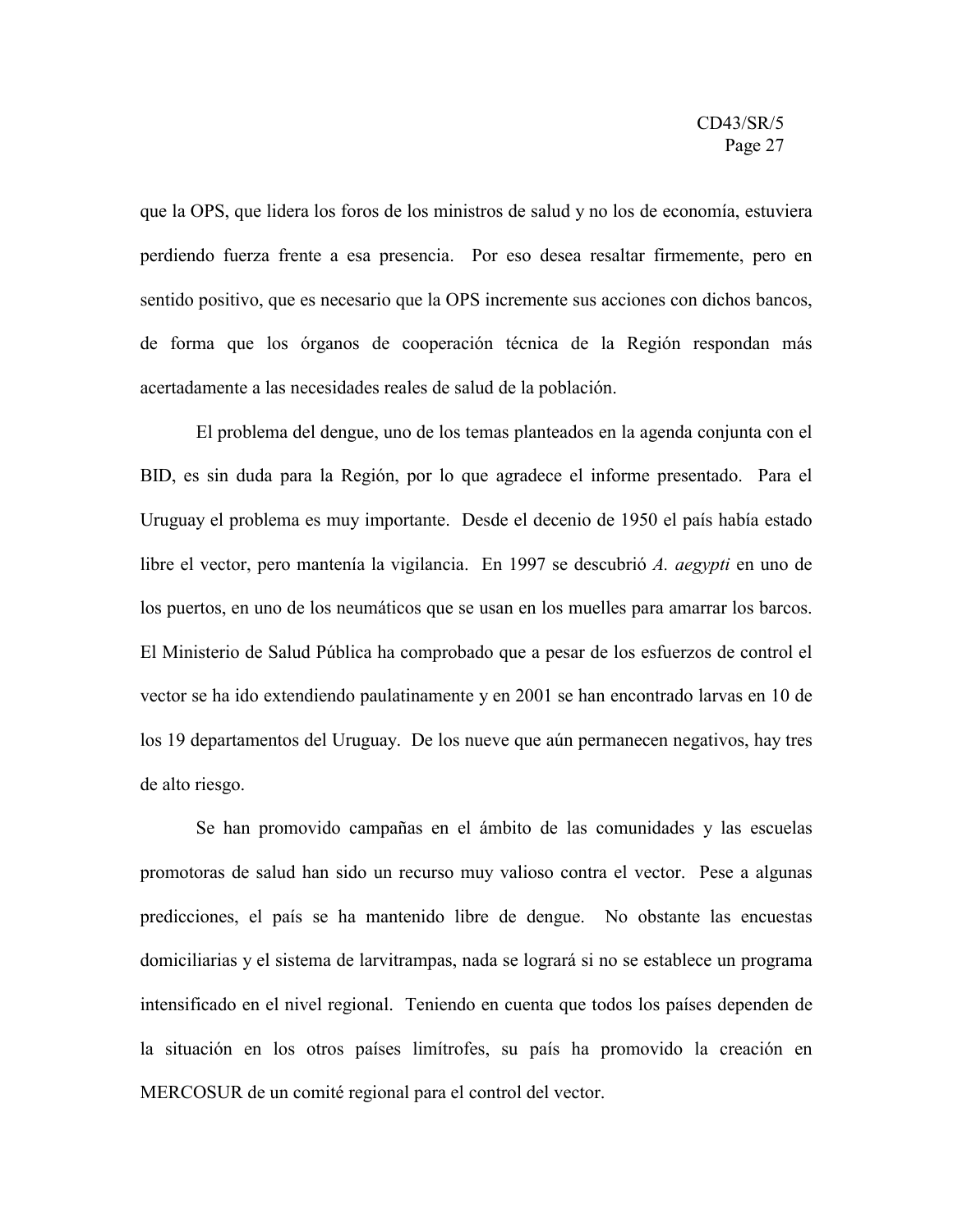Aplaude la disposición de la OPS en cuanto a intensificar las actividades de prevención y control. El dengue es un grave problema y la única manera de alcanzar logros importantes es con la coordinación de todos los países y los organismos de cooperación regional.

La Delegada de CHILE ofrece el completo respaldo de su gobierno al proyecto de resolución propuesto y al pedido de la OPS de que los países intensifiquen su lucha contra el dengue. También apoya la creación del comité regional sugerido por el Uruguay para organizar un plan de acción conjunto contra el dengue. Efectivamente, el mosquito no reconoce fronteras, por lo que la lucha no se pude llevar a cabo en cada país separadamente.

Chile es tal vez el único país cuya parte continental está libre del vector. Sin embargo, lo tiene en la pequeña Isla de Pascua desde 2000, cuando se inició un programa muy activo para la erradicación del vector. A pesar de ello, se suma con toda su energía a la realidad del resto de la Región y le parece indispensable la acción conjunta. Está claro que a veces se resignan recursos pensando que se ha vencido algún problema, pero si se pierde el énfasis en algunos temas, este puede volver a golpear brutalmente a los países. Esa lección aprendida con la experiencia, debe recordarse en todas las tareas que enfrentan los ministerios de salud.

La Delegada de VENEZUELA apoya el proyecto de resolución sobre el dengue. Considera que se trata de un problema que constituye un reto social, fundamentalmente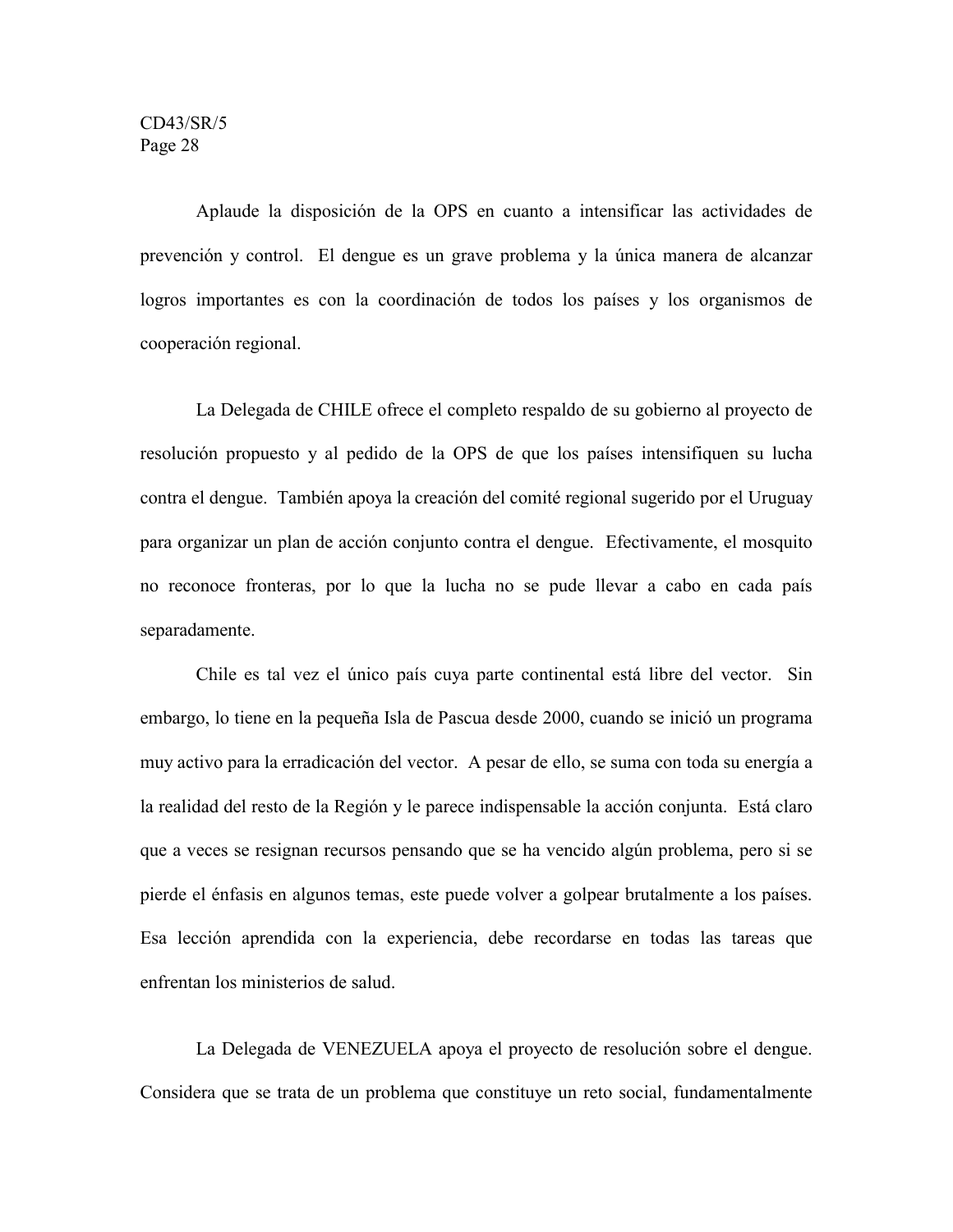porque trasciende la oportunidad y la eficiencia con que se tomen medidas en el sector de la salud. Desea hacer énfasis en una movilización social que vaya más allá de la participación comunitaria, pues no es un asunto local, ni aún de los Estados, sino de todo el continente americano. Hay que dejar de tomar medidas que son solo para "apagar el fuego" y lograr el compromiso, por ejemplo, de las redes de comunicación, que son capaces de educar y cambiar las conductas de la población.

Le parece que el proyecto de resolución debería haber expresado de algún modo el compromiso ético que deben tener los medios de comunicación social de no utilizar el problema del dengue para promover asuntos políticos o la influencia de determinadas organización. Dada la prioridad de la situación. Sugiere que se exprese fuertemente la dimensión de movilización social que ha planteado.

El Delegado de GUATEMALA dice que en su país son conscientes de que el control de *A. aegypti* es condición obligada para prevenir el dengue clásico y el hemorrágico y ello exige condiciones constantes que lleven a cambios de comportamiento, mejor saneamiento del medio, mejor organización comunitaria para el autocuidado de la salud, mejor educación sanitaria, buena promoción social y adecuada participación comunitaria. Las acciones que se realizan en Guatemala son muy acordes a lo planteado en el documento elaborado por la OPS. Se han concertado alianzas intersectoriales, principalmente con el sector educativo, las organizaciones no gubernamentales y municipalidades para trabajar armónicamente hacia la meta común de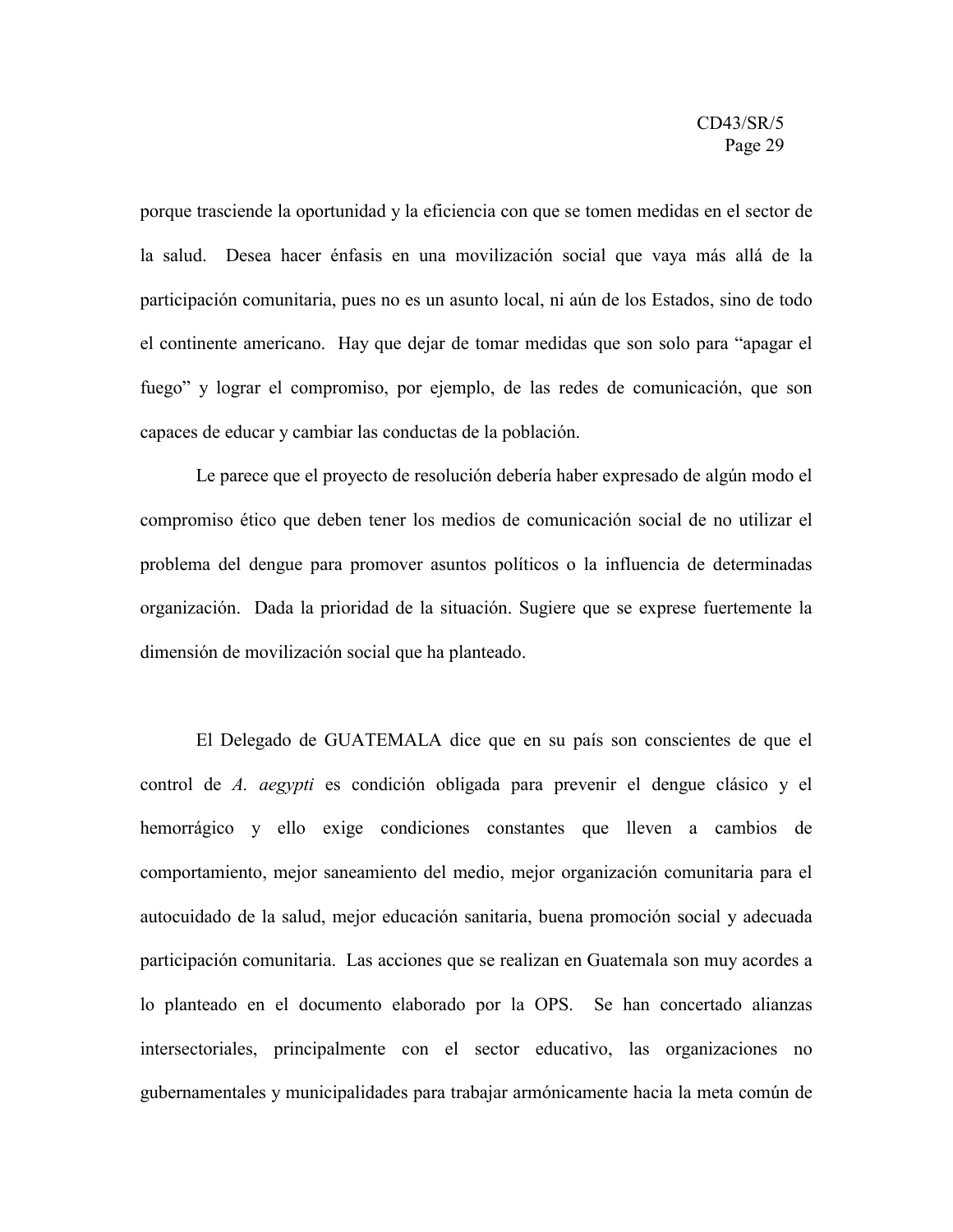controlar el vector del dengue y disminuir la morbilidad y mortalidad que causa la enfermedad.

El programa fue descentralizado en 1995, y su responsabilidad fue trasladada a las áreas de salud, las cuales trabajan coordinadamente con los niveles superiores del Ministerio de Salud, brindando acceso a la atención primaria a personas de escasos recursos y que viven sujetas a condiciones desfavorables económicas, sociales, educativas y culturales. Se está poniendo énfasis en la entrega de información y educación a las comunidades, principalmente en los departamentos de alto riesgo. Los insecticidas no se usan indiscriminadamente, ya que el país está estratificado por comunidad según el grado de riesgo. Se realiza vigilancia epidemio-entomológica, notificación semanal de casos e identificación de los serotipos circulantes.

Considera que el proyecto de resolución propuesto se adapta bien a la realidad una vez que se apruebe y debe difundirse en los Estados Miembros para su aceptación, con la esperanza de que en el futuro próximo se logre el control de la enfermedad.

La Delegada de PUERTO RICO dice que, a pesar de los esfuerzos en marcha y de las inversiones económicas, el dengue sigue representando un grave problema de salud pública en la isla. Para la semana 34 de 2001, se había encontrado transmisión de la enfermedad en 38 de los 78 municipios de Puerto Rico y se habían registrado 12 casos de dengue hemorrágico. Hasta la semana 37, se habían notificado 2.500 casos sospechosos de dengue y los serotipos circulantes son principalmente el 2 y el 3.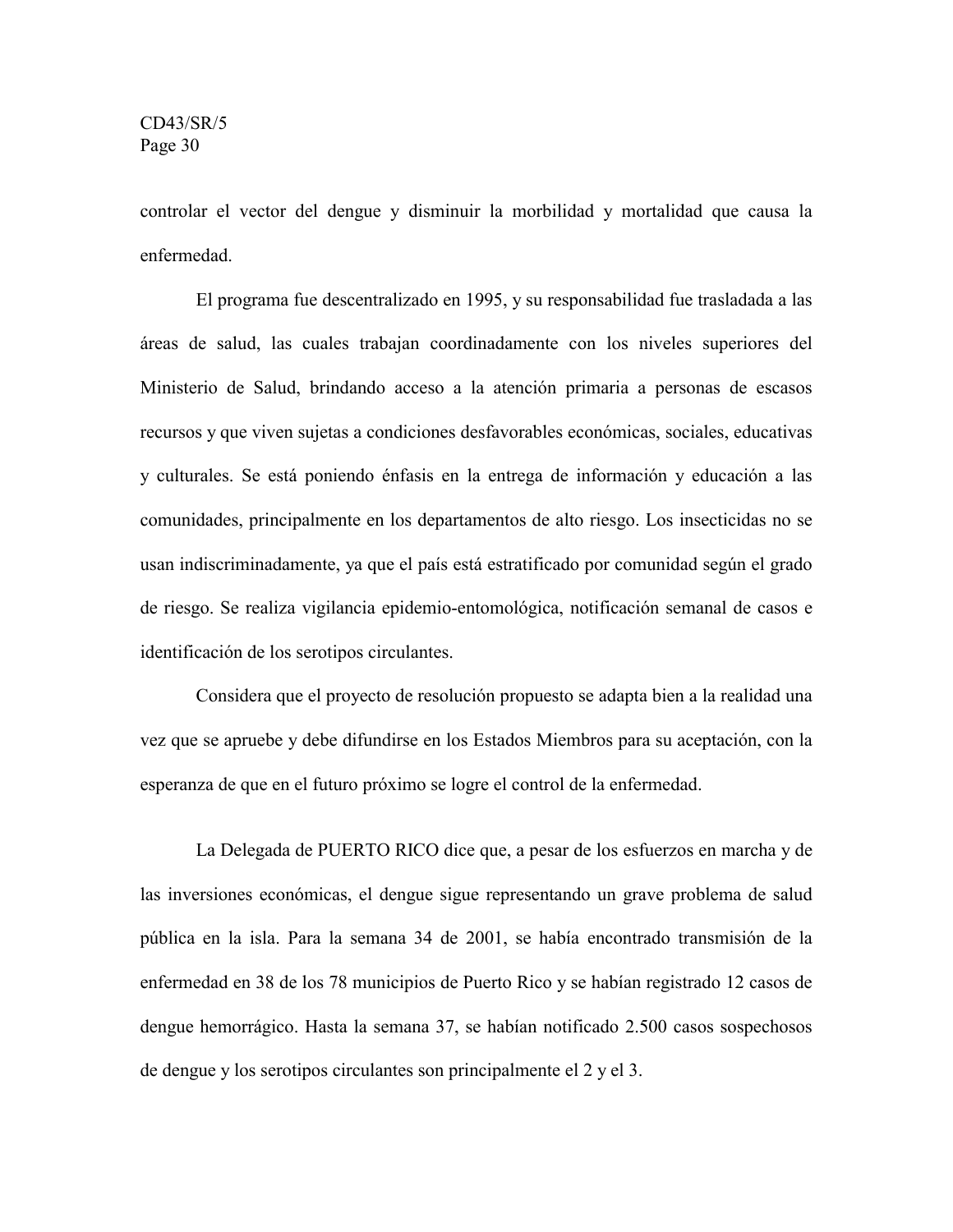El Departamento de Salud Pública de Puerto Rico trabaja muy de cerca con los Centros para la Prevención y el Control de Enfermedades (CDC) que tienen un laboratorio importante en San Juan. El Programa de Saneamiento Ambiental e Higiene del Ambiente Físico Inmediato, conocido como HAFI, se unirá al esfuerzo de la OPS por medio del desarrollo de la salud ambiental primaria. Durante noviembre se efectuará la primera reunión de capacitación del personal de varias agencias del gobierno y de la comunidad organizada por el Departamento de salud con el apoyo técnico de la OPS, por lo que da gracias anticipadas a la Organización.

La Déléguée de la FRANCE félicite l'OPS pour les efforts faits dans le cadre du renforcement de la surveillance et du contrôle des maladies transmises par vecteur en général, du paludisme, de la dengue et de la fièvre jaune en particulier. La France souhaite appuyer les efforts de l'Organisation dans ce cadre chaque fois que cela est possible. Cette volonté d'appui coordonné se traduit déjà de diverses manières à travers la mise à disposition d'une assistance technique auprès du CAREC ou à travers le développement de programmes ou de projets ciblés sur des zones géographiques données. Par exemple, le projet d'appui au renforcement de la surveillance des maladies transmises par vecteur le long du Maroni, fleuve frontière entre le Suriname et le département français de la Guyane, en coordination étroite avec l'Institut Pasteur de Cayenne et l'Institut français de veille sanitaire, en particulier de son centre interrégional d'épidémiologie basé en Martinique, devrait démarrer dans les prochaines semaines.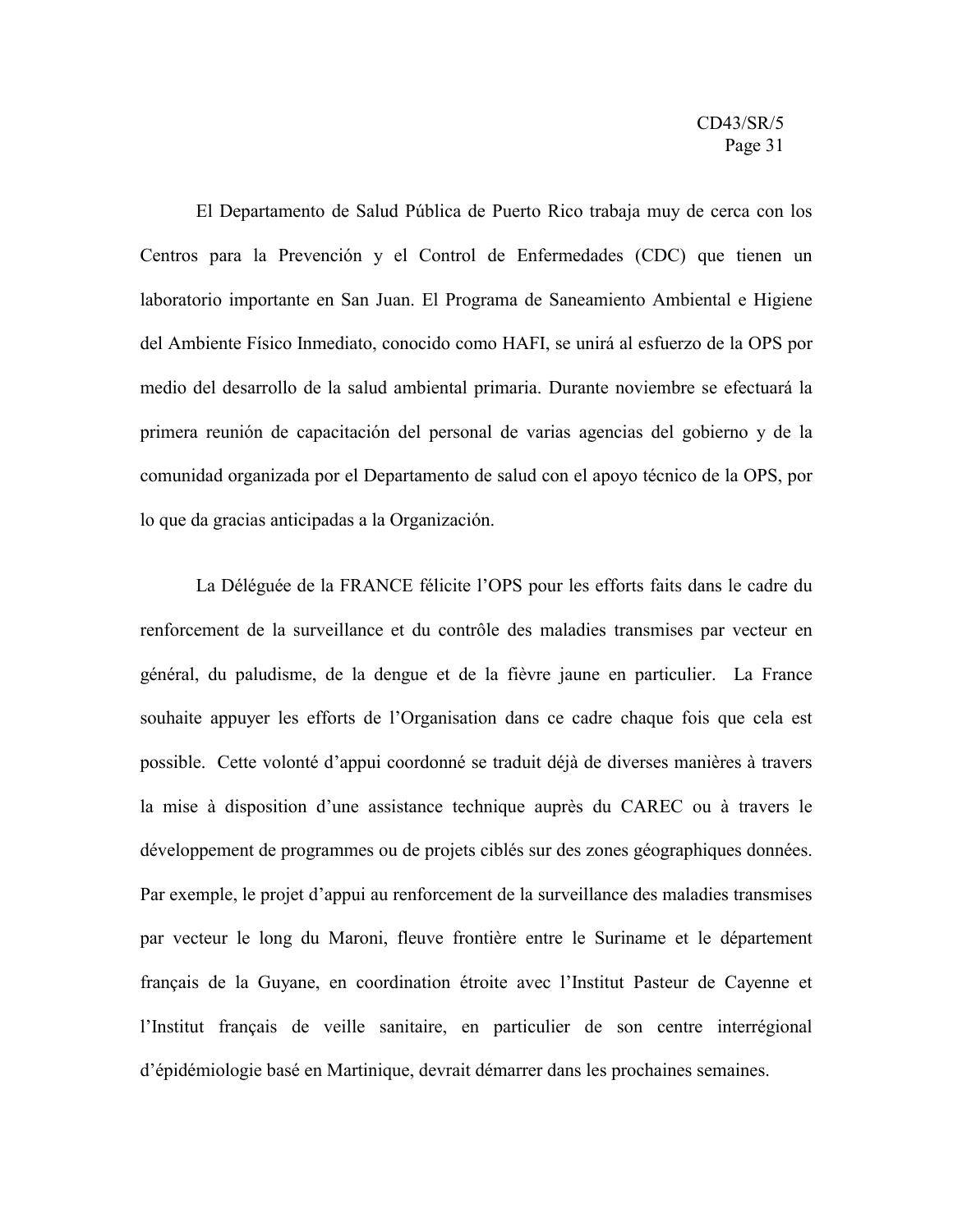La France espère développer les opportunités de travail conjoint entre les départements français des Amériques et les pays de la région. Cette volonté politique s'est exprimée, entre autre, par le vote en décembre 2000 d'une loi spécifique, appelée la loi d'orientation pour l'outre-mer (LOOM), qui vise à renforcer la coopération des DFA avec les pays voisins et à renforcer l'intégration de ces départements dans leur environnement. Les décrets d'application de cette loi sont en préparation. Le renforcement des moyens mis à disposition des DFA devrait pouvoir se traduire par de nouvelles opportunités de partenariat et le domaine de la prévention du contrôle des maladies transmissibles pourrait plus que probablement devenir un des axes d'action privilégiée de ce nouvel outil.

Il est parfois difficile aux DFA d'être partie prenante à toutes les réunions régionales organisées sur ce thème. La recherche des modalités d'une mobilisation plus systématique et plus structurées des représentants de départements français des Amériques pourrait peut-être faire l'objet d'une réflexion approfondie au cours de l'année à venir.

El Delegado del ECUADOR dice que el documento presentado guarda coherencia con lo debatido en la sesión del Comité Ejecutivo, pero incorpora un elemento sumamente importante, el riesgo de la reurbanización de la fiebre amarilla. Esa amenaza obliga a reconocer dolorosamente la poca eficacia de los países en la lucha contra el *A. aegypti*, que sigue ampliando su presencia geográfica. Se sigue repitiendo una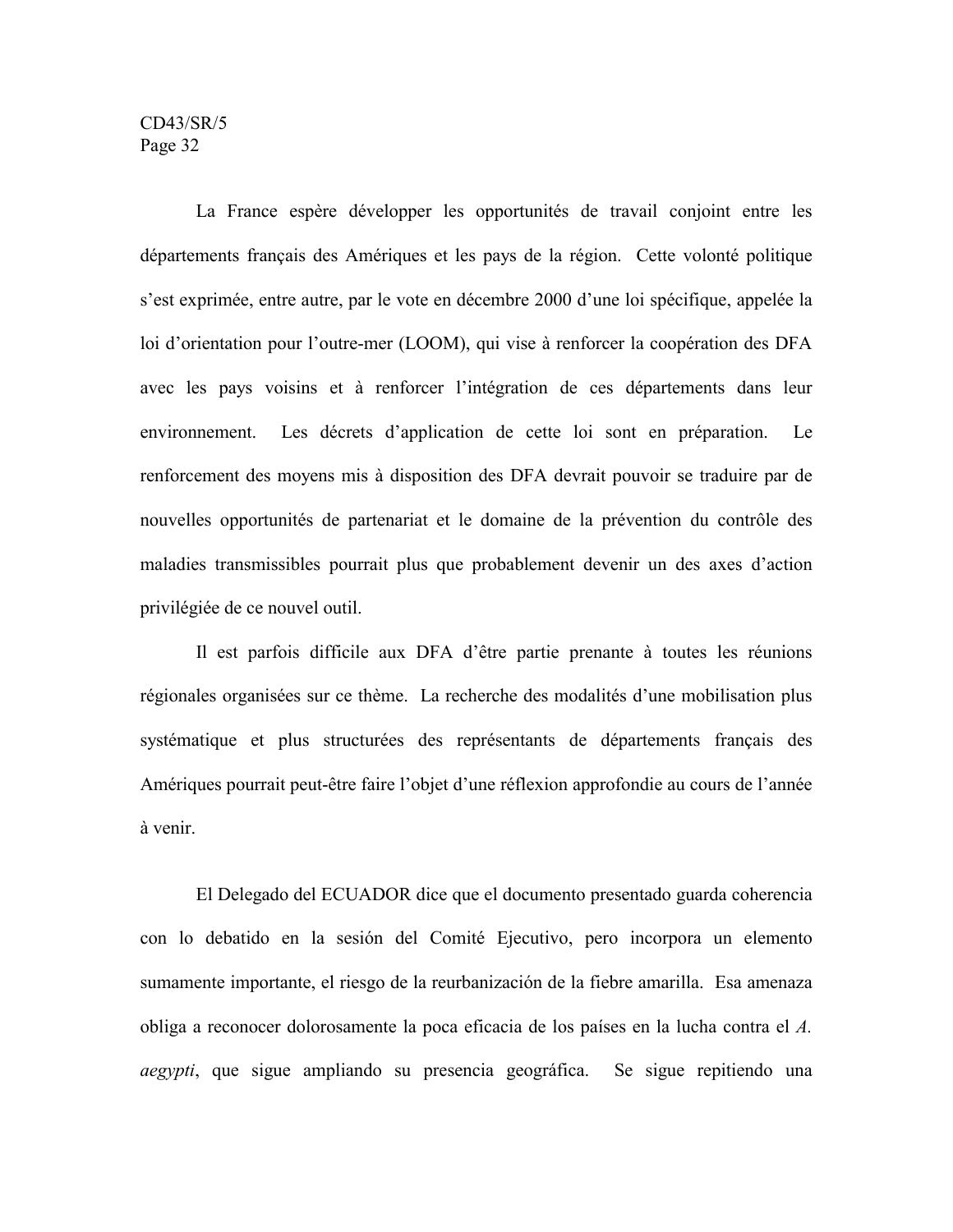metodología reactiva y en general hay falta de participación de la comunidad. La OPS ha hecho un llamado para que los países realicen esfuerzos conjuntos y coordinados en las subregiones, que implican capacitación, organización, operativización de acciones integrales de control, movilización conjunta de recursos y adquisición de insumos críticos en el contexto de un plan centrado en viabilidad, factibilidad, resultados concretos y sostenibilidad. Para ello será necesario hacer análisis de lo que se está haciendo, cómo se está haciendo y qué se está logrando con las actividades proyectadas. También debe realizarse una revisión de las acciones de impacto, ver cuáles son sostenibles y dejar de lado las que solo son coyunturales.

Es importante que el sector privado participe. No puede dejarse que ese importante sector se mantenga en actitud contemplativa frente a la situación de angustia y muerte de la comunidad. Por último, expresa sus felicitaciones al Dr. Arias por el trabajo presentado y su agradecimiento a todos los que se trabajaron con su país para el programa de emergencia.

El Delegado del PARAGUAY felicita al Dr. Arias por su brillante trabajo y dice que la epidemia del dengue es un asunto prioritario en su país. La OPS ha apoyado mucho al Paraguay en coordinación intersectorial, comunicación social, vigilancia epidemiológica, fortalecimiento de la capacidad laboratorial, organización de servicios, vigilancia entomológica, acciones de control, participación social, inmunización y recursos humanos, técnicos y financieros. Señala, además, el apoyo importante del Gobierno de Cuba en la persona del Ministro de Salud que viajó a su país.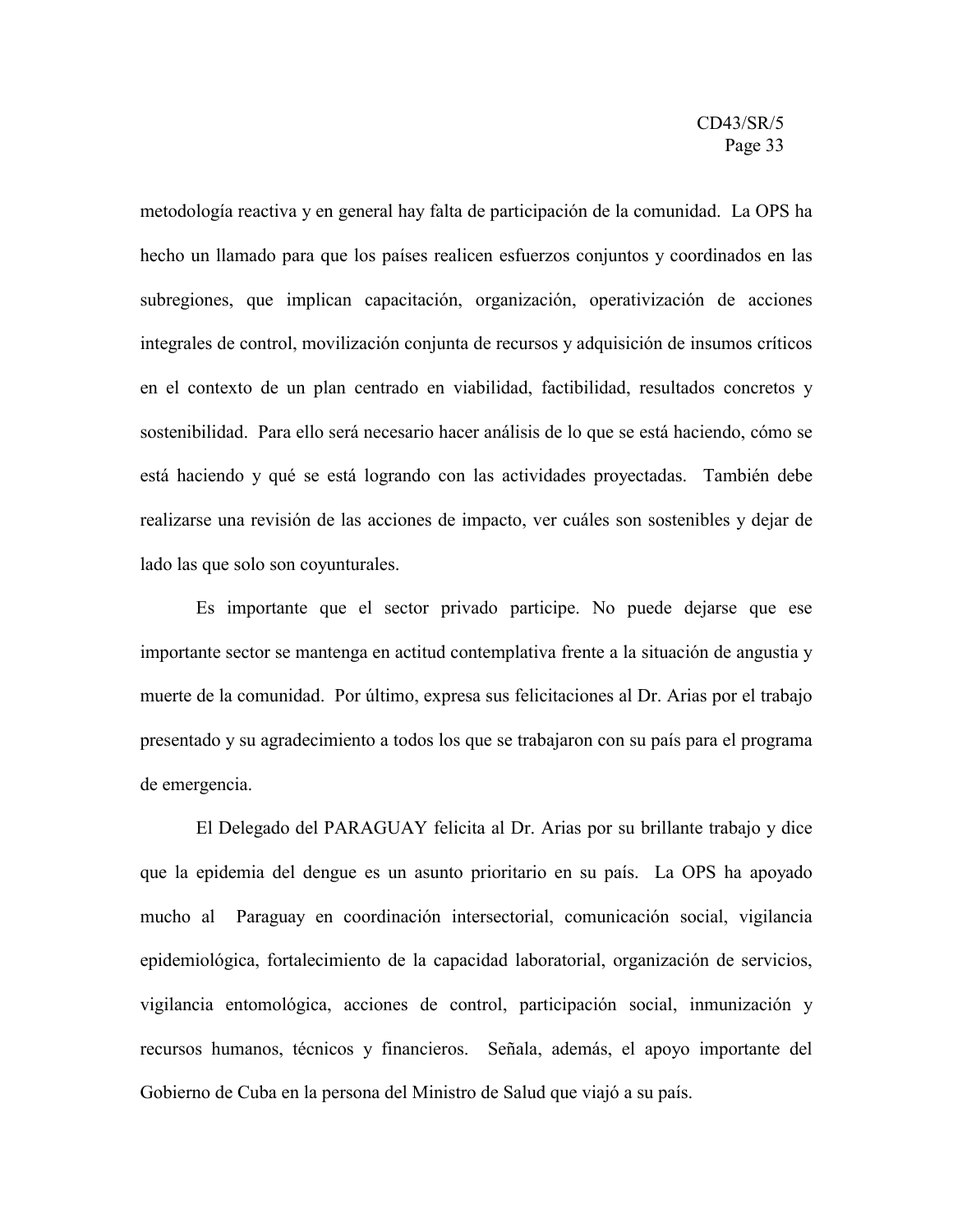Muchos de los puntos mencionados en el proyecto de resolución ya se vienen desarrollando en Paraguay. Sin embargo, se requiere apoyo técnico para fortalecer la capacidad de tipificación del virus, revisar el programa de control y fortalecer los mecanismos de emergencia y preparativos en caso de epidemia. Lamentablemente, el serotipo 2 se ha hecho presente en el Paraguay.

El Dr. ARIAS (OPS) dice que como se ha señalado en el dengue no hay nada fácil, no hay ninguna intervención única para controlarlo y lo más importante y no hay nada barato. El programa de Cuba muestra claramente que no es barato, la epidemia de 1981 resultó carísima y el programa es sustentado con bastantes fondos. Es una lucha que hay que librar hasta que se cuente con una vacuna y todavía no existe ninguna promisoria. Se está trabajando en ello, pero las vacunas se tardan 10 años en salir.

La fiebre amarilla sería una amenaza todavía más grande si no se dispusiera de una vacuna. Aun así, no quiere decir que no se tenga que prevenir. Está de acuerdo con el Representante del Comité en que lo ideal sería la erradicación del dengue, pero antes hay que pasar por el control.

Cuba, que tiene índices muy bajos, puede contemplar la erradicación, pero aun así se prevé que tardarán de cinco a diez años en lograrlo. En cuanto a la Isla de Pascua, en Chile, allí pensaban que con un índice de 5 podrían llegar a erradicar la enfermedad. Sin embargo, tienen que continuar, la isla es tan chiquita que sí pueden erradicarla. Por la misma razón, muchas de las islas del Caribe también pueden pensar en la erradicación.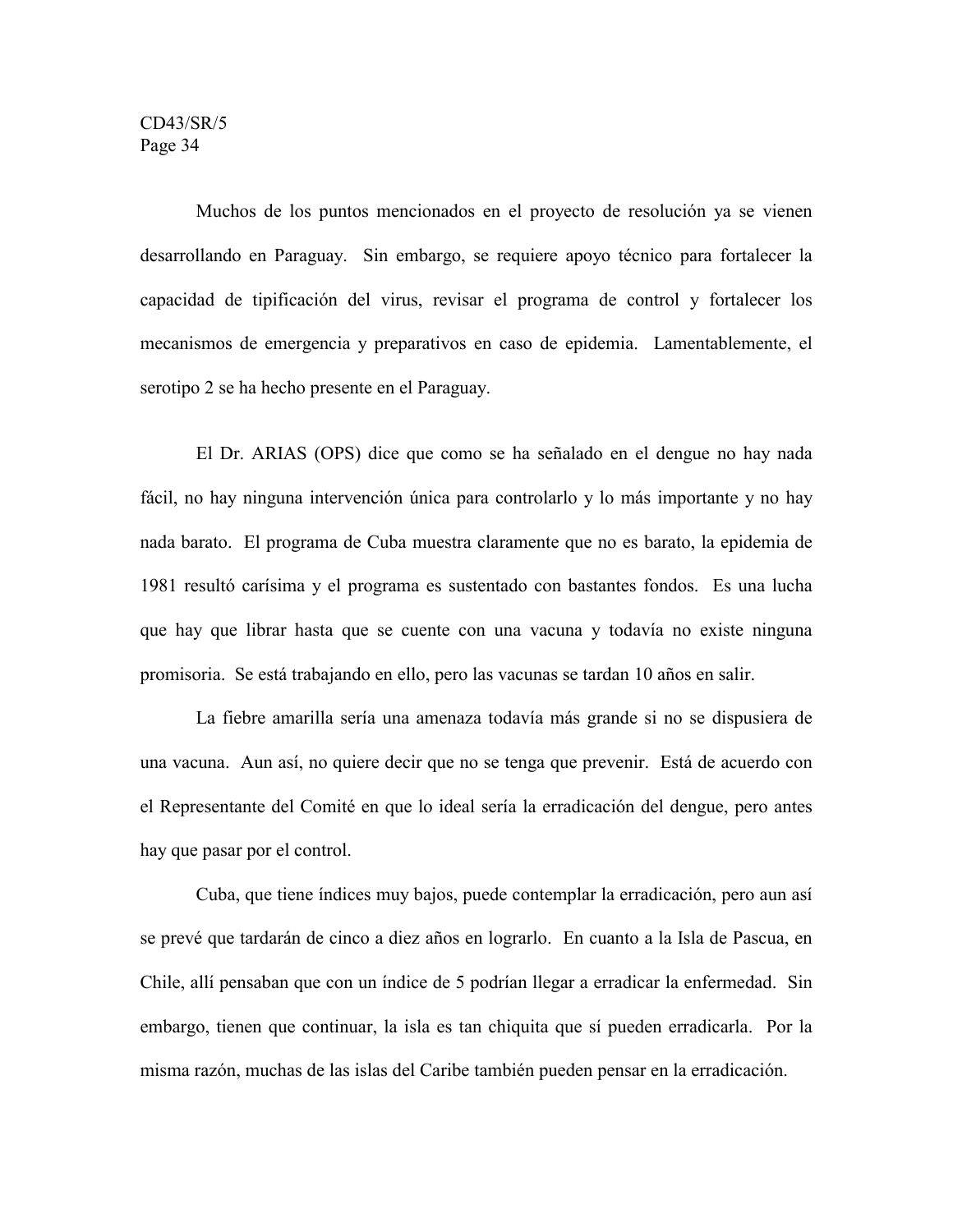Agradece las manifestaciones de apoyo de los delegados puesto que a veces la tarea parece imposible. Se necesita principalmente apoyo político y, por supuesto, apoyo financiero.

The DIRECTOR said that he and Dr. Arias looked forward to hearing of success stories from many other countries besides Cuba, Brazil and Ecuador. He understood that the Ministry of Health of Brazil was spending 1 million *reais* a day on the *Aedes aegypti* control program. While not every country could afford such a large investment, there were many things that all countries could do if they set their minds to it. It was unfortunate that many decisions to act were taken after the epidemic began and not before it approached

He urged Delegates to meet with their Ministers of Education with a view to devising ways to instruct school children on dengue control. Paraguay, Barbados and the Bahamas were already getting school children involved. PAHO would be happy to provide countries with all the training materials they might need, as well as information on how to start Ecoclubs.

It was worth pointing out that Dr. Arias had not focused much on spraying as a control method. Although spraying had been used in the past as a tool for eradicating *Aedes aegypti*, it had turned out to be only a short-term solution, which sometimes served more to comfort the ministers of health and of finance than to destroy the mosquitoes. There were certain things that could be done, for example, it was important to know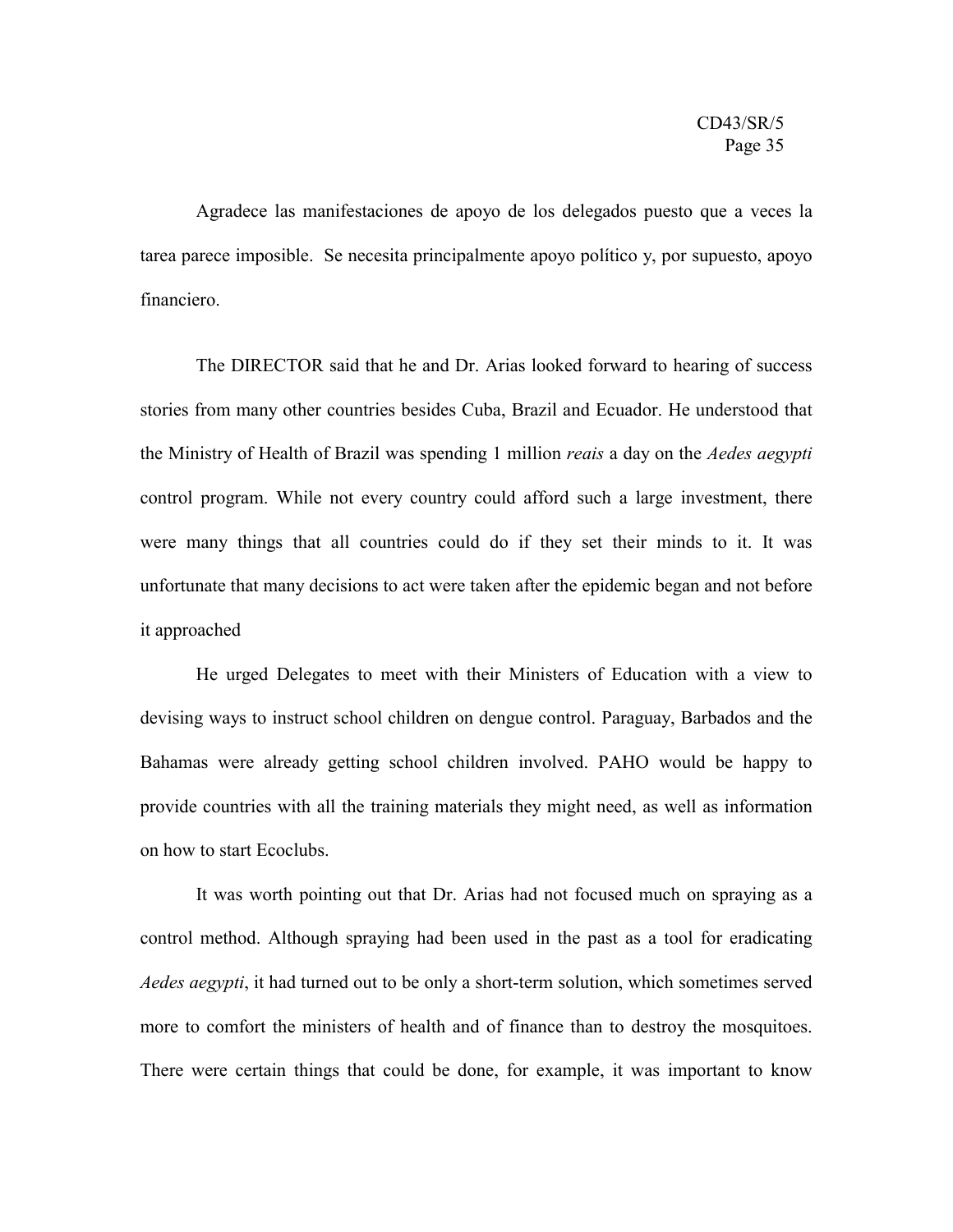which serotypes were circulating and to strengthen laboratories. He would ask PAHO representatives in the countries to let him know within another couple of months whether joint plans between the ministries of health and of education had been developed. He would ask PAHO representatives to inform him what the countries needed in order to put such joint plans into operation.

O Delegado do BRASIL ressaltou, entre as decisões da 12<sup>ª</sup>RIMSA, a criação por sugestão do Governo Brasileiro, da Comissão Pan-Americana de Inocuidade Alimentos (COPAIA), cuja finalidade é integrar e propor mecanismos para aperfeiçoar e racionalizar as atividades de controle e proteção de alimentos empreendidas pelos nossos Ministérios da Agricultura e da Saúde.

A Agência Nacional de Vigilância Sanitária do Ministério da Saúde do Brasil participou ativamente do grupo de trabalho que discutiu e propôs os termos de referência para o estabelecimento da Comissão. Todavia, a primeira reunião da Comissão, que deveria aprovar esses termos de referência e estabelecer programas de trabalho, propostas de ação e custos, não pôde ser realizada por causa dos trágicos acontecimentos de 11 de setembro. Portanto, não foi possível trazer a esta reunião propostas mais objetivas de resoluções ou de ações.

Ele afirmou que o Brasil apoiará e envidará todos os esforços ao seu alcance para que a a realização da primeira reunião da Comissão o mais rapidamente possível, de forma a permitir o encaminhamento de propostas objetivas de trabalho à próxima reunião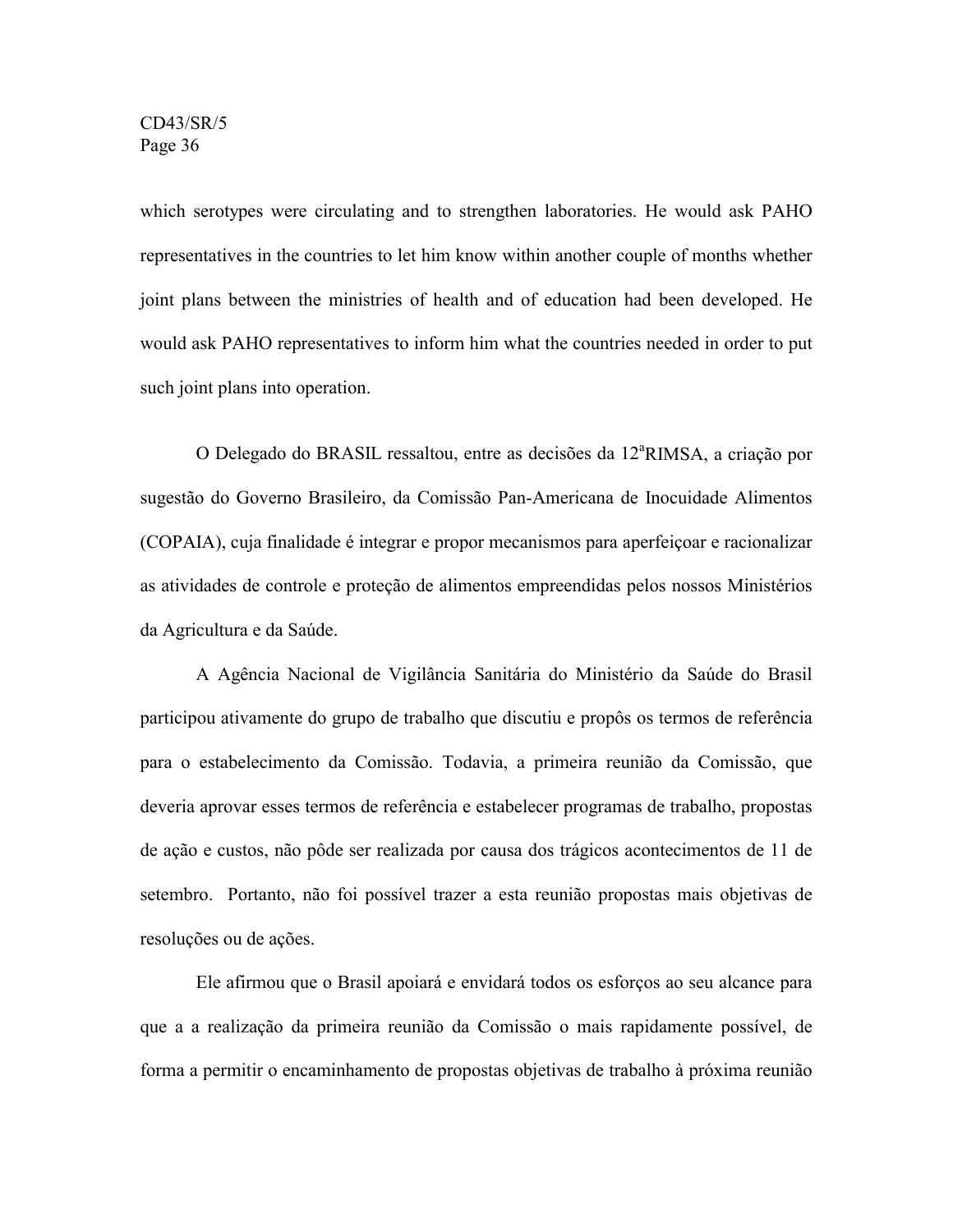do Comitê Executivo. O Brasil apóia, pois, todas as propostas de resolução submetidas a este Conselho.

La PRESIDENTA pide al Relator que presente el proyecto de resolución correspondiente.

The RAPPORTEUR presented the following proposed resolution:

# *THE 43rd DIRECTING COUNCIL,*

Having considered the report on dengue and dengue hemorrhagic fever in the Americas (Document CD43/12);

Recognizing the trend of increasing numbers of cases of dengue and dengue hemorrhagic fever in the Americas, as well as the potential reurbanization of yellow fever in the Region; and

Considering Resolutions CD38.R12, CD39.R11, and CD40.R15,

# *RESOLVES***:**

- 1. To urge Member States to:
- (a) promote intersectoral coordination, develop partnerships, and support networks to strengthen dengue prevention control programs;
- (b) stimulate sustainable environmental actions in the areas of urban planning and services such as local water supply, wastewater disposal, solid waste management, and used tire disposal;
- (c) incorporate community participation, health education, and social communication strategies to promote behavioral change into dengue prevention and control programs;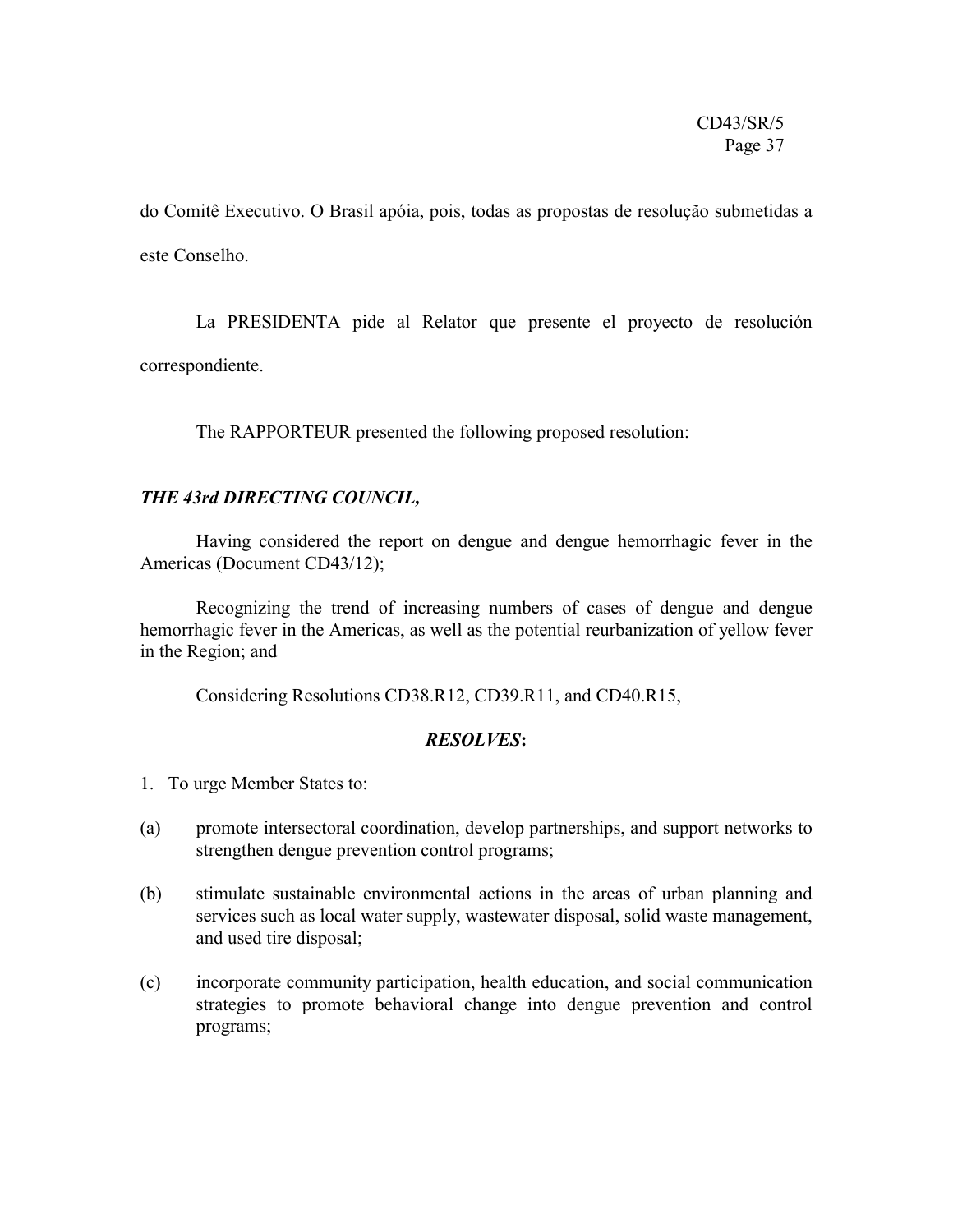- (d) implement appropriate patient care within and outside the formal health sector, including disease recognition, diagnosis, and proper response (including initial care in the home and knowledge of basic treatment measures);
- (e) standardize dengue case reporting throughout the Region to improve informationsharing that allows all countries to be knowledgeable about the dengue situation as well as the nature of the circulating viruses, with case reporting to include clinical cases (probable cases), laboratory-confirmed cases, cases of dengue hemorrhagic fever, deaths due to dengue hemorrhagic fever/dengue shock syndrome and serotypes identified;
- (f) implement emergency modes of action and preparedness for outbreaks and epidemics;
- (g) review the role of insecticides in dengue prevention and control programs, so as to better incorporate them in a comprehensive program.
- 2. To request the Director to:
- (a) continue promoting the incorporation by Member States of social communication and community participation measures that encourage positive behavioral changes into their dengue prevention and control programs;
- (b) continue to advocate the need to confront the threat of dengue and dengue hemorrhagic fever in Member States through intersectoral partnerships;
- (c) assist Member States to strengthen dengue prevention and control programs by incorporating health education components in formal (basic) education systems;
- (d) reinforce multisectoral actions which encourage the development of healthy habits in the community, such as ecoclubs, healthy housing, and other environmentallyoriented initiatives;
- (e) promote training of health workers at all levels to improve their capacity to address the ever-mounting dengue burden on society;
- f) as resources permit, give due attention and allocate resources within the Secretariat, as well as in the technical cooperation to the countries, in order to meet the great challenge that dengue, dengue hemorrhagic fever, and potential reurbanization of yellow fever pose to the Region.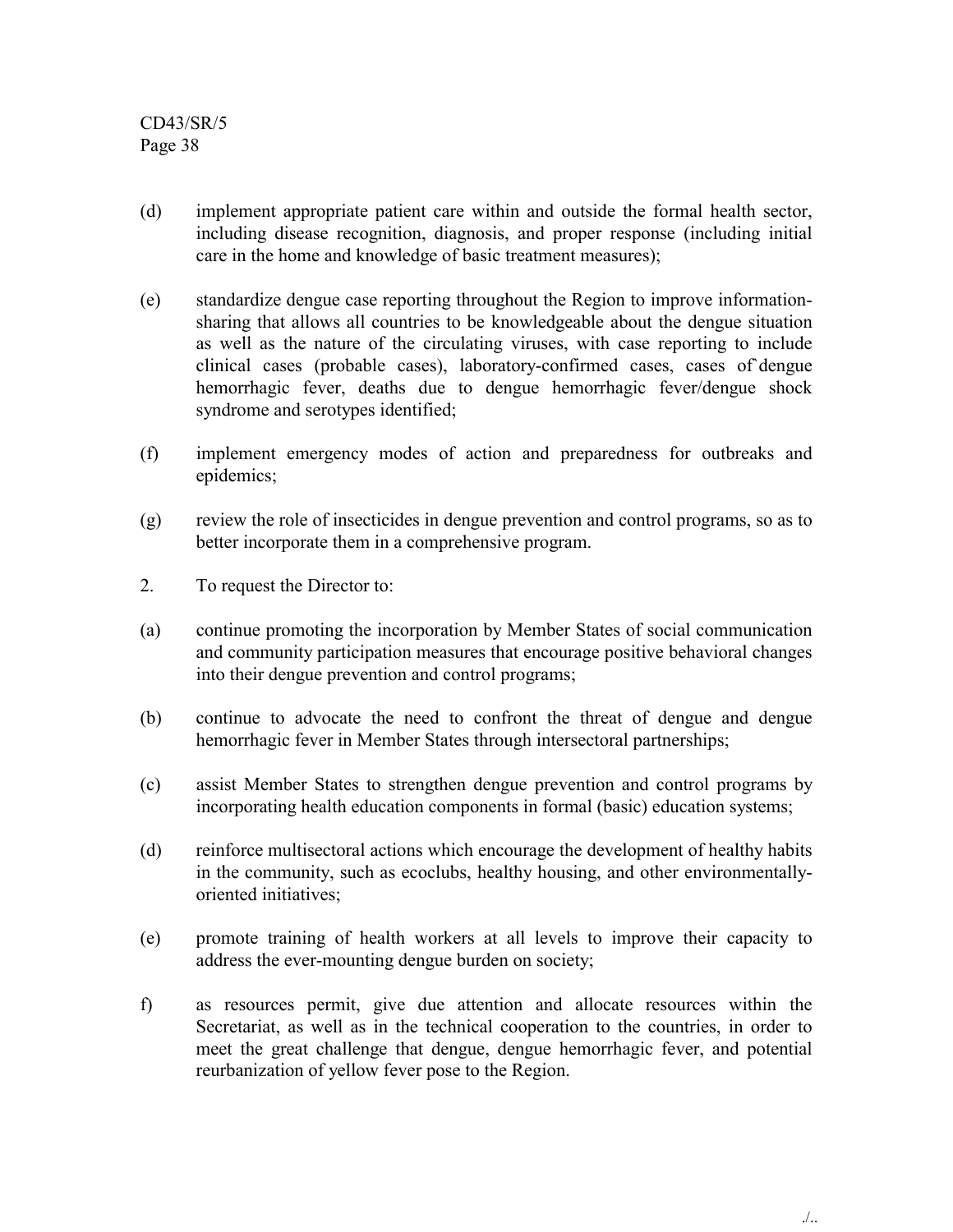# *EL 43.er CONSEJO DIRECTIVO,*

Habiendo considerado el informe sobre el dengue y el dengue hemorrágico en las Américas (documento CD43/12);

Reconociendo la tendencia a un número cada vez mayor de casos de dengue y dengue hemorrágico en las Américas, así como la posible reurbanización de la fiebre amarilla en la Región, y

Considerando las resoluciones CD38.R12, CD39.R11 y CD40.R15,

# *RESUELVE***:**

- 2. Instar a los Estados Miembros:
- a) a que promuevan la coordinación intersectorial, establezcan asociaciones y apoyen las redes para fortalecer los programas de control y prevención del dengue;
- b) a que estimulen la adopción de medidas ambientales sostenibles en las áreas de la planificación y los servicios urbanos, como el abastecimiento de agua, el desecho de aguas residuales, la gestión de los residuos sólidos y el desecho de neumáticos usados;
- c) a que incorporen en los programas de prevención y control del dengue la participación comunitaria, la educación sanitaria y estrategias de comunicación social dirigidas a promover el cambio de conducta.
- d) a que presten la asistencia apropiada a los enfermos dentro y fuera del sector sanitario formal, incluido el reconocimiento de la enfermedad, el diagnóstico y la respuesta adecuada (en especial, la atención inicial en el hogar y el conocimiento de medidas básicas de tratamiento);
- e) a que normalicen la notificación de casos de dengue en toda la Región para mejorar el intercambio de información y permitir de esta manera que todos los países conozcan bien la situación del dengue así como la naturaleza de los virus circulantes, y que la notificación de casos incluya casos clínicos (casos probables), casos confirmados por laboratorio, casos de dengue hemorrágico, defunciones debidas a dengue hemorrágico o síndrome de choque del dengue, y los serotipos identificados;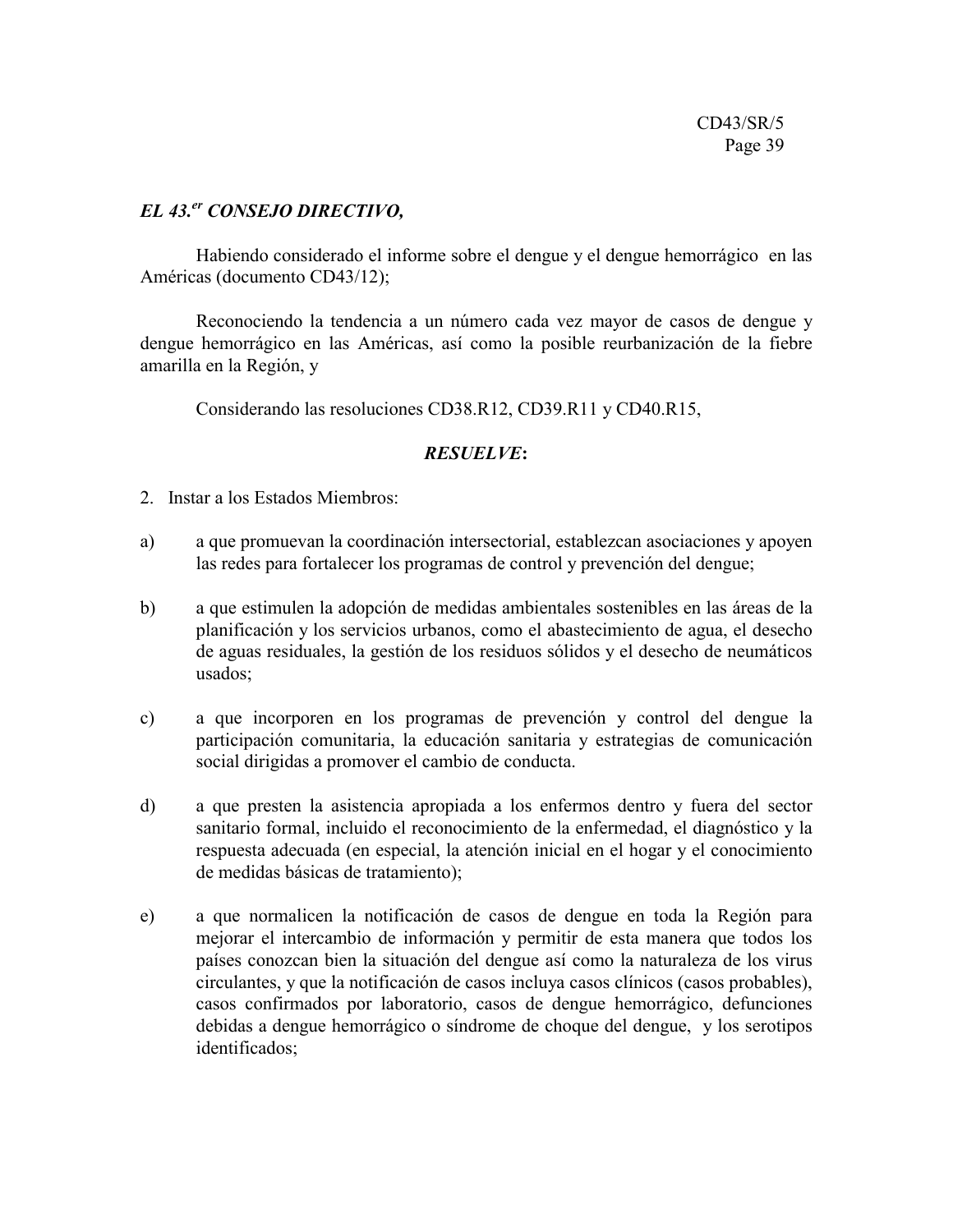- f) a que implanten mecanismos de emergencia y preparativos para hacer frente a los brotes y las epidemias;
- g) a que examinen la función de los insecticidas en los programas de prevención y control del dengue, con miras a incorporarlos de mejor manera en un programa integral.
- 2. Solicitar al Director:
- a) que siga instando a los Estados Miembros a incorporar, en sus programas de prevención y control del dengue, medidas de comunicación social y de participación comunitaria que propicien cambios de conducta positivos;
- b) que siga preconizando la necesidad de afrontar la amenaza del dengue y el dengue hemorrágico en los Estados Miembros por medio de alianzas intersectoriales;
- c) que ayude a los Estados Miembros a fortalecer los programas de prevención y control del dengue mediante la incorporación de componentes de educación sanitaria en el sistema de enseñanza elemental;
- d) que apoye la aplicación de medidas multisectoriales que fomenten el desarrollo de hábitos saludables en la comunidad, como los ecoclubes, la vivienda saludable y otras iniciativas de orientación ambiental;
- e) que promueva la capacitación de los trabajadores de salud a todos los niveles para mejorar su capacidad de hacer frente a la carga cada vez mayor que el dengue está imponiendo a la sociedad.
- f) que, en la medida que lo permitan los recursos, preste la debida atención y asigne recursos dentro de la Oficina, así como en la cooperación técnica prestada a los países, con el fin de afrontar el gran desafío planteado a la Región por el dengue, el dengue hemorrágico y la posible reurbanización de la fiebre amarilla.

| <i>Decision</i> : | The proposed resolution was adopted.  |
|-------------------|---------------------------------------|
| Decisión:         | Se aprueba el proyecto de resolución. |

# ITEM 4.4: REPORT ON THE XII INTER-AMERICAN MEETING, AT THE MINISTERIAL LEVEL, ON HEALTH AND AGRICULTURE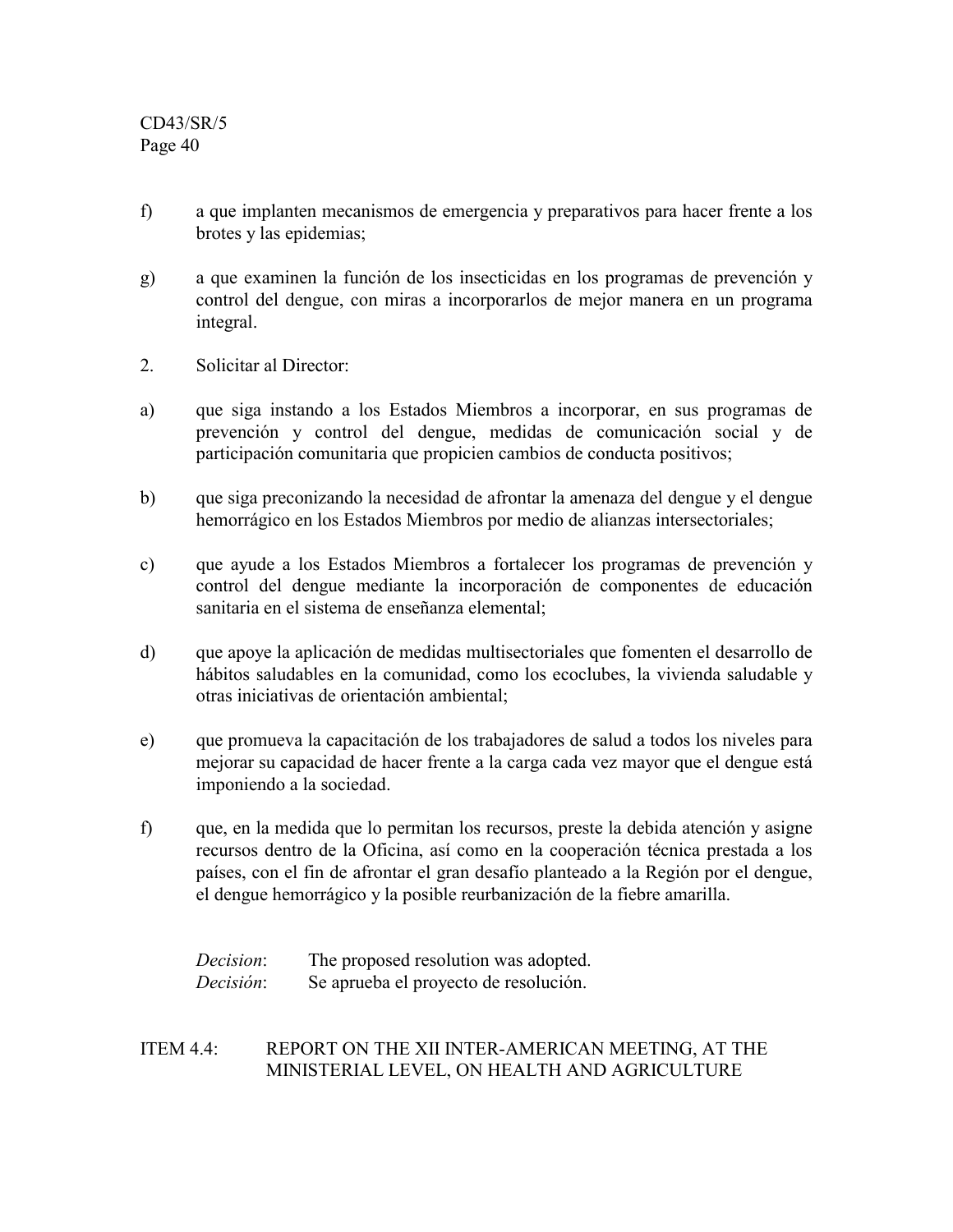### PUNTO 4.4: INFORME SOBRE LA XII REUNIÓN INTERAMERICANA A NIVEL MINISTERIAL EN SALUD Y AGRICULTURA

El Representante del COMITË EJECUTIVO explica que en la sesión del Comité de junio de 2001, el Dr. Stephen Corber, Director de la División de Prevención y Control de Enfermedades, informó sobre la XII Reunión Interamericana a Nivel Ministerial en Salud y Agricultura, celebrada en São Paulo del 2 al 4 de mayo de 2001. Participaron en la reunión las delegaciones de 35 Estados Miembors, y representantes del sector privado y de otros organismos de cooperación. El Dr. Fernando Enrique Cardozo, Presidente de Brasil, se dirigió a los participantes en la sesión de clausura. Los participantes aprobaron los planes de acción propuestos para el período 2002-2003 de los dos Centros Panamericanos a cargo del programa de Salud Veterinaria de la OPS: el Centro Panamericano de Fiebre Aftosa (PANAFTOSA) y el Instituto Panamericano de Proyección de Alimentos y Zoonosis (INPPAZ).

Los Delegados habían respaldado una recomendación formulada por la Octava Reunión del Comité Hemisférico para la Erradicación de la Fiebre Aftosa, según la cual PANAFTOSA se haría responsable de la auditoría y evaluación de los programas nacionales para el control de la enfermedad.

Uno de los resultados fundamentales de la XII RIMSA fue la creación de la Comisión Panamericana de Inocuidad de los Alimentos (COPAIA), que serviría de punto focal regional para examinar asuntos relacionados con la inocuidad de los alimentos y la definición de políticas en esa esfera. Durante la reunión se aprobaron 10 Resoluciones.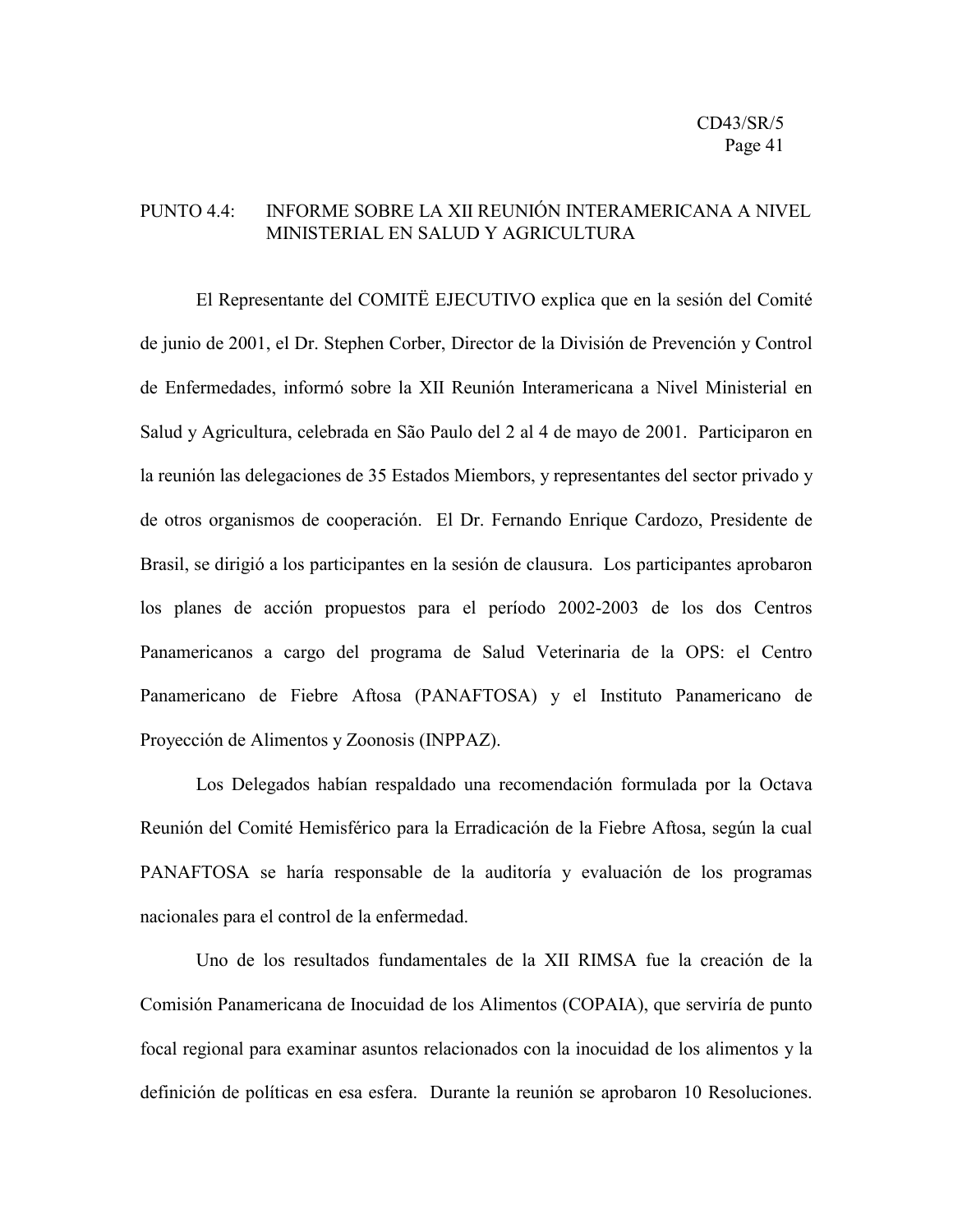El Comité Ejecutivo opinó que la reunión de São Paulo había sido sumamente productiva y se reiteró su apoyo a la RIMSA como mecanismo para promover la coordinación y cooperación entre el sector de salud y el agropecuario en asuntos de interés mutuo. La creación de la COPAIA y el establecimiento de un marco más sólido para el control de la fiebre aftsoa, en el cual PANAFTOSA tendría una función más dinámica y previsora, se consideraron logros especialmente importantes. El Comité expresó un firme apoyo a la COPAIA, aunque recalcó que ésta debía complementar, no duplicar, el trabajo de otros organismos internacionales que trabajan en la esfera de la inocuidad de alimentos.

El Comité recomendó que el Consejo Directivo apruebe una resolución haciendo suyas la resoluciones de la XII RIMSA e instando a los Estados Miembros a seguir fortaleciendo las acciones intersectoriales para la organizaicón y ejecución de planes regionales estratégicos de la inocuidad de los alimentos. También solicita al Director que siga convocando cada dos años a la RIMSA, a la que asistirán los Ministros de Agricultura, Ganadería y Salud, y que apoye la creación y el desarrollo del plan de acción de la COPAIA.

El Delegado de URUGUAY resalta algunos aspectos de la primera reunión de Ministros de Salud y Agricultura, convocatoria de la Organización que, según afirma, está dando respuesta a toda el área problemática de la asociación entre la salud animal y la humana. Declara la intención de su país de ratificar todas las resoluciones planteadas por el Comité Ejecutivo ante el Consejo Directivo. Señala, no obstante, que más importante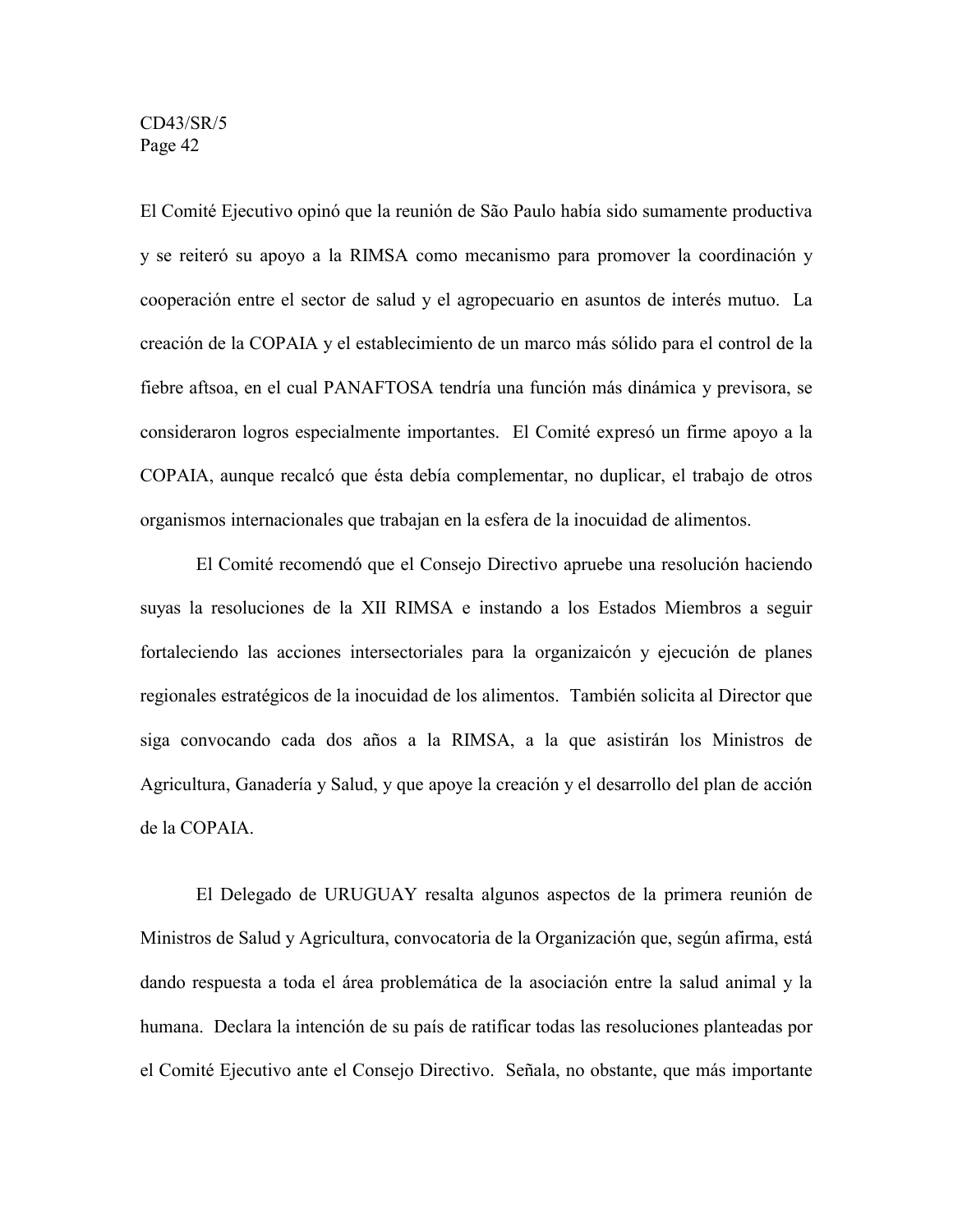que erradicar de la Región la brucelosis o la rabia transmitida por el perro--enfermedad que no se ha presentado en seres humanos en Uruguay desde los años sesenta y que se produjo en animales por última vez en los años ochenta en la frontera-- o que prevenir la encefalopatía espongiforme bovina, cabe prestar atención al acuerdo que firmaron los ministros de agricultura y representantes de los países del MERCOSUR, Chile y Bolivia sobre el tema de la fiebre aftosa.

Uruguay, explica el Delegado, estaba libre de fiebre aftosa, y ahora la tiene de nuevo. La reemergencia de la enfermedad en la Región llevó a Argentina, Bolivia, Brasil, Chile, Paraguay y Uruguay a comprometerse firmemente a aunar sus esfuerzos, concediendo a PANAFTOSA toda la responsabilidad y garantizando la transparencia absoluta de la información intercambiada entre los países de la Región, a manera de poder combatir eficazmente la fiebre aftosa en la Región. También reitera la importancia de haber creado la COPAIA para lograr la salud de la población y garantizarle fuentes de trabajo en la producción de alimentos, sobre todo en las áreas rurales.

The Delegate of Canada, with regard to the comments by the Delegate of the United States, he explained that it had been decided some time ago that if INPPAZ, as a laboratory, was to maintain a certain level of performance, it would have to limit the scope of its activities. Consequently, the focus had been on developing a network of national laboratories, with INPPAZ providing coordination. The network of national laboratories would provide a much more efficient means for dealing with the problem of monitoring and evaluation.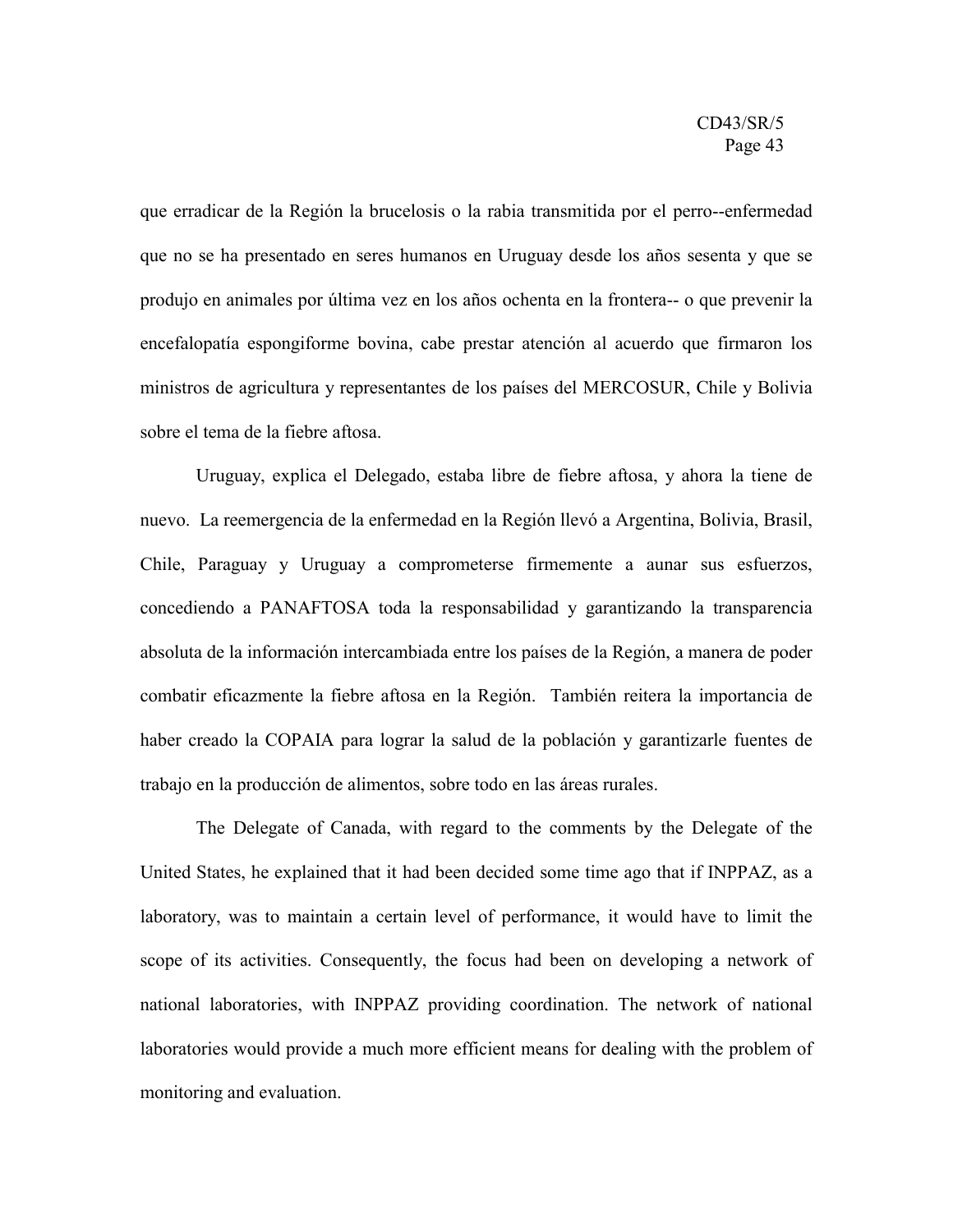O Delegado do BRASIL afirmou que seu país, eleito para a Presidência dessa Comissão na 12ª RIMSA, procurará não duplicar o trabalho de outros comitês, comissões, ou organismos internacionais que já lidem com a questão de proteção de alimentos, e apoiará o INPAZ no desenvolvimento técnico de una rede cooperativa, do pronto de vista tanto operacional, quanto técnico—seja laboratorial, de inspeção, ou de determinação de bases de dados legais que possam servir a todos os países. Agradeceu as sugestões aoresentadas pelos governos do Canadá e Estados Unidos.

The RAPPORTEUR presented the following proposed resolution:

# *THE 43rd DIRECTING COUNCIL,*

Having considered the final report of the XII Inter-American Meeting, at the Ministerial Level, on Health and Agriculture (Document CD43/8);

Taking into account Resolution CD17.R19, which authorized the Director to convene these meetings, and Resolution RIMSA11.R3, ratified by the 41st Directing Council, which approved changing the name of the Meeting to "Inter-American Meeting, at the Ministerial Level, on Health and Agriculture," retaining the acronym RIMSA;

Considering that RIMSA has been constituted as the intersectoral forum at the highest political level in order to establish, orient, and monitor matters of mutual interest to the agriculture and health sectors; and

Aware of the broad response to the call by the Director of PAHO for the ministers of health and agriculture of the Member States to participate for the first time in RIMSA,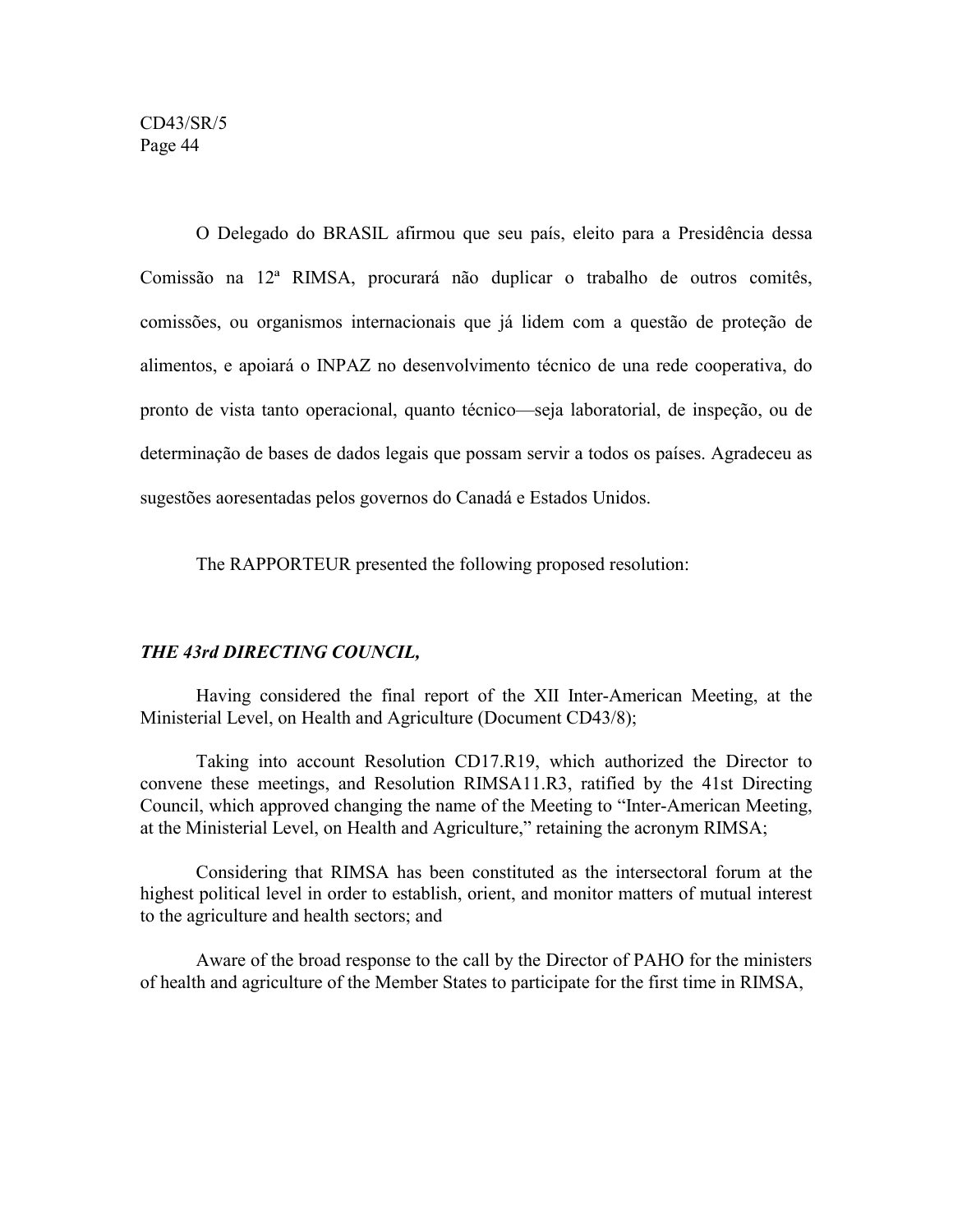### *RESOLVES:*

1. To endorse the resolutions of RIMSA 12.

2. To urge the Member States to continue to bolster intersectoral action for the organization and execution of regional strategic plans for the eradication of foot-and-mouth disease, the control and elimination of zoonoses, and the monitoring of food safety.

3. To thank the Government of the Federative Republic of Brazil for serving as the venue for RIMSA 12.

4. To request the Director to:

- (a) continue to convoke the ministers of agriculture and health every two years to participate in RIMSA with the object of evaluating technical cooperation in veterinary public health and the performance of its specialized centers, the Pan American Foot-and-Mouth Disease Center (PANAFTOSA) and the Pan American Institute for Food Protection and Zoonoses (INPPAZ);
- (b) continue to include food safety, zoonoses, the eradication of foot-and-mouth disease and other matters related to animal and human health as standing agenda items for RIMSA meetings;
- (c) support the development and implementation of the plan of action of the Pan American Commission for Food Safety.

# *EL 43.er CONSEJO DIRECTIVO,*

Habiendo considerado el informe final de la XII Reunión Interamericana a Nivel Ministerial en Salud y Agricultura (documento CD43/8);

Teniendo en cuenta la resolución CD17.R19 que autorizó al Director a convocar estas reuniones y la resolución RIMSA11.R3, ratificada por el 41.<sup>er</sup> Consejo Directivo, que aprobó cambiar el nombre al de Reunión Interamericana a Nivel Ministerial en Salud y Agricultura, manteniendo la sigla RIMSA;

Considerando que la RIMSA se ha constituido como el foro intersectorial al mas alto nivel político para establecer, orientar y hacer seguimiento a los asuntos de mutuo interés entre los sectores de agricultura y salud, y